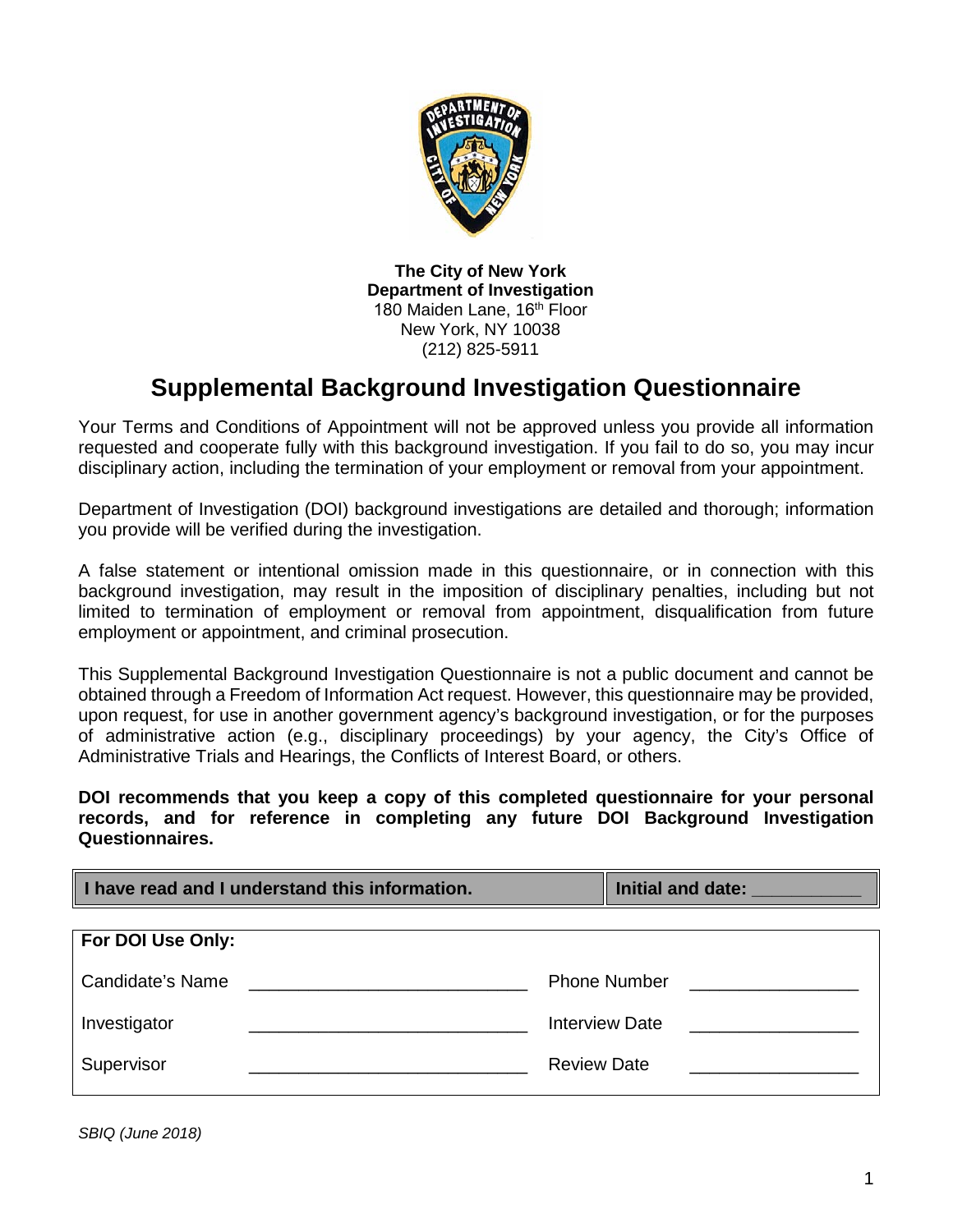### **DEPARTMENT OF INVESTIGATION SUPPLEMENTAL BACKGROUND INVESTIGATION QUESTIONNAIRE**

### **INSTRUCTIONS**

- **This questionnaire must be typed, or completed in blue or black ink.**
- **Every question must be answered completely and accurately.**
- **Do not leave any question blank. If a question does not apply to you, indicate "N/A" (not applicable).**
- **If you need more space to answer a question, use the addendum provided on page 40 (make copies if needed). Check the box at the bottom of the page on which the question appears, and note in the addendum the question and page number.**
- **This questionnaire is an affidavit. Upon completion, it must be signed and sworn to before a Notary Public or Commissioner of Deeds.**

**I have read and I understand these instructions. If**  $\|\text{Initial}$  **and date:** 

### **PERSONAL INFORMATION**

| . . | <b>Full Name</b> |                   |             |     |         |      |
|-----|------------------|-------------------|-------------|-----|---------|------|
|     | Last Name        | <b>First Name</b> | Middle Name |     | . . I U | etc. |
|     |                  |                   |             | N/A |         | N/A  |

| 2. | <b>Other Names</b><br><b>Used</b> | If you have ever used or been known by another name, including a<br>maiden name or alias, provide details below. |                    |  |
|----|-----------------------------------|------------------------------------------------------------------------------------------------------------------|--------------------|--|
|    | <b>Full Name</b>                  | Dates Used<br>(Month/Year)                                                                                       | <b>Reason Used</b> |  |
|    |                                   | to                                                                                                               |                    |  |
|    |                                   | to                                                                                                               |                    |  |

| Date of Birth<br>' 3. |     | <b>Place of Birth</b><br>Ш |      |              |         |
|-----------------------|-----|----------------------------|------|--------------|---------|
| Month                 | יα⊽ | Year                       | Citv | <b>State</b> | Countrv |
|                       |     |                            |      |              |         |
|                       |     |                            |      |              |         |

| v. | Social Security Number |  |
|----|------------------------|--|
|----|------------------------|--|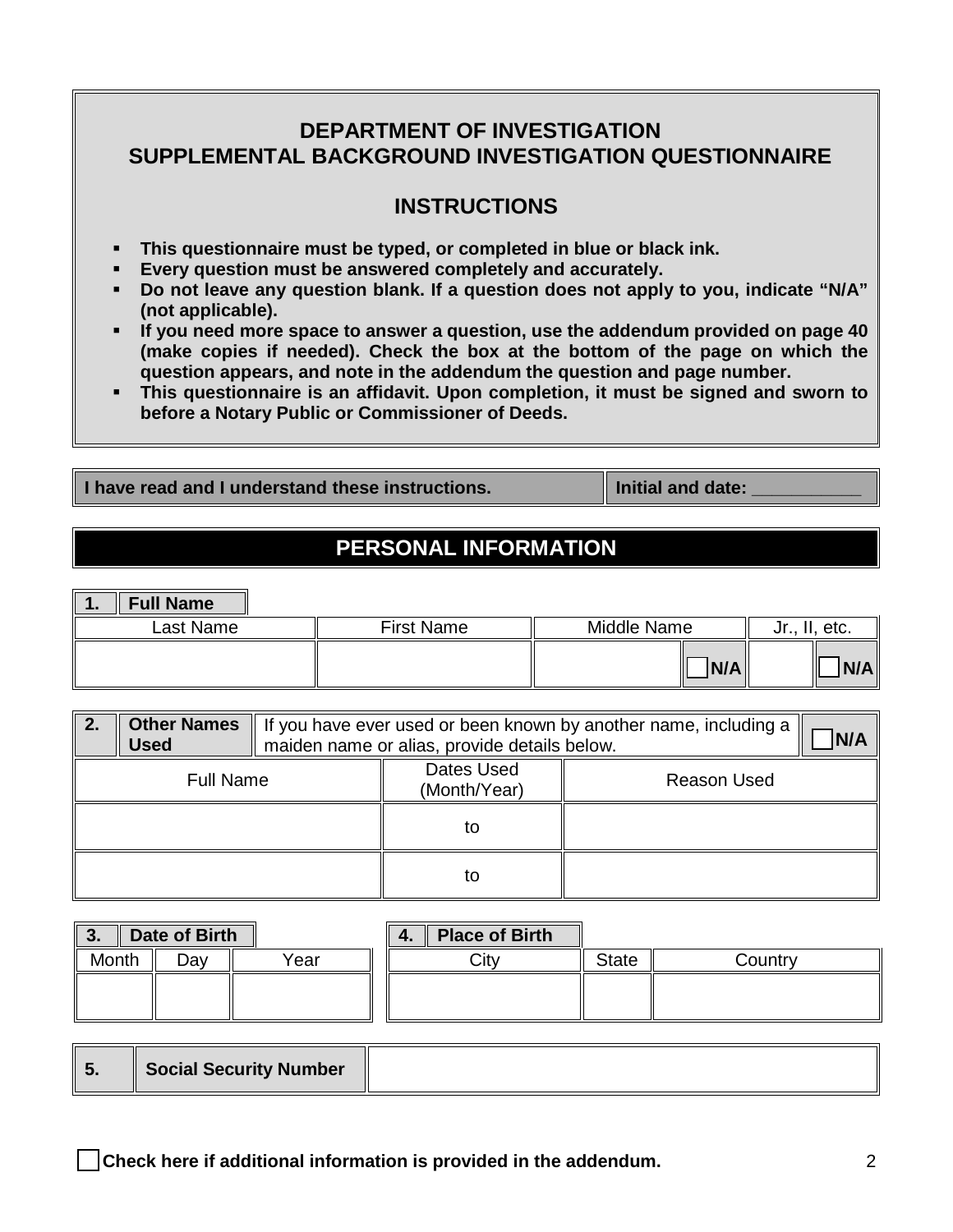| 6. | <b>Contact Information</b>             | Enter your e-mail address(es) and phone number(s). |     |
|----|----------------------------------------|----------------------------------------------------|-----|
|    | <b>Work E-mail Address</b>             |                                                    | N/A |
|    | <b>Personal E-mail Address</b>         |                                                    | N/A |
|    | <b>Primary Work Phone Number</b>       | $\bigcirc$ Desk $\bigcirc$ Cell                    |     |
|    | Secondary Work Phone Number            | $\bigcirc$ Desk $\bigcirc$ Cell                    | N/A |
|    | <b>Primary Personal Phone Number</b>   | $\bigcirc$ Home $\bigcirc$ Cell                    |     |
|    | <b>Secondary Personal Phone Number</b> | $\bigcirc$ Home $\bigcirc$ Cell                    | N/A |

|                         | Social Media Accounts and Personal Websites                                                    |     |                              |     |
|-------------------------|------------------------------------------------------------------------------------------------|-----|------------------------------|-----|
| 7.                      | Provide the information below for all social media accounts, personal websites, and blogs used |     |                              |     |
|                         | or maintained by you or your spouse or domestic partner.                                       |     |                              |     |
|                         | Your Screen Name (e.g., username,                                                              |     | Spouse or Domestic Partner's |     |
| Type of Site            | profile name, handle)                                                                          |     | Screen Name (e.g., username, |     |
|                         |                                                                                                |     | profile name, handle)        |     |
| <b>Blog</b>             | URL:                                                                                           | N/A | URL:                         | N/A |
| Facebook                |                                                                                                | N/A |                              | N/A |
|                         |                                                                                                |     |                              |     |
| Instagram               |                                                                                                | N/A |                              | N/A |
|                         |                                                                                                |     |                              |     |
| LinkedIn                |                                                                                                | N/A |                              | N/A |
|                         |                                                                                                |     |                              |     |
| <b>Personal Website</b> | URL:                                                                                           | N/A | URL:                         | N/A |
|                         |                                                                                                |     |                              |     |
| Reddit                  |                                                                                                | N/A |                              | N/A |
| Snapchat                |                                                                                                | N/A |                              | N/A |
|                         |                                                                                                |     |                              |     |
| Tumblr                  |                                                                                                | N/A |                              | N/A |
| Twitter                 |                                                                                                | N/A |                              | N/A |
|                         |                                                                                                |     |                              |     |
| YouTube                 |                                                                                                | N/A |                              | N/A |
| Other (specify)         |                                                                                                | N/A |                              | N/A |
|                         |                                                                                                |     |                              |     |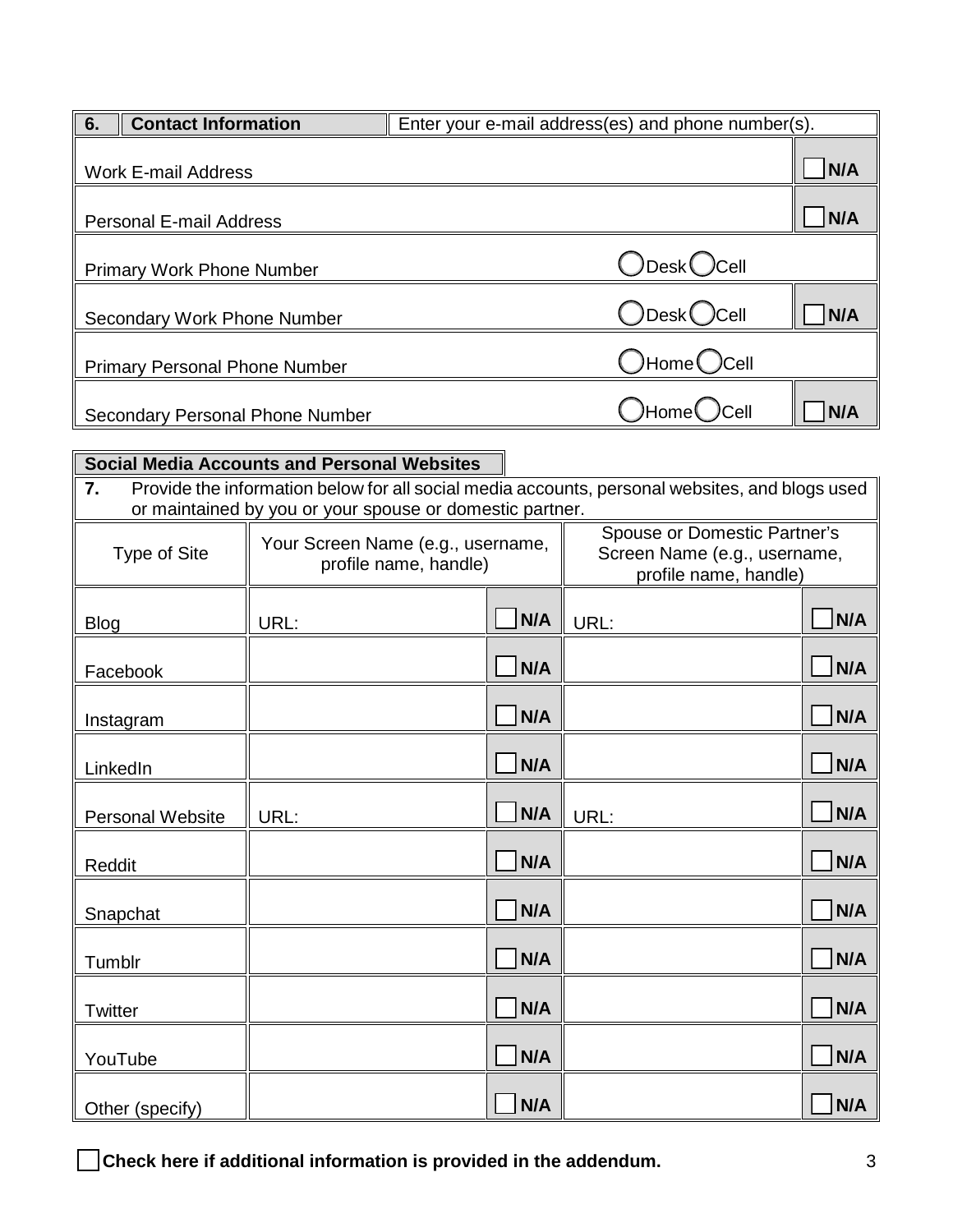| 8. | <b>Current Marital Status (Select One)</b> |                                                                                                          |
|----|--------------------------------------------|----------------------------------------------------------------------------------------------------------|
|    | Single (Never Married)                     |                                                                                                          |
|    | Married                                    |                                                                                                          |
|    | <b>Domestic Partner</b>                    | <b>Domestic Partner</b> applies to persons who have a<br>registered domestic partnership pursuant to New |
|    | <b>Legally Separated</b>                   | York City Administrative Code Section 3-241, or a<br>domestic partnership registered in accordance with  |
|    | <b>Divorced</b>                            | New York City Mayoral Executive Order No. 123,<br>dated August 7, 1989, or New York City Mayoral         |
|    | Widowed                                    | Executive Order No. 48, dated January 7, 1993.                                                           |

| <b>Spouse or Domestic Partner</b>                                                |                                         |                                        |                                                         |                |
|----------------------------------------------------------------------------------|-----------------------------------------|----------------------------------------|---------------------------------------------------------|----------------|
| 9.<br>If you have a spouse or domestic partner, provide their information below. |                                         |                                        |                                                         |                |
| <b>Spouse</b> CDomestic Partner(                                                 |                                         |                                        |                                                         | N/A            |
| Name<br>(Last, First, and Maiden)                                                | <b>Social Security</b><br><b>Number</b> | Date of Birth<br>(Month/Day/Year)      | Date of Marriage<br>or Registration<br>(Month/Day/Year) |                |
|                                                                                  |                                         |                                        |                                                         |                |
| Name and Address of Business or Employer<br>of Spouse or Domestic Partner        |                                         | Spouse or Domestic Partner's Job Title |                                                         |                |
|                                                                                  |                                         |                                        |                                                         | Full-time(     |
|                                                                                  |                                         |                                        |                                                         | Part-time      |
|                                                                                  |                                         |                                        |                                                         | <b>Retired</b> |
|                                                                                  |                                         |                                        | N/A                                                     |                |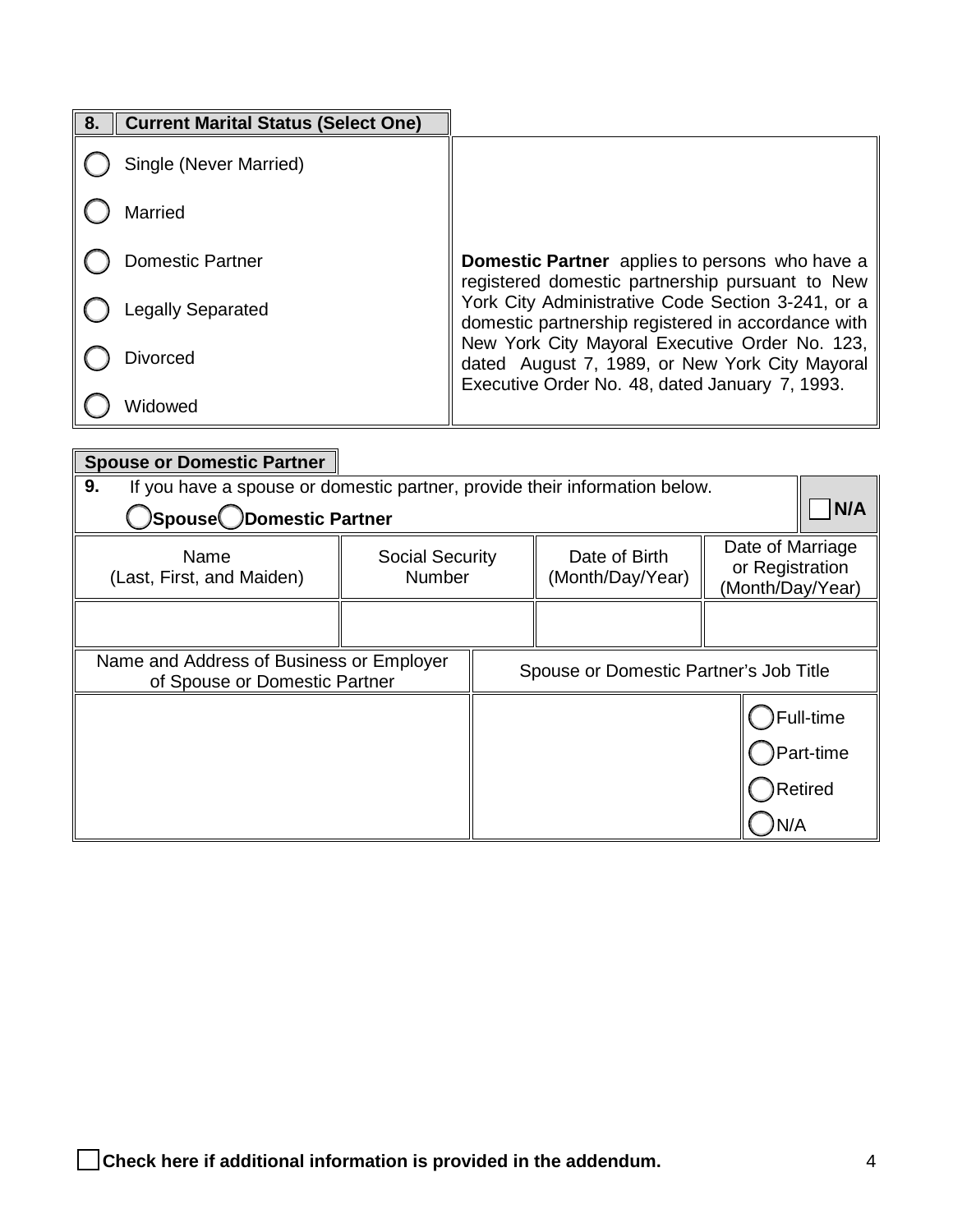|     | <b>Family Members Employed by the City of New York</b>                                                                                                                                                                                                                                                           |                                                                                                                                                                                                                                                           |                       |     |
|-----|------------------------------------------------------------------------------------------------------------------------------------------------------------------------------------------------------------------------------------------------------------------------------------------------------------------|-----------------------------------------------------------------------------------------------------------------------------------------------------------------------------------------------------------------------------------------------------------|-----------------------|-----|
| 10. | <b>York</b> (or any of its agencies).                                                                                                                                                                                                                                                                            | Provide details below if any family member is employed by the City of New York<br>(or any of its agencies), or is employed as a director, officer, principal, or partner<br>of any organization (non-City entity) that does business with the City of New |                       |     |
|     | Family members include parents (including step), siblings (including half and<br>step), children (including step), and dependents.<br><b>Doing business with the City includes receiving funds from the City, having</b><br>contracts with the City, providing materials or services to the City, having matters |                                                                                                                                                                                                                                                           |                       | N/A |
|     | from the City.                                                                                                                                                                                                                                                                                                   | pending before the City, or holding any franchise, license, permit, or other privilege                                                                                                                                                                    |                       |     |
|     | Full Name (Last, First)<br>and Relationship to You                                                                                                                                                                                                                                                               | City Agency<br>or Non-City Entity                                                                                                                                                                                                                         | <b>Title/Position</b> |     |
|     |                                                                                                                                                                                                                                                                                                                  |                                                                                                                                                                                                                                                           |                       |     |
|     |                                                                                                                                                                                                                                                                                                                  |                                                                                                                                                                                                                                                           |                       |     |

# **RESIDENCE INFORMATION**

| 11.                                                                                                                     | <b>Current Primary Residence</b>                                                                                                                                                                                              |  | Select One: ◯ Own ◯ Rent ◯ Other |  |                       |
|-------------------------------------------------------------------------------------------------------------------------|-------------------------------------------------------------------------------------------------------------------------------------------------------------------------------------------------------------------------------|--|----------------------------------|--|-----------------------|
| If you selected "Other," provide the details of your living arrangement and your relationship to the<br>property owner: |                                                                                                                                                                                                                               |  |                                  |  |                       |
|                                                                                                                         | Month/Year                                                                                                                                                                                                                    |  | <b>Street</b>                    |  | City, State, ZIP Code |
|                                                                                                                         | to Present                                                                                                                                                                                                                    |  |                                  |  |                       |
|                                                                                                                         | <b>Initial and date:</b><br>I understand that if the position for which I am being investigated requires<br>New York City residency, I must comply with such requirement within the<br>time period established for my agency. |  |                                  |  |                       |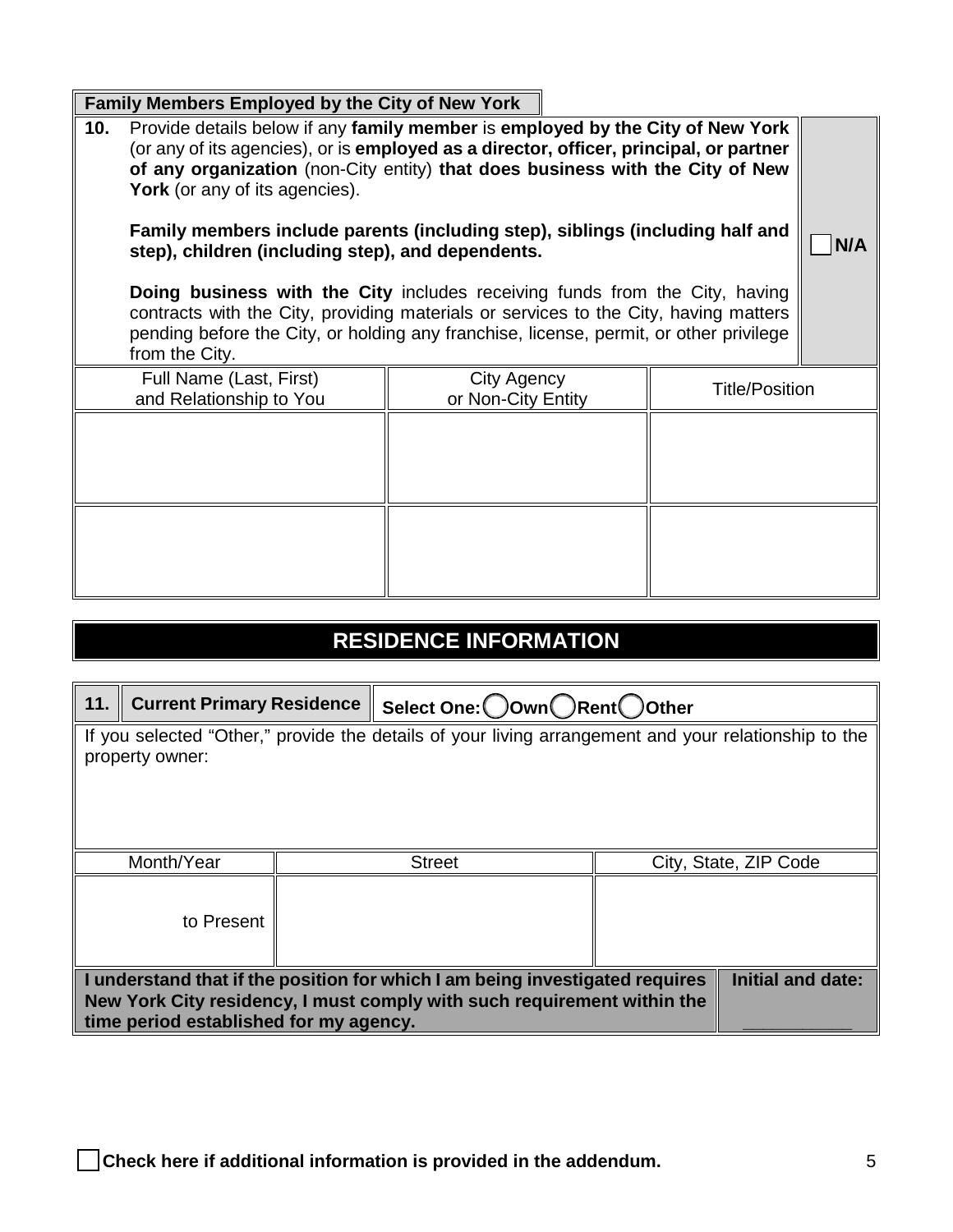| <b>Owner of Current Primary Residence</b>                                                                                                                                                                                                                                                                                                                                                                                                                                                                                                                                   |                                                                  |  |
|-----------------------------------------------------------------------------------------------------------------------------------------------------------------------------------------------------------------------------------------------------------------------------------------------------------------------------------------------------------------------------------------------------------------------------------------------------------------------------------------------------------------------------------------------------------------------------|------------------------------------------------------------------|--|
| If you do not own your current primary residence, provide the details requested<br>12.<br>below, and indicate whether the owner of the property is employed by the City of<br>New York (or any of its agencies), or does business with the City of New York<br>(or any of its agencies).<br>Doing business with the City includes receiving funds from the City, having<br>contracts with the City, providing materials or services to the City, having matters<br>pending before the City, or holding any franchise, license, permit, or other privilege<br>from the City. |                                                                  |  |
| Name of Owner, Landlord, Management<br>Company, or Primary Tenant                                                                                                                                                                                                                                                                                                                                                                                                                                                                                                           | City Agency and Job Title,<br>or Nature of Involvement with City |  |
|                                                                                                                                                                                                                                                                                                                                                                                                                                                                                                                                                                             |                                                                  |  |

|                                                                                                                                                                                                                                                                                                                                                                                                                                                                                                                    | <b>Secondary Residences</b>                                                                                                                                     |  |  |  |     |
|--------------------------------------------------------------------------------------------------------------------------------------------------------------------------------------------------------------------------------------------------------------------------------------------------------------------------------------------------------------------------------------------------------------------------------------------------------------------------------------------------------------------|-----------------------------------------------------------------------------------------------------------------------------------------------------------------|--|--|--|-----|
| List any other property which you or your spouse or domestic partner own or rent,<br>13.<br>or at which you reside, other than your current primary residence (e.g., vacation<br>home, the residence of a family member or significant other).<br>For purposes of this question, reside means living or having lived in such residence<br>on a regular and consistent basis by staying or having stayed in such residence for<br>a total of at least 30 nights (consecutive or nonconsecutive) in a calendar year. |                                                                                                                                                                 |  |  |  | N/A |
|                                                                                                                                                                                                                                                                                                                                                                                                                                                                                                                    | Amount of Time Spent There<br>Name of Owner and Your<br>(e.g., three nights per week,<br><b>Property Address</b><br>Relationship to Them<br>weekends, holidays) |  |  |  |     |
|                                                                                                                                                                                                                                                                                                                                                                                                                                                                                                                    |                                                                                                                                                                 |  |  |  |     |
|                                                                                                                                                                                                                                                                                                                                                                                                                                                                                                                    |                                                                                                                                                                 |  |  |  |     |
|                                                                                                                                                                                                                                                                                                                                                                                                                                                                                                                    |                                                                                                                                                                 |  |  |  |     |

| 14. | <b>Mailing Address</b>     | List your mailing address if different from your current<br>N/A<br>primary residence listed in response to Question 11. |                    |  |  |  |  |
|-----|----------------------------|-------------------------------------------------------------------------------------------------------------------------|--------------------|--|--|--|--|
|     | Street Address or P.O. Box | City, State, ZIP Code                                                                                                   | <b>Reason Used</b> |  |  |  |  |
|     |                            |                                                                                                                         |                    |  |  |  |  |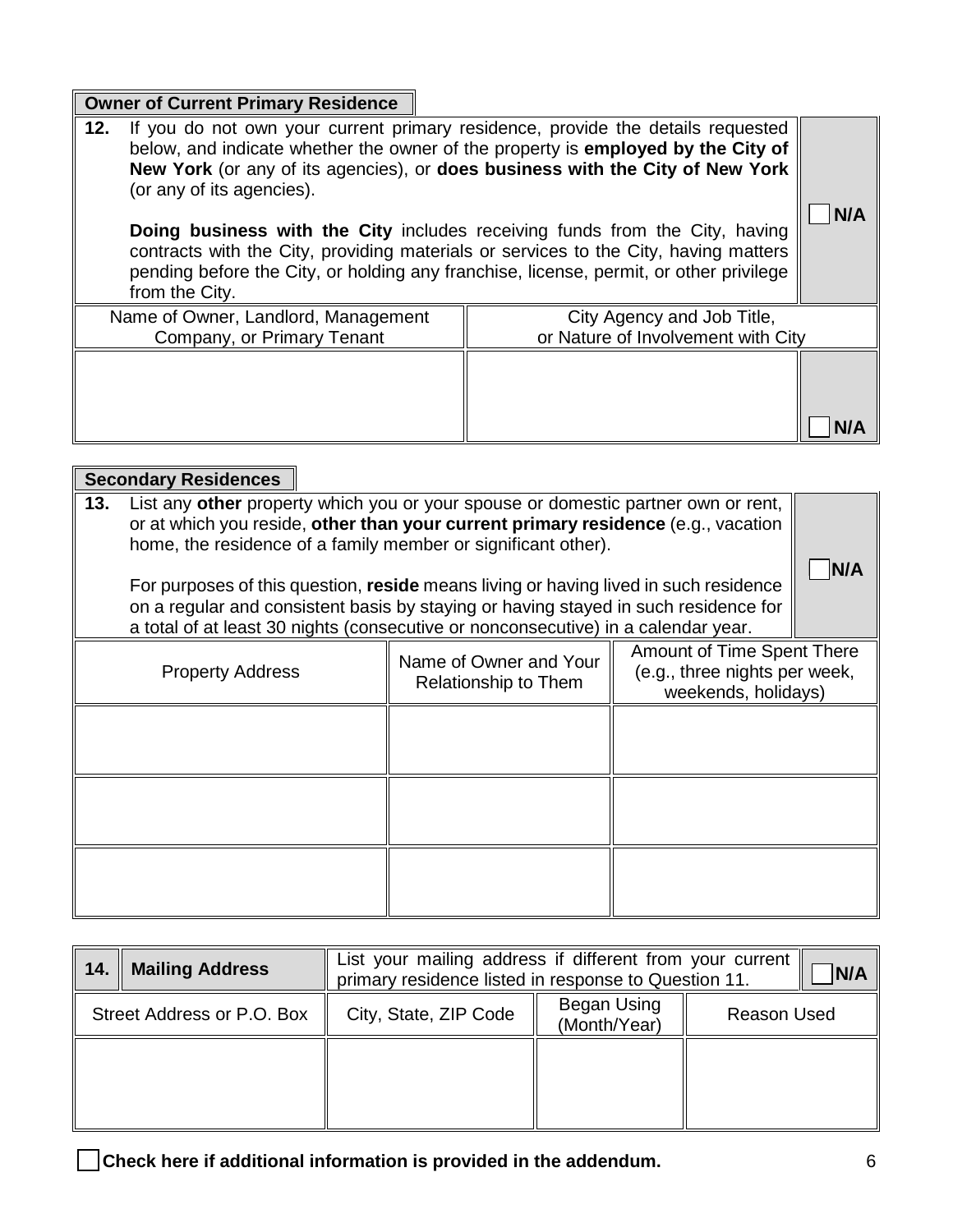# **PROPERTY RECORD**

| <b>Resident Summary</b>                                                                                                                                                                                                                                          |                                                             |                                                                                                                                                                                                                                   |                                       |  |
|------------------------------------------------------------------------------------------------------------------------------------------------------------------------------------------------------------------------------------------------------------------|-------------------------------------------------------------|-----------------------------------------------------------------------------------------------------------------------------------------------------------------------------------------------------------------------------------|---------------------------------------|--|
| 15.                                                                                                                                                                                                                                                              |                                                             | List every person, whether related to you or not, who has resided at any time in<br>the past 12 months in your current primary residence, or in any other residence<br>owned or rented by you or your spouse or domestic partner. | N/A                                   |  |
| For purposes of this question, reside means living or having lived in such residence<br>on a regular and consistent basis by staying or having stayed in such residence for<br>a total of at least 30 nights (consecutive or nonconsecutive) in a calendar year. |                                                             |                                                                                                                                                                                                                                   |                                       |  |
| <b>Full Name</b><br>(Last, First)                                                                                                                                                                                                                                | Relationship<br>(e.g., spouse,<br>child, tenant,<br>friend) | Property<br><b>Address</b>                                                                                                                                                                                                        | Dates of<br>Residence<br>(Month/Year) |  |
|                                                                                                                                                                                                                                                                  |                                                             | Same as my primary residence                                                                                                                                                                                                      | to                                    |  |
|                                                                                                                                                                                                                                                                  |                                                             | Same as my primary residence                                                                                                                                                                                                      | to                                    |  |
|                                                                                                                                                                                                                                                                  |                                                             | Same as my primary residence                                                                                                                                                                                                      | to                                    |  |
|                                                                                                                                                                                                                                                                  |                                                             | Same as my primary residence                                                                                                                                                                                                      | to                                    |  |
|                                                                                                                                                                                                                                                                  |                                                             | Same as my primary residence                                                                                                                                                                                                      | to                                    |  |
|                                                                                                                                                                                                                                                                  |                                                             | Same as my primary residence                                                                                                                                                                                                      | to                                    |  |
|                                                                                                                                                                                                                                                                  |                                                             | Same as my primary residence                                                                                                                                                                                                      | to                                    |  |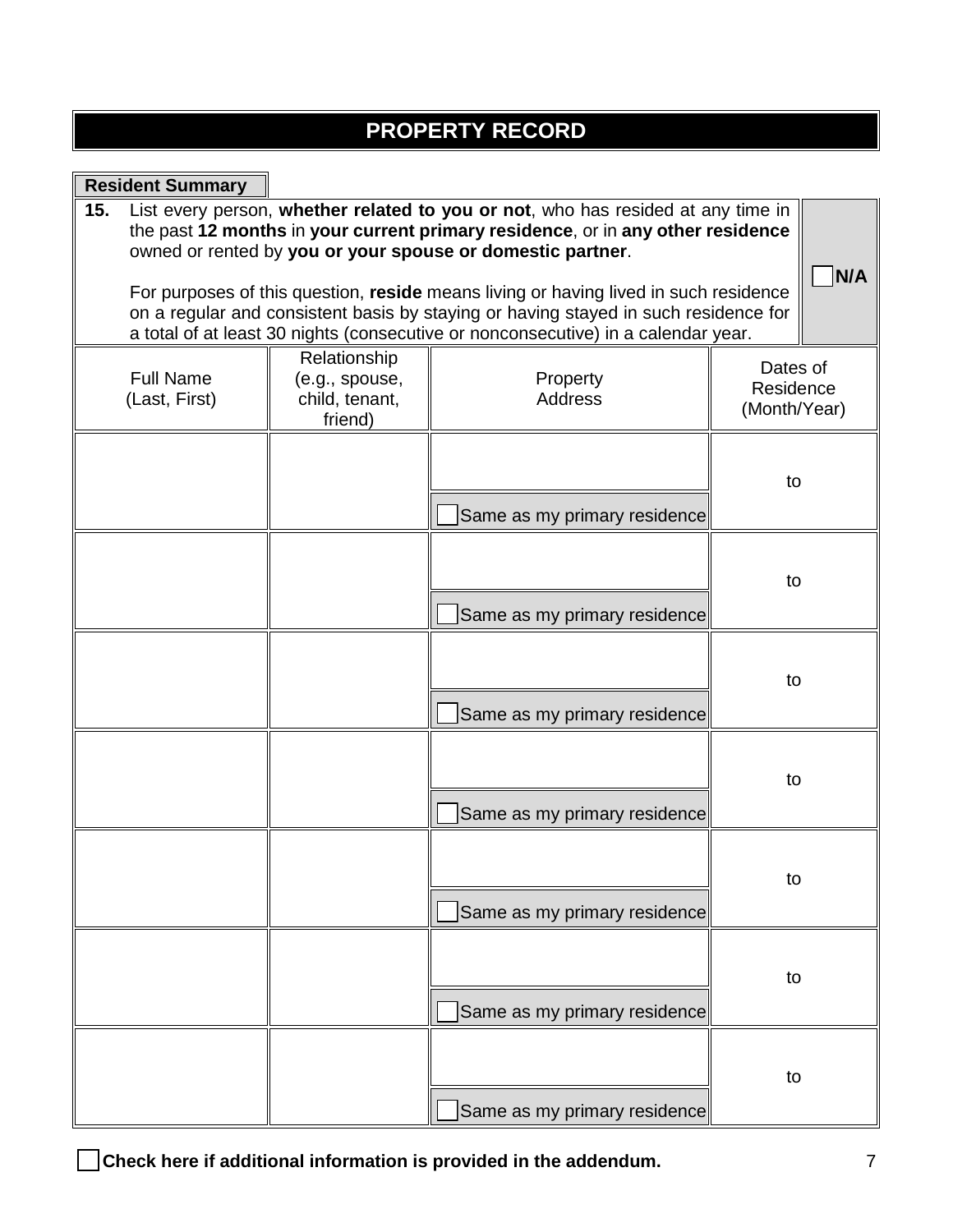|                                                                                                                                                                                                                                                                                                                                                                                                                                                                                                                                                                                                                                                                                        | <b>Rental Income</b>                                                                                                                                                  |  |  |  |     |
|----------------------------------------------------------------------------------------------------------------------------------------------------------------------------------------------------------------------------------------------------------------------------------------------------------------------------------------------------------------------------------------------------------------------------------------------------------------------------------------------------------------------------------------------------------------------------------------------------------------------------------------------------------------------------------------|-----------------------------------------------------------------------------------------------------------------------------------------------------------------------|--|--|--|-----|
| 16.<br>Provide details below if you or your spouse or domestic partner receives rental<br>income from any person who is employed by the City of New York, does<br>business with the City of New York (or any of its agencies), or is employed as a<br>director, officer, principal, or partner of any organization that does business<br>with the City of New York (or any of its agencies).<br><b>Doing business with the City includes receiving funds from the City, having</b><br>contracts with the City, providing materials or services to the City, having matters<br>pending before the City, or holding any franchise, license, permit, or other privilege<br>from the City. |                                                                                                                                                                       |  |  |  |     |
|                                                                                                                                                                                                                                                                                                                                                                                                                                                                                                                                                                                                                                                                                        | City Agency and Job Title,<br><b>Full Name</b><br><b>Annual Rental</b><br>or Nature of Involvement<br><b>Property Address</b><br>(Last, First)<br>Income<br>with City |  |  |  |     |
|                                                                                                                                                                                                                                                                                                                                                                                                                                                                                                                                                                                                                                                                                        |                                                                                                                                                                       |  |  |  | N/A |
|                                                                                                                                                                                                                                                                                                                                                                                                                                                                                                                                                                                                                                                                                        |                                                                                                                                                                       |  |  |  | N/A |
|                                                                                                                                                                                                                                                                                                                                                                                                                                                                                                                                                                                                                                                                                        |                                                                                                                                                                       |  |  |  | N/A |

## **Property Violations**

| 17.<br>For all properties owned by you or your spouse or domestic partner, provide details<br>of any outstanding violations issued by a government entity, including but not<br>limited to building, environmental, sanitation, and fire departments. |                             |                                                                 |                          |  |  |
|-------------------------------------------------------------------------------------------------------------------------------------------------------------------------------------------------------------------------------------------------------|-----------------------------|-----------------------------------------------------------------|--------------------------|--|--|
| <b>Property Address</b>                                                                                                                                                                                                                               | Date Issued<br>(Month/Year) | <b>Issuing Entity and</b><br><b>Violation/Summons</b><br>Number | <b>Violation Details</b> |  |  |
|                                                                                                                                                                                                                                                       |                             |                                                                 |                          |  |  |
|                                                                                                                                                                                                                                                       |                             |                                                                 |                          |  |  |
|                                                                                                                                                                                                                                                       |                             |                                                                 |                          |  |  |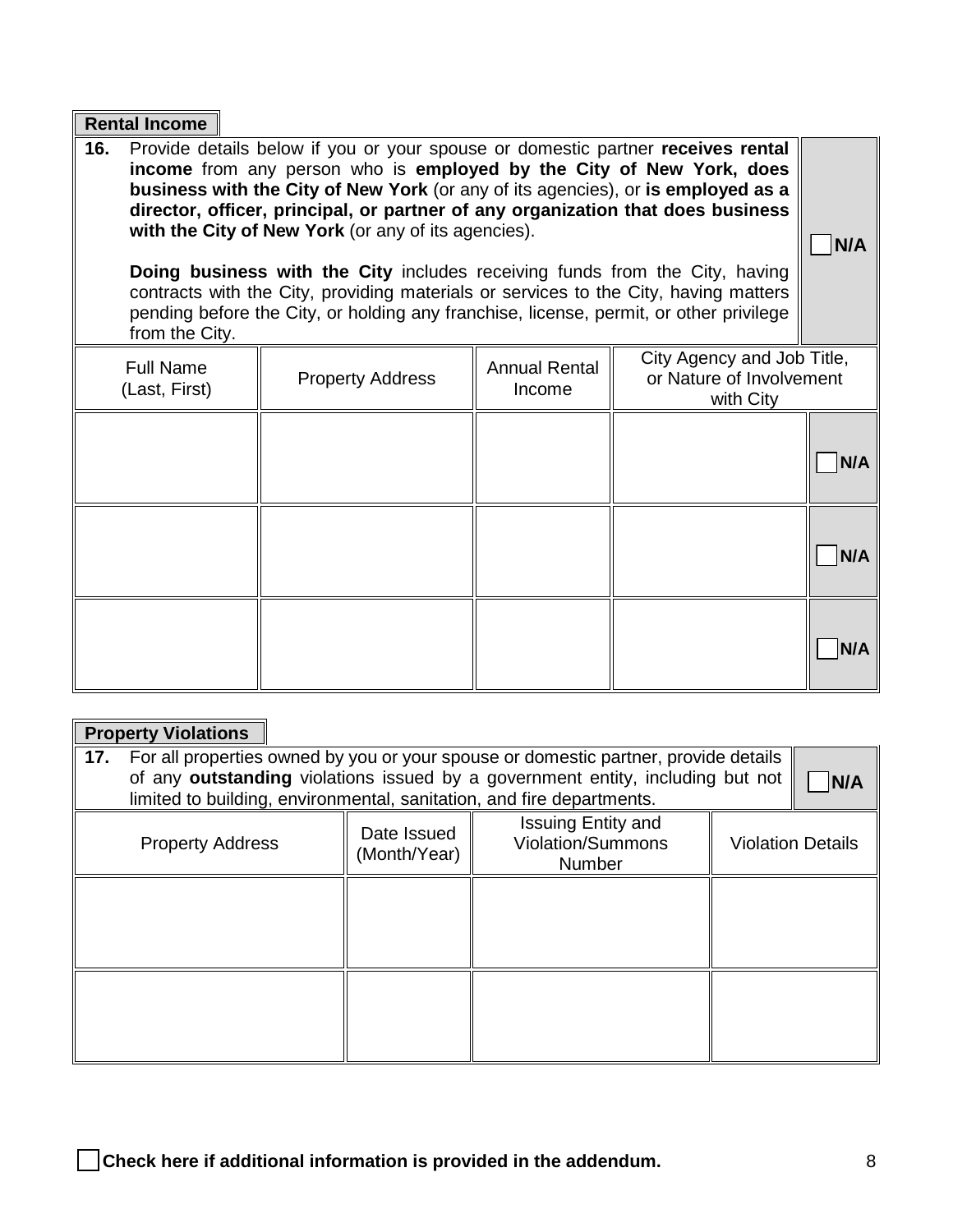# **DRIVING AND VEHICLE RECORD**

### **Driver's Licenses and Permits**

| <b>18.</b> List all valid driver's licenses or permits issued to you.                                                                                                                                                                                       |                                                                                 |  |  |  |  |
|-------------------------------------------------------------------------------------------------------------------------------------------------------------------------------------------------------------------------------------------------------------|---------------------------------------------------------------------------------|--|--|--|--|
| Name on License or<br>Permit                                                                                                                                                                                                                                | Issuing Entity (e.g., New York<br><b>State Department of Motor</b><br>Vehicles) |  |  |  |  |
|                                                                                                                                                                                                                                                             |                                                                                 |  |  |  |  |
| I understand that, pursuant to New York State Vehicle Traffic Law § 250,<br>I may possess only one U.S. driver's license at a time, and that within 30<br>days of becoming a New York State resident, I must surrender my<br>out-of-state driver's license. | Initial and date:                                                               |  |  |  |  |

### **Driver's License Records**

| 19.<br>If a driver's license issued to you has been revoked or suspended within the past<br>N/A<br>five years, provide details below. |                                                    |                                                       |                                                    |                                                                      |  |
|---------------------------------------------------------------------------------------------------------------------------------------|----------------------------------------------------|-------------------------------------------------------|----------------------------------------------------|----------------------------------------------------------------------|--|
| Date of<br><b>Revocation or</b><br>Suspension<br>(Month/Year)                                                                         | <b>State Where</b><br>License Was<br><b>Issued</b> | State Where<br>License Was<br>Revoked or<br>Suspended | Reason or Basis for<br>Revocation or<br>Suspension | Date of<br>Reinstatement<br>(Month/Year) or<br><b>Current Status</b> |  |
|                                                                                                                                       |                                                    |                                                       |                                                    |                                                                      |  |
|                                                                                                                                       |                                                    |                                                       |                                                    |                                                                      |  |
|                                                                                                                                       |                                                    |                                                       |                                                    |                                                                      |  |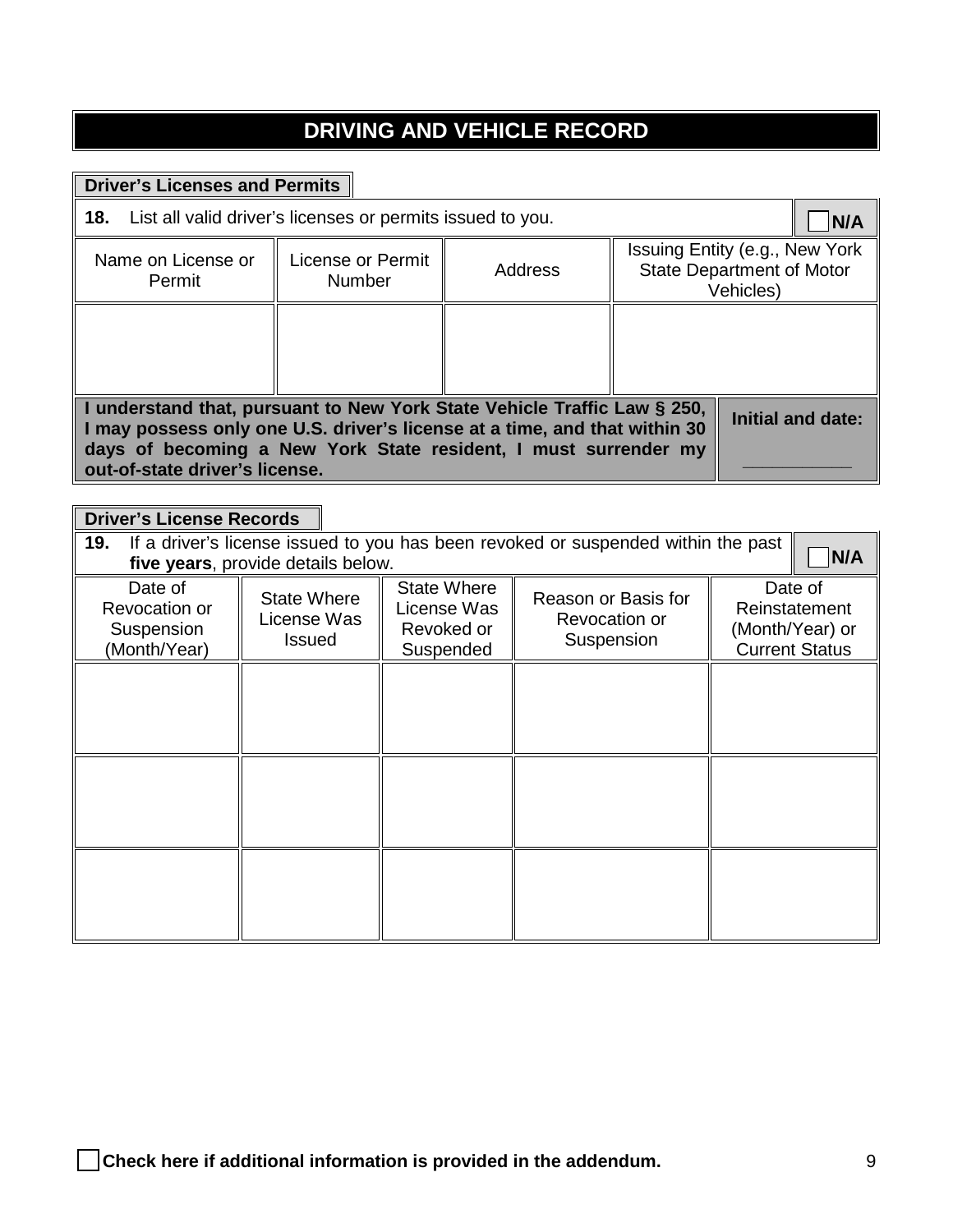## **Registered Vehicles**

| 20.<br>List all vehicles, including but not limited to cars, trucks, vans, motorcycles, and<br>recreational vehicles (e.g., mopeds, ATVs, boats), registered to or leased by you or<br>your spouse or domestic partner, or in the name of a business in which you or your<br>spouse or domestic partner has an ownership interest. |  |  |  |  |  |  |
|------------------------------------------------------------------------------------------------------------------------------------------------------------------------------------------------------------------------------------------------------------------------------------------------------------------------------------|--|--|--|--|--|--|
| License<br>Make and<br>Vehicle<br>Address on Registration<br>Name on Registration<br>Plate<br>Model<br><b>Type</b><br><b>Number</b>                                                                                                                                                                                                |  |  |  |  |  |  |
|                                                                                                                                                                                                                                                                                                                                    |  |  |  |  |  |  |
|                                                                                                                                                                                                                                                                                                                                    |  |  |  |  |  |  |
|                                                                                                                                                                                                                                                                                                                                    |  |  |  |  |  |  |
| <b>Initial and date:</b><br>I understand that, pursuant to New York State Vehicle Traffic Law § 250,<br>within 30 days of becoming a New York State resident, I must obtain a<br>New York State registration for vehicle(s) maintained within the State.                                                                           |  |  |  |  |  |  |

## **Parking Violations**

| 21.<br>jurisdiction.     | List any outstanding summonses for parking violations in this or any other | <b>N/A</b>          |
|--------------------------|----------------------------------------------------------------------------|---------------------|
| Date Issued (Month/Year) | City, State Where Issued                                                   | Violation or Charge |
|                          |                                                                            |                     |
|                          |                                                                            |                     |
|                          |                                                                            |                     |
|                          |                                                                            |                     |
|                          |                                                                            |                     |
|                          |                                                                            |                     |

| <b>Moving Violations</b>                                                                                                               |                          |                     |  |  |  |
|----------------------------------------------------------------------------------------------------------------------------------------|--------------------------|---------------------|--|--|--|
| List any outstanding summonses or citations for violations of traffic regulations or<br>22.<br>laws in this or any other jurisdiction. |                          |                     |  |  |  |
| Date Issued (Month/Year)                                                                                                               | City, State Where Issued | Violation or Charge |  |  |  |
|                                                                                                                                        |                          |                     |  |  |  |
|                                                                                                                                        |                          |                     |  |  |  |
|                                                                                                                                        |                          |                     |  |  |  |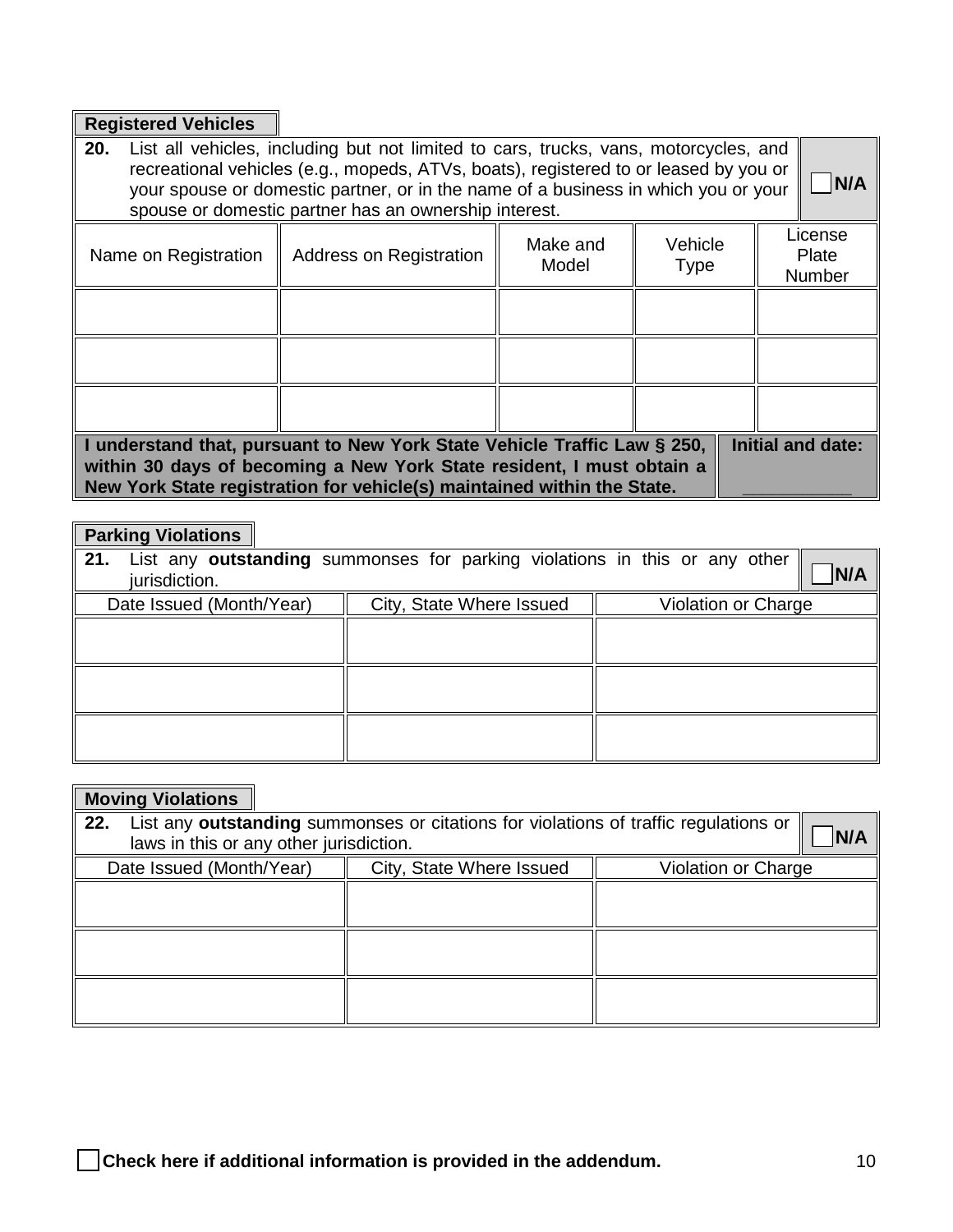## **ACADEMIC AND LICENSING RECORD**

| <b>Academic Degrees</b>                                                                                                                                                                                                                                                                                                                                                                                                                                                                                                                                                     |  |    |  |  |            |
|-----------------------------------------------------------------------------------------------------------------------------------------------------------------------------------------------------------------------------------------------------------------------------------------------------------------------------------------------------------------------------------------------------------------------------------------------------------------------------------------------------------------------------------------------------------------------------|--|----|--|--|------------|
| 23.<br>List all high schools, technical schools, colleges, universities, graduate schools, and<br>professional schools you have attended. If you have received a High School<br>Equivalency Diploma, provide details in Question 24.<br>If you have received a degree from a foreign educational institution, include<br>with your background paperwork a copy of the original degree, a certified<br>translation, and an evaluation from a foreign education evaluation service that<br>has been approved by the City's Department of Citywide Administrative<br>Services. |  |    |  |  |            |
| Location<br>Date Awarded<br>Dates Attended<br>Type of<br>Name of Institution<br>City, State, and<br>(Month/Year)<br>(Month/Year)<br>Degree<br>Country                                                                                                                                                                                                                                                                                                                                                                                                                       |  |    |  |  |            |
|                                                                                                                                                                                                                                                                                                                                                                                                                                                                                                                                                                             |  | to |  |  | N/A        |
|                                                                                                                                                                                                                                                                                                                                                                                                                                                                                                                                                                             |  | to |  |  | N/A        |
|                                                                                                                                                                                                                                                                                                                                                                                                                                                                                                                                                                             |  | to |  |  | <b>N/A</b> |
|                                                                                                                                                                                                                                                                                                                                                                                                                                                                                                                                                                             |  | to |  |  | N/A        |
|                                                                                                                                                                                                                                                                                                                                                                                                                                                                                                                                                                             |  | to |  |  | N/A        |
|                                                                                                                                                                                                                                                                                                                                                                                                                                                                                                                                                                             |  | to |  |  | N/A        |
| <b>High School Equivalency Diploma</b>                                                                                                                                                                                                                                                                                                                                                                                                                                                                                                                                      |  |    |  |  |            |

#### **24.** If you have received a High School Equivalency Diploma, also known as a General Equivalency Diploma (GED) or Test Assessing Secondary Completion, provide details below.

**If you took the High School Equivalency Test or Test Assessing Secondary Completion in New York State before 1982, include a copy of your diploma with your background paperwork.**

| Name of Accrediting Body or Institution<br>(e.g., New York State Education<br>Department) | Location of Test<br>(City, State) | Date Awarded<br>(Month/Year) |
|-------------------------------------------------------------------------------------------|-----------------------------------|------------------------------|
|                                                                                           |                                   |                              |

□ **Check here if additional information is provided in the addendum.** <sup>11</sup>

□ **N/A**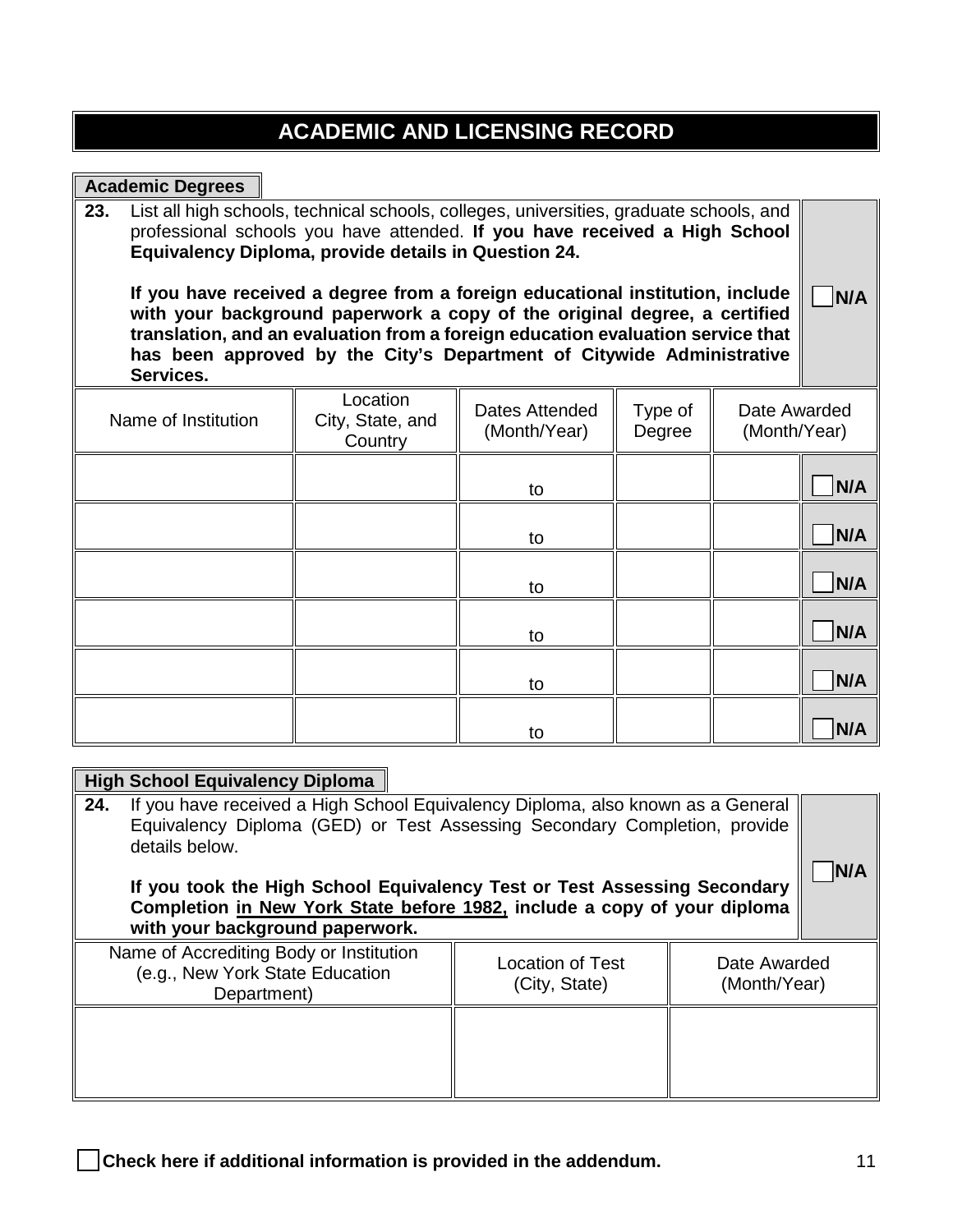#### **Professional Licenses**

**25.** List all professional licenses that have ever been issued to you (e.g., architect,  $\vert$ attorney, certified public accountant, engineer, medical doctor, notary public, nurse, physician's assistant, real estate salesperson, security guard, social worker, □ **N/A**

| <b>N/A</b> |
|------------|
|            |

□ **N/A**

| teacher).       |              |                        |         |                |
|-----------------|--------------|------------------------|---------|----------------|
| Type of License | Date Issued  | <b>Expiration Date</b> | Issuing | Identification |
|                 | (Month/Year) | (Month/Year)           | Entity  | Number         |
|                 |              |                        |         |                |
|                 |              |                        |         |                |
|                 |              |                        |         |                |
|                 |              |                        |         |                |
|                 |              |                        |         |                |
|                 |              |                        |         |                |
|                 |              |                        |         |                |
|                 |              |                        |         |                |
|                 |              |                        |         |                |
|                 |              |                        |         |                |

#### **Professional License Records**

**26. Provide details below if any of the following have occurred in connection with a professional license issued to you:** 

- **You have surrendered or been required to surrender a license.**
- You have been disciplined (e.g., censured, fined, penalized, placed on probation, reprimanded, suspended).
- You have had a license canceled, denied, suspended, or revoked.
- You are the subject of any current investigations or pending charges.

#### **Include copies of documentation or correspondence from the licensing authority with your background paperwork.**

| Type of License | Date of Action<br>(Month/Year) | Type of Action | Reason for<br>Action | Disposition |
|-----------------|--------------------------------|----------------|----------------------|-------------|
|                 |                                |                |                      |             |
|                 |                                |                |                      |             |
|                 |                                |                |                      |             |
|                 |                                |                |                      |             |
|                 |                                |                |                      |             |
|                 |                                |                |                      |             |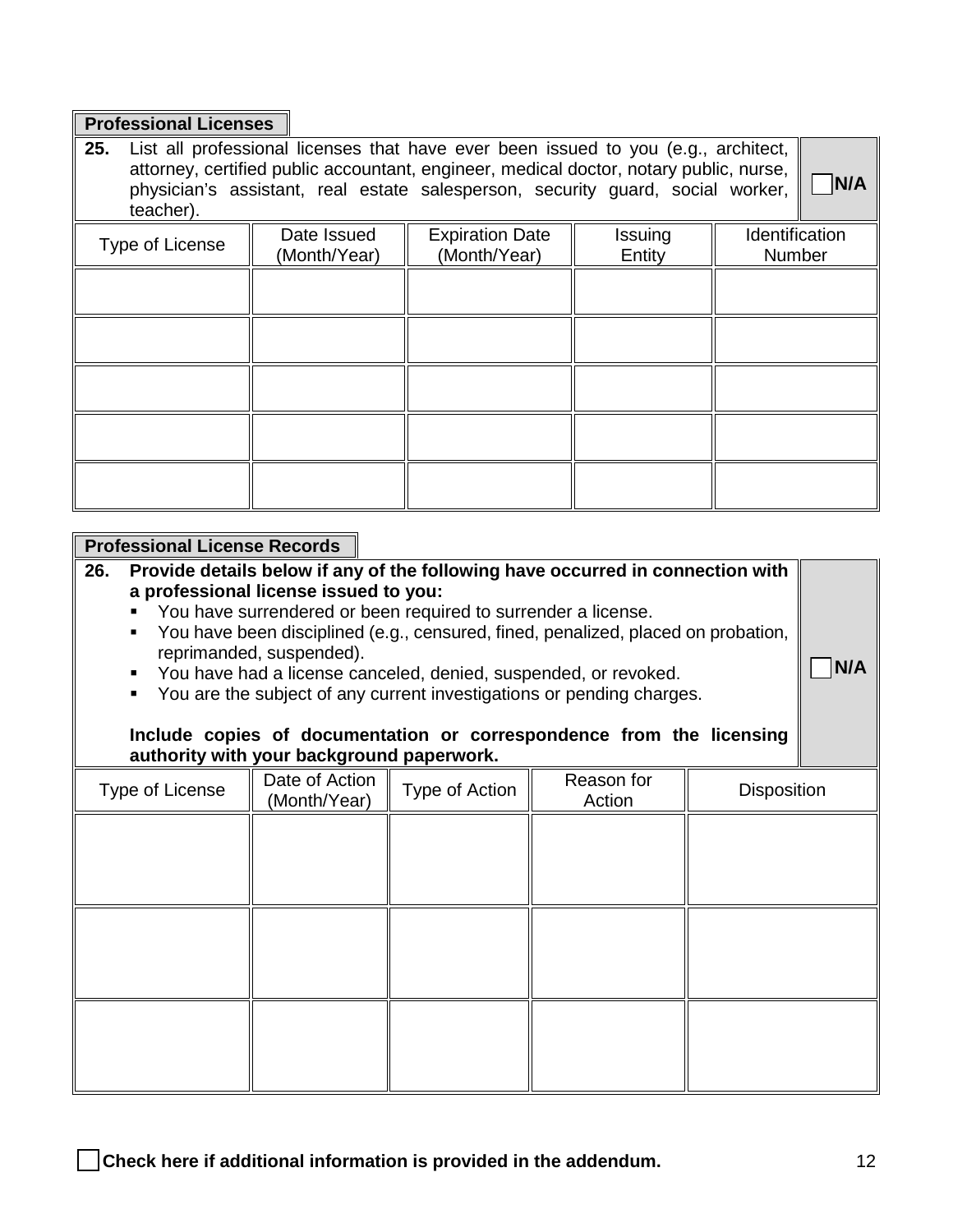### **EMPLOYMENT**

#### **Employment History**

- **27.** Provide your employment history, starting with your current position **(Employment #1)** and working back **five years**. **Include a copy of your resume or curriculum vitae with your background paperwork; however, you must also provide your employment history below.**
	- Include **all** employment with the City of New York (not just within the past five years).
	- **Include self-employment, military service, internships (paid or unpaid), and each period of** unemployment for three or more months.
	- If you were employed as a **consultant** or **temporary worker**, list the name of the consulting firm or staffing agency under "Name of employer." If you were placed at a City agency, add the name of the agency as follows: "Name of staffing company (name of City agency)."
	- **If you were self-employed**, state the activity in which you were engaged and include with your background paperwork proof of income for the most recent **five years**  (e.g., Form W-2, Form 1099, Form 1040 Schedule C, Form 1065 Schedule K-1).
	- **If you were unemployed** for three or more months, state how you were financially supported during that time (e.g., family support, public assistance, savings, severance pay, student loans, unemployment insurance).

| <b>Employment #1</b>                                                     |        |     |         |                       |
|--------------------------------------------------------------------------|--------|-----|---------|-----------------------|
| Name of employer                                                         |        |     |         |                       |
| <b>Street address</b>                                                    |        |     |         |                       |
| City, State, and ZIP Code                                                |        |     |         |                       |
| Dates of employment (month/year)                                         | From:  | To: |         | Full-time (Deart-time |
| Your most recent title                                                   |        |     |         |                       |
| Supervisor                                                               | Name:  |     | Title:  |                       |
| Supervisor's contact information                                         | Phone: |     | E-mail: |                       |
| Annual salary/compensation                                               |        |     |         | Unpaid                |
| Reason for leaving (e.g., resigned<br>voluntarily, terminated, laid off) |        |     |         |                       |
| Unemployed (if unemployed, state<br>your source of financial support)    |        |     |         |                       |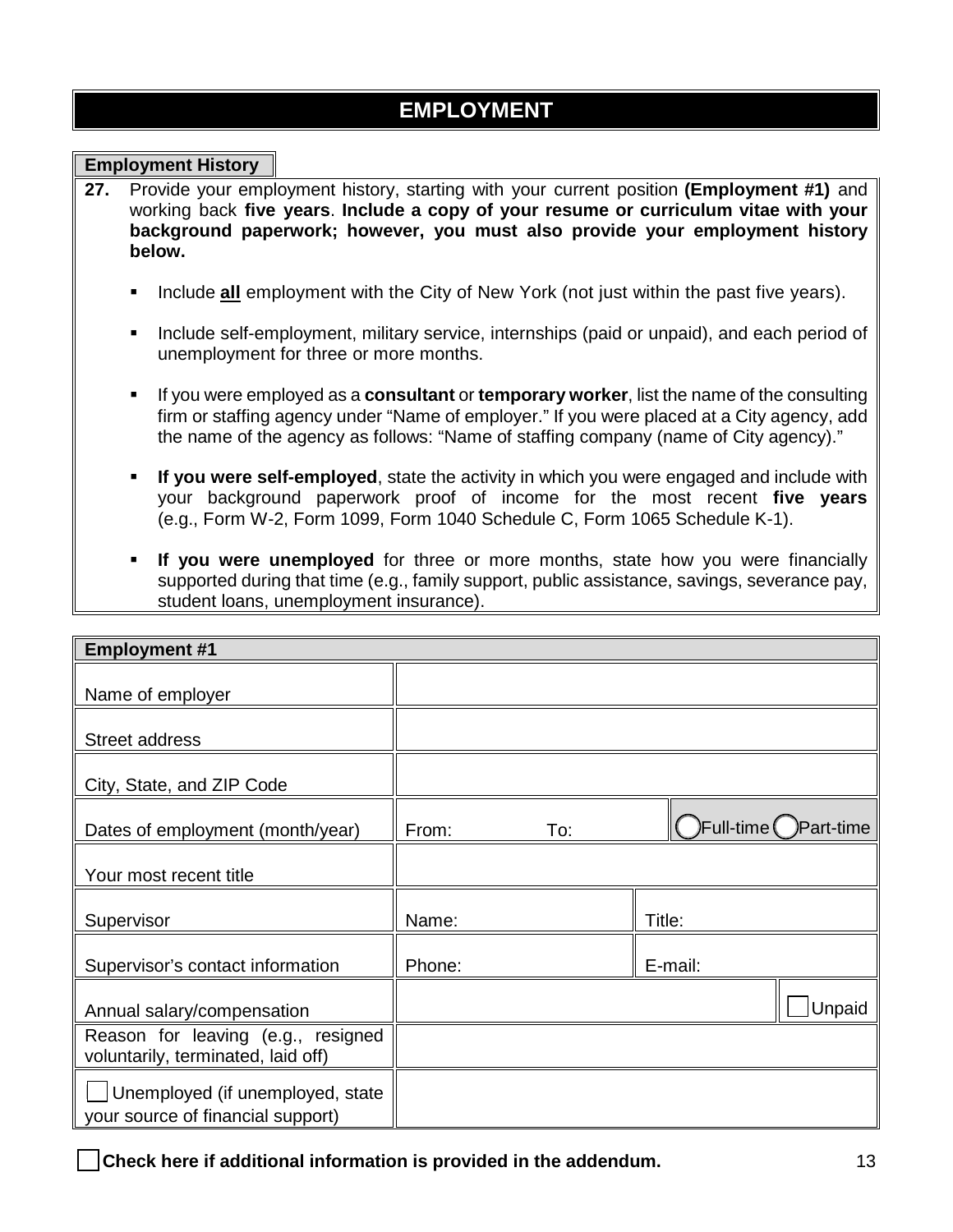| <b>Employment #2</b>                                                     |        |     |         | N/A                   |
|--------------------------------------------------------------------------|--------|-----|---------|-----------------------|
| Name of employer                                                         |        |     |         |                       |
| <b>Street address</b>                                                    |        |     |         |                       |
| City, State, and ZIP Code                                                |        |     |         |                       |
| Dates of employment (month/year)                                         | From:  | To: |         | Full-time (DPart-time |
| Your most recent title                                                   |        |     |         |                       |
| Supervisor                                                               | Name:  |     | Title:  |                       |
| Supervisor's contact information                                         | Phone: |     | E-mail: |                       |
| Annual salary/compensation                                               |        |     |         | Unpaid                |
| Reason for leaving (e.g., resigned<br>voluntarily, terminated, laid off) |        |     |         |                       |
| Unemployed (if unemployed, state<br>your source of financial support)    |        |     |         |                       |

| <b>Employment #3</b>                                                     |        |     |              | N/A        |
|--------------------------------------------------------------------------|--------|-----|--------------|------------|
| Name of employer                                                         |        |     |              |            |
| Street address                                                           |        |     |              |            |
| City, State, and ZIP Code                                                |        |     |              |            |
| Dates of employment (month/year)                                         | From:  | To: | )Full-time ( | )Part-time |
| Your most recent title                                                   |        |     |              |            |
| Supervisor                                                               | Name:  |     | Title:       |            |
| Supervisor's contact information                                         | Phone: |     | E-mail:      |            |
| Annual salary/compensation                                               |        |     |              | Unpaid     |
| Reason for leaving (e.g., resigned<br>voluntarily, terminated, laid off) |        |     |              |            |
| Unemployed (if unemployed, state<br>your source of financial support)    |        |     |              |            |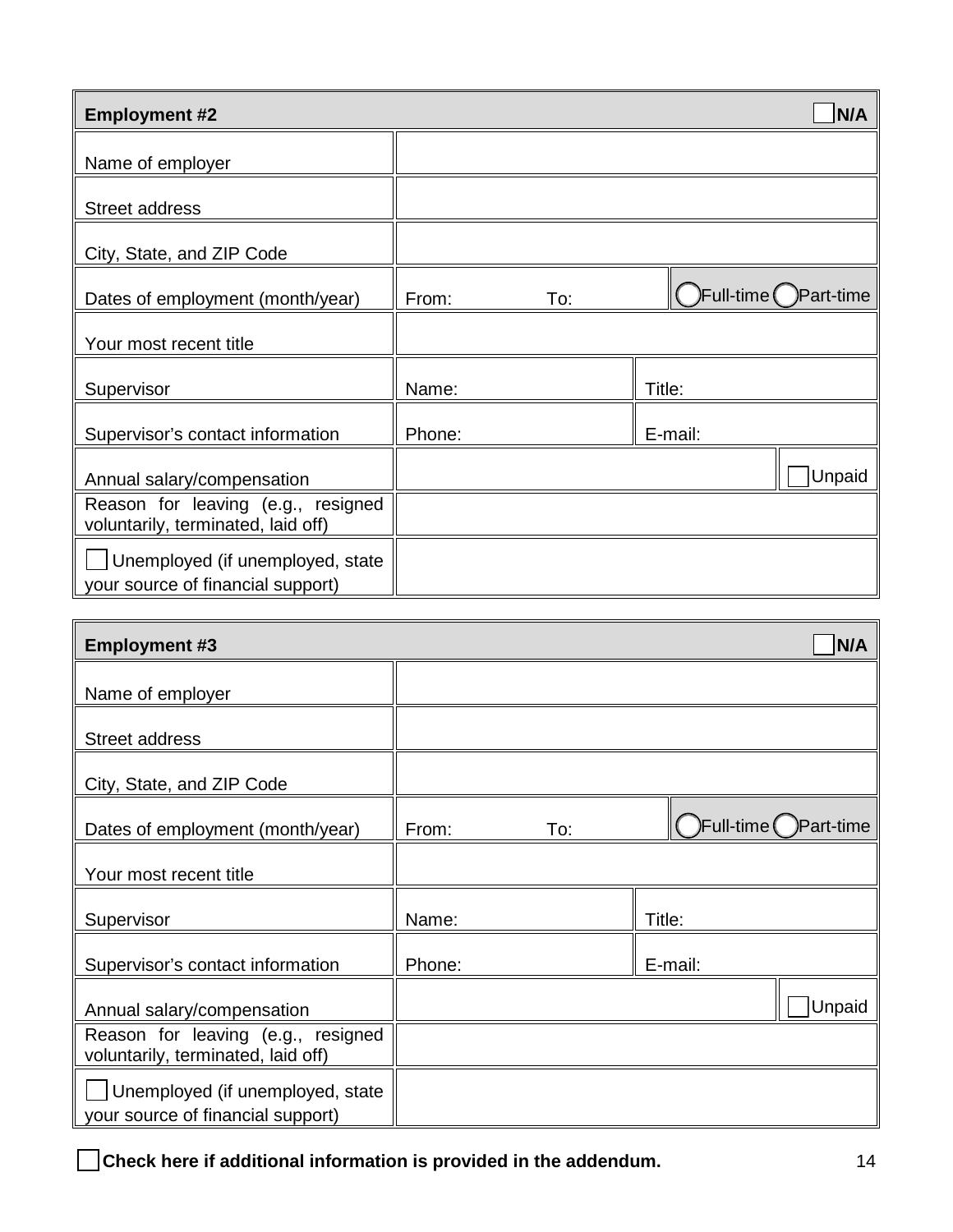| <b>Employment #4</b>                                                     |        |     |         | N/A                   |
|--------------------------------------------------------------------------|--------|-----|---------|-----------------------|
| Name of employer                                                         |        |     |         |                       |
| <b>Street address</b>                                                    |        |     |         |                       |
| City, State, and ZIP Code                                                |        |     |         |                       |
| Dates of employment (month/year)                                         | From:  | To: |         | Full-time (DPart-time |
| Your most recent title                                                   |        |     |         |                       |
| Supervisor                                                               | Name:  |     | Title:  |                       |
| Supervisor's contact information                                         | Phone: |     | E-mail: |                       |
| Annual salary/compensation                                               |        |     |         | Unpaid                |
| Reason for leaving (e.g., resigned<br>voluntarily, terminated, laid off) |        |     |         |                       |
| Unemployed (if unemployed, state<br>your source of financial support)    |        |     |         |                       |

| <b>Employment #5</b>                                                     |        |     |         | N/A                               |
|--------------------------------------------------------------------------|--------|-----|---------|-----------------------------------|
| Name of employer                                                         |        |     |         |                                   |
| Street address                                                           |        |     |         |                                   |
| City, State, and ZIP Code                                                |        |     |         |                                   |
| Dates of employment (month/year)                                         | From:  | To: |         | $F$ ull-time $\bigcirc$ Part-time |
| Your most recent title                                                   |        |     |         |                                   |
| Supervisor                                                               | Name:  |     | Title:  |                                   |
| Supervisor's contact information                                         | Phone: |     | E-mail: |                                   |
| Annual salary/compensation                                               |        |     |         | Unpaid                            |
| Reason for leaving (e.g., resigned<br>voluntarily, terminated, laid off) |        |     |         |                                   |
| Unemployed (if unemployed, state<br>your source of financial support)    |        |     |         |                                   |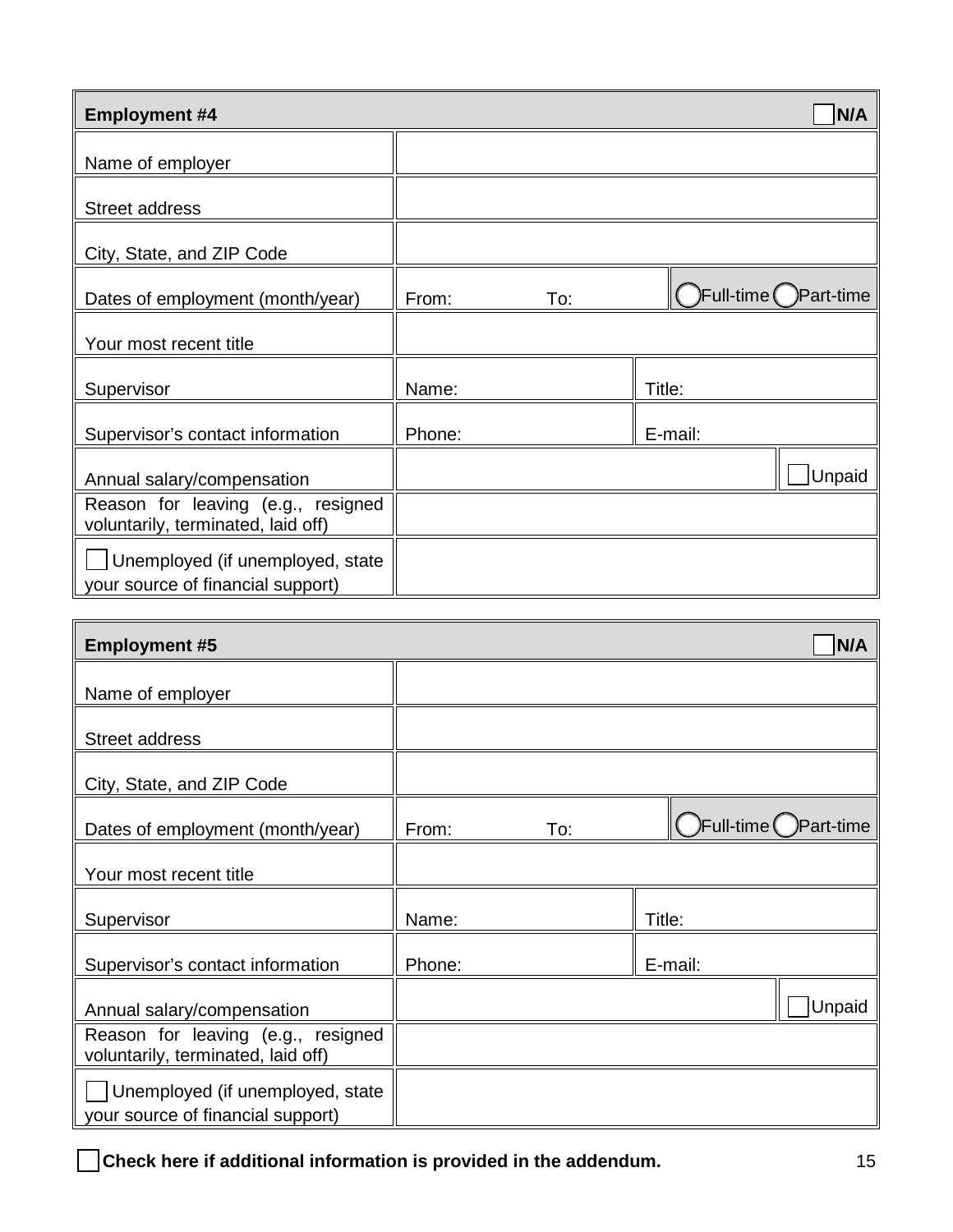**Employment Record**

- **28. Provide details below if any of the following have occurred during your entire employment history, including internships (whether paid or unpaid):**
	- You were disciplined (e.g., demoted, fined, penalized, reprimanded, suspended).
	- You were terminated.
	- You were asked to resign.
	- You resigned to avoid being fired or disciplined, or after being told that you would be fired or disciplined.
	- You resigned while a charge or disciplinary action was pending against you.
	- You separated by mutual agreement following allegations of unsatisfactory performance.

| <b>Employment Record #1</b>      |        |     |                      |
|----------------------------------|--------|-----|----------------------|
| Name of employer                 |        |     |                      |
| Street address                   |        |     |                      |
| City, State, and ZIP Code        |        |     |                      |
| Dates of employment (month/year) | From:  | To: | ◯Full-time Part-time |
| Your most recent title           |        |     |                      |
| Supervisor                       | Name:  |     | Title:               |
| Supervisor's contact information | Phone: |     | E-mail:              |
| Date of action (month/year)      |        |     |                      |
|                                  |        |     |                      |
| Description of what occurred     |        |     |                      |
|                                  |        |     |                      |
| Outcome                          |        |     |                      |

 $\neg$  **N/A**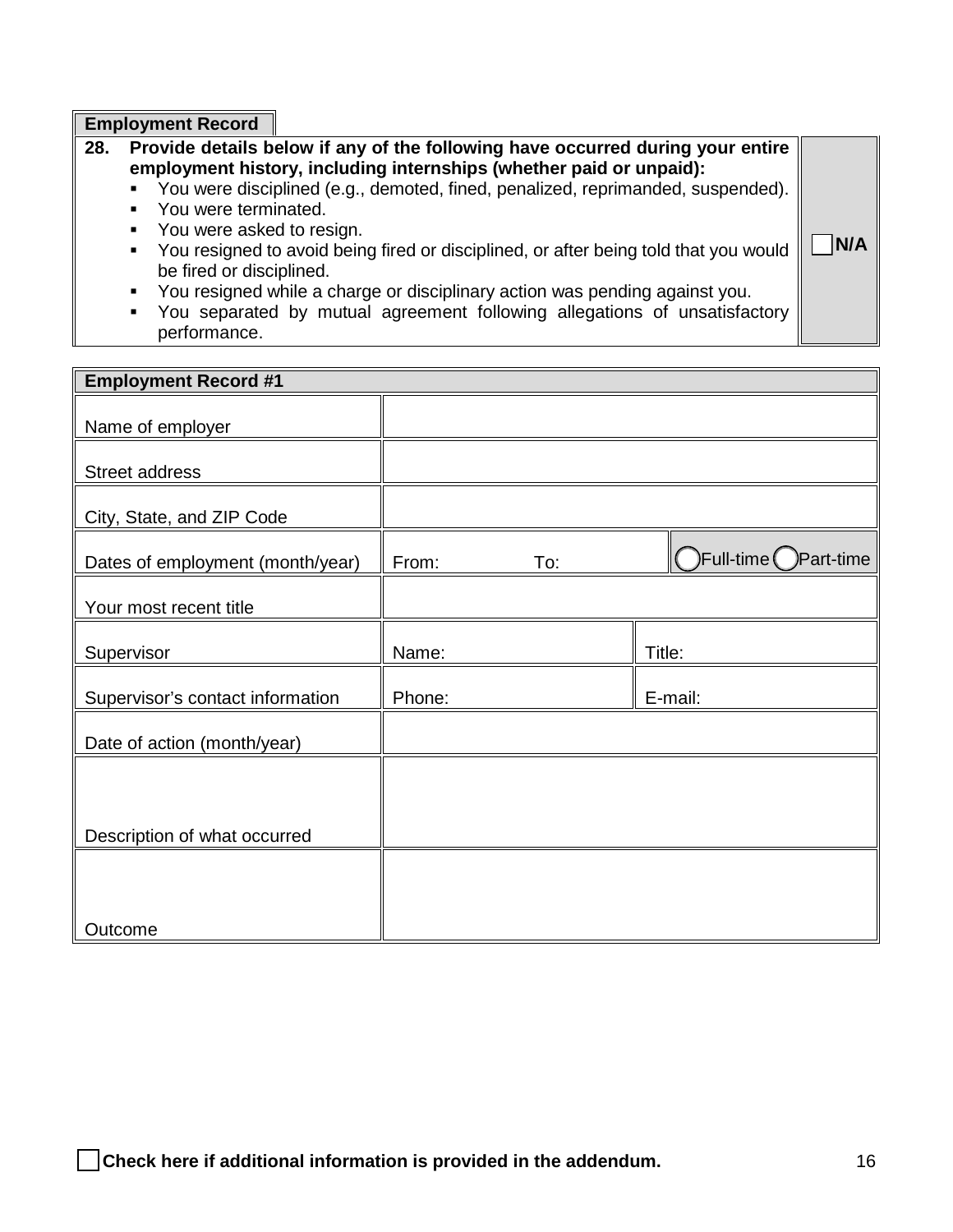| <b>Employment Record #2</b>      |        |     | N/A                               |
|----------------------------------|--------|-----|-----------------------------------|
| Name of employer                 |        |     |                                   |
| Street address                   |        |     |                                   |
| City, State, and ZIP Code        |        |     |                                   |
| Dates of employment (month/year) | From:  | To: | $F$ ull-time $\bigcirc$ Part-time |
| Your most recent title           |        |     |                                   |
| Supervisor                       | Name:  |     | Title:                            |
| Supervisor's contact information | Phone: |     | E-mail:                           |
| Date of action (month/year)      |        |     |                                   |
|                                  |        |     |                                   |
| Description of what occurred     |        |     |                                   |
|                                  |        |     |                                   |
| Outcome                          |        |     |                                   |

# **Government or Civil Service Employment Records**

| 29.            | If you have ever been disqualified or barred from appointment to a position with a<br>government agency, or if you have ever been disqualified for employment in a civil<br>service position, provide details below. |  |  |  |  |
|----------------|----------------------------------------------------------------------------------------------------------------------------------------------------------------------------------------------------------------------|--|--|--|--|
| Date of Action | Include a copy of the agency's findings with your background paperwork.<br>Reason for Disqualification<br><b>Agency Name</b><br>Position                                                                             |  |  |  |  |
| (Month/Year)   | or Debarment                                                                                                                                                                                                         |  |  |  |  |
|                |                                                                                                                                                                                                                      |  |  |  |  |
|                |                                                                                                                                                                                                                      |  |  |  |  |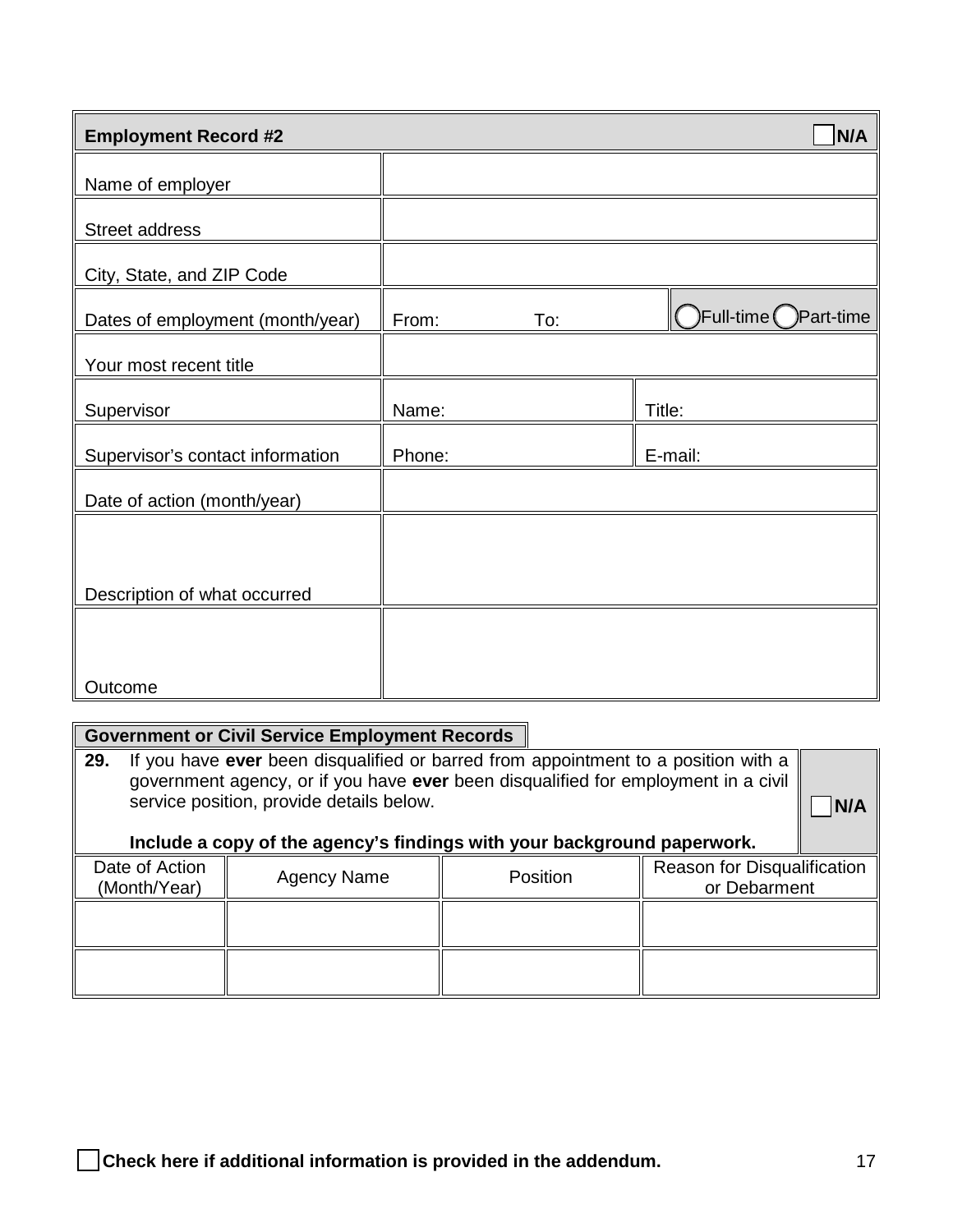## **APPOINTMENTS TO GOVERNMENT BOARDS AND COMMISSIONS**

#### **Boards and Commissions**

| <b>30.</b> If you serve or have served on a government board or commission, provide details $\bigcap_{n=1}^{\infty} N/A$ |  |
|--------------------------------------------------------------------------------------------------------------------------|--|
| below.                                                                                                                   |  |

ヿ

| Name of Board or Commission<br>and Location (City, State) | <b>Your Position</b> | Term of Appointment<br>(Month/Year) |
|-----------------------------------------------------------|----------------------|-------------------------------------|
|                                                           |                      | to                                  |
|                                                           |                      | to                                  |
|                                                           |                      | to                                  |

| <b>Resignation or Removal</b>                                                                                                                       |                                               |        |  |
|-----------------------------------------------------------------------------------------------------------------------------------------------------|-----------------------------------------------|--------|--|
| If you have ever resigned or been removed from a government board or commission<br>31.<br>listed in response to Question 30, provide details below. |                                               |        |  |
| Name of Board or Commission<br>and Location (City, State)                                                                                           | <b>Resignation or Removal</b><br>(Month/Year) | Reason |  |
|                                                                                                                                                     |                                               |        |  |
|                                                                                                                                                     |                                               |        |  |
|                                                                                                                                                     |                                               |        |  |

| If I intend to serve on a government board or commission during my                                      |  |
|---------------------------------------------------------------------------------------------------------|--|
| employment with or appointment to the City of New York, I will follow the $\parallel$ Initial and date: |  |
| guidelines for such activities established by my agency, board, or $\parallel$                          |  |
| commission and, when necessary, will seek advice from the City's                                        |  |
| <b>Conflicts of Interest Board.</b>                                                                     |  |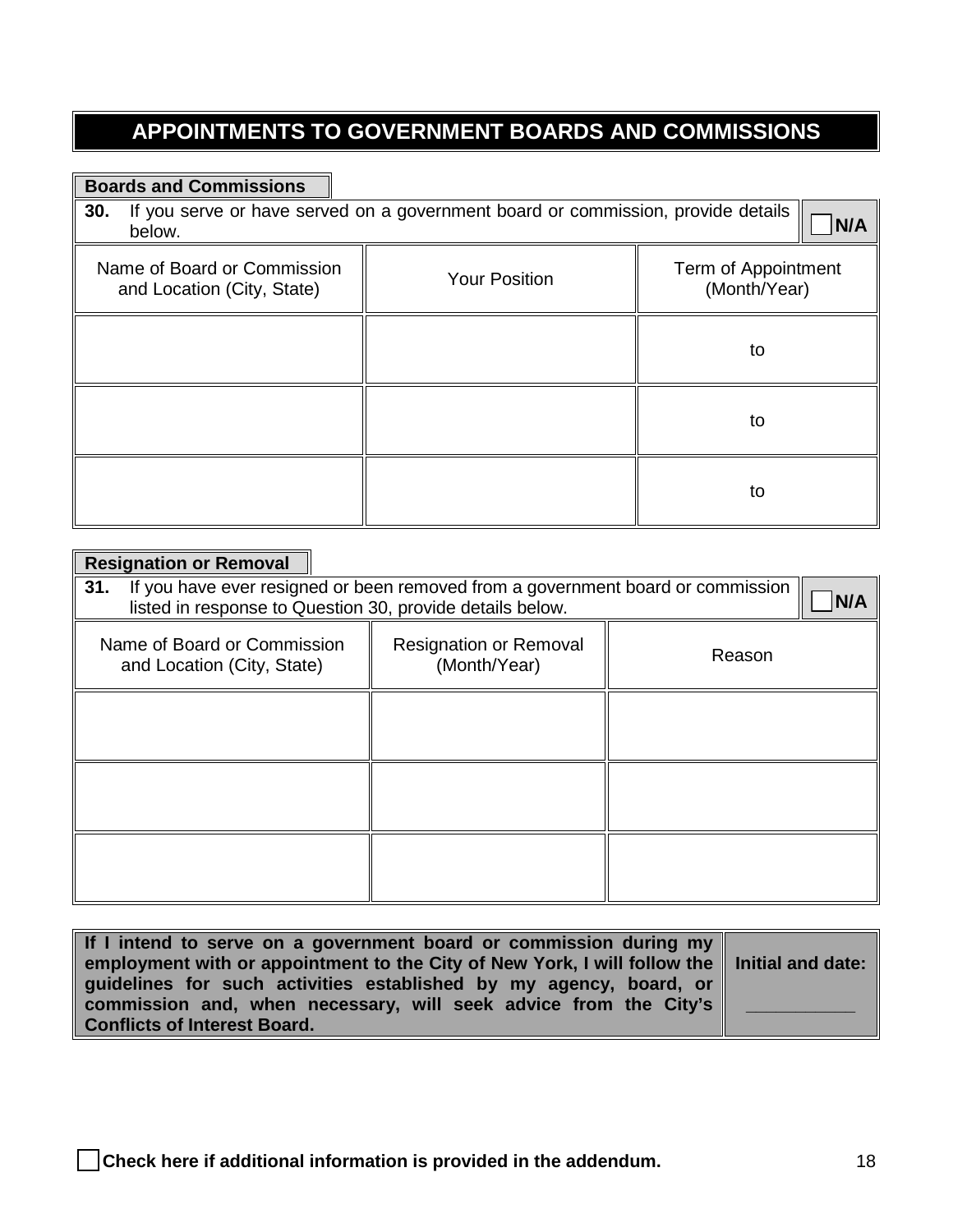## **OUTSIDE ACTIVITIES**

**Note: Pursuant to Personnel Order No. 88/5, management employees in mayoral agencies serving in unclassified, exempt, or non-competitive titles, and management employees in mayoral agencies serving provisionally in competitive titles, are not permitted to expend time or otherwise engage in any private employment, profession, business, or other activity from which compensation, direct or indirect, is derived, and are not permitted to serve as directors or officers of any corporation or institution, except upon a specific determination by the New York City Conflicts of Interest Board that such activity is not prohibited by Chapter 68 of the New York City Charter.**

**Details of Your Outside Activities**

- **32. Provide details below if, upon your employment with or appointment to the City of New York, you intend to: serve** as a director, officer, principal, or partner of any for-profit, not-for-profit, or charitable corporation, institution, or other entity;
	- **engage** in any other employment, profession, business, or other activity from which compensation, direct or indirect, will be derived, or from which you will receive honoraria or royalties; and/or
	- engage in any **volunteer activity** (whether paid or unpaid) with a charitable, civic, or community organization (do not include appointments to New York City boards or commissions in this question).

| Name of<br>Organization/Business | <b>Your Position</b><br>and Job Description | Expected<br>Annual<br>Compensation | Time to be Expended (e.g.,<br>10 hours per month, one<br>semester per academic year) |
|----------------------------------|---------------------------------------------|------------------------------------|--------------------------------------------------------------------------------------|
|                                  |                                             |                                    |                                                                                      |
|                                  |                                             |                                    |                                                                                      |
|                                  |                                             |                                    |                                                                                      |
|                                  |                                             |                                    |                                                                                      |
|                                  |                                             |                                    |                                                                                      |

| If I intend to participate in any of the activities described in response to                |  |
|---------------------------------------------------------------------------------------------|--|
| Question 32 during my employment with or appointment to the City of New   Initial and date: |  |
| York, I will follow the quidelines for outside activities established by my $\parallel$     |  |
| agency, board, or commission and, when necessary, will seek advice from $\parallel$         |  |
| the City's Conflicts of Interest Board.                                                     |  |

□ **N/A**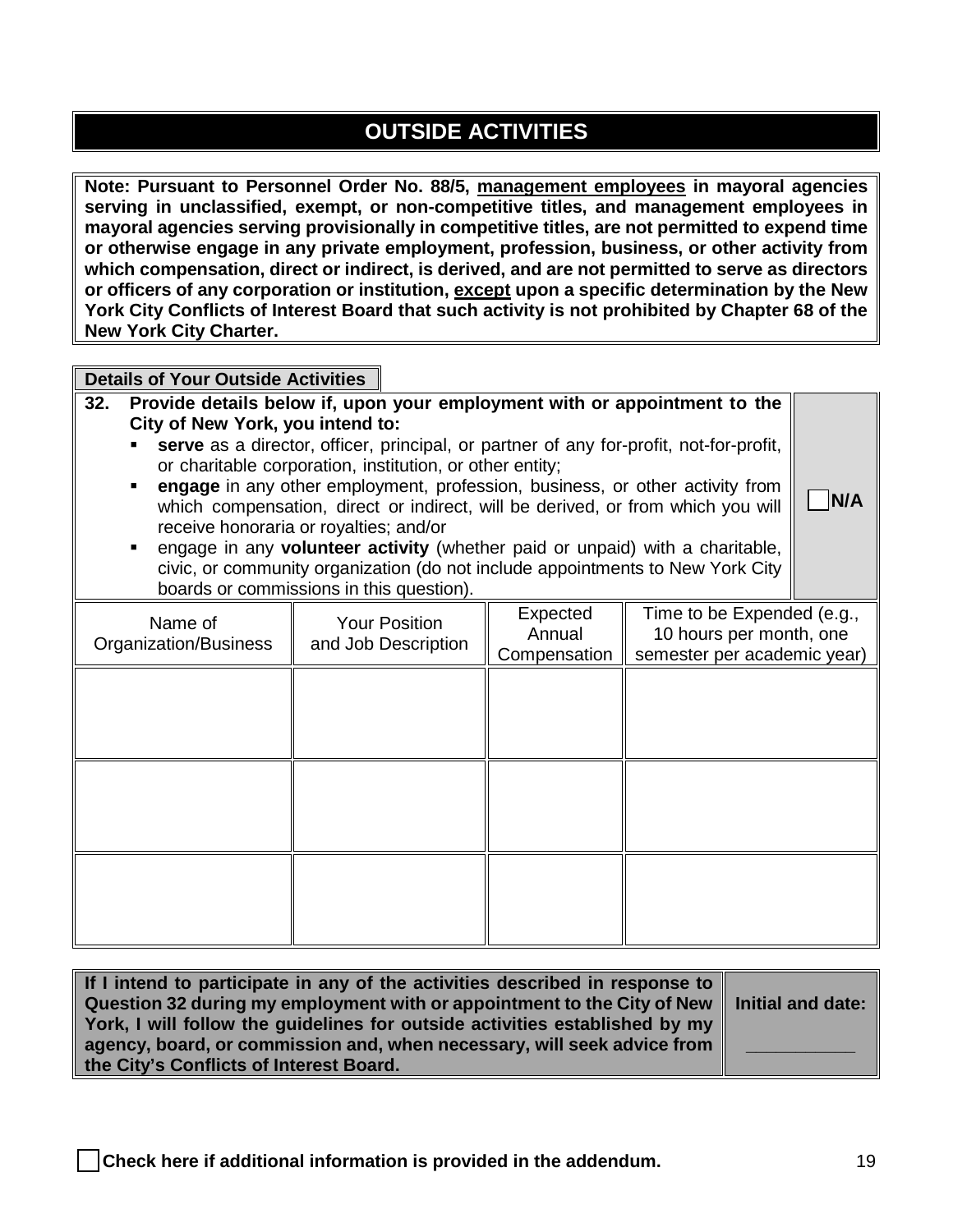| Business Relationships with the City of New York |  |
|--------------------------------------------------|--|
|                                                  |  |

| 33.                                                                                                                                                                                                                                                                             | Provide details below if any organization or business listed in response to<br>Question 32 does business with the City of New York (or any of its agencies). |                                     |     |
|---------------------------------------------------------------------------------------------------------------------------------------------------------------------------------------------------------------------------------------------------------------------------------|--------------------------------------------------------------------------------------------------------------------------------------------------------------|-------------------------------------|-----|
| Doing business with the City includes receiving funds from the City, having<br>contracts with the City, providing materials or services to the City, having matters<br>pending before the City, or holding any franchise, license, permit, or other privilege<br>from the City. |                                                                                                                                                              |                                     | N/A |
|                                                                                                                                                                                                                                                                                 | Name of Organization/Business                                                                                                                                | Nature of Involvement with the City |     |
|                                                                                                                                                                                                                                                                                 |                                                                                                                                                              |                                     |     |
|                                                                                                                                                                                                                                                                                 |                                                                                                                                                              |                                     |     |

### **TAX FILING RECORD**

- Please review your tax return records for the past **five years** and provide your filing information below. DOI verifies filing information with the tax authorities.
- For any of the past **five years**, if you were **required** to file federal and/or state income tax returns and **have not done so by the due date, or within a properly obtained extension period,** you are required to promptly file such returns as instructed below.

#### **Filing Instructions and Documentation to Satisfy the Non-Filing of Tax Returns**

**If you do not provide the required tax filing documentation with your background paperwork, your assigned DOI Background Investigator will request it from you directly.** 

**Federal Returns:** Your federal returns can be filed electronically or submitted in person at a local Internal Revenue Service (IRS) office (check IRS.gov for locations). If you file electronically, provide DOI with a copy of the first page and signature page of the returns and a filing confirmation receipt. If you submit your returns in person, provide DOI with a copy of the first page and signature page of the returns stamped as received by the IRS.

**New York State Returns:** Your New York State returns can be filed electronically or by mail. Provide DOI with a copy of the first page and signature page of the returns, along with an electronic filing confirmation receipt, or an official receipt from the United States Postal Service or an authorized shipping agent.

**Other State Returns:** If you have not filed your income tax returns for any other state by the due date, or within a properly obtained extension period, file such returns in accordance with the state's filing guidelines. Provide DOI with a copy of the first page and signature page of the returns, along with an electronic filing confirmation receipt, or an official receipt from the United States Postal Service or an authorized shipping agent.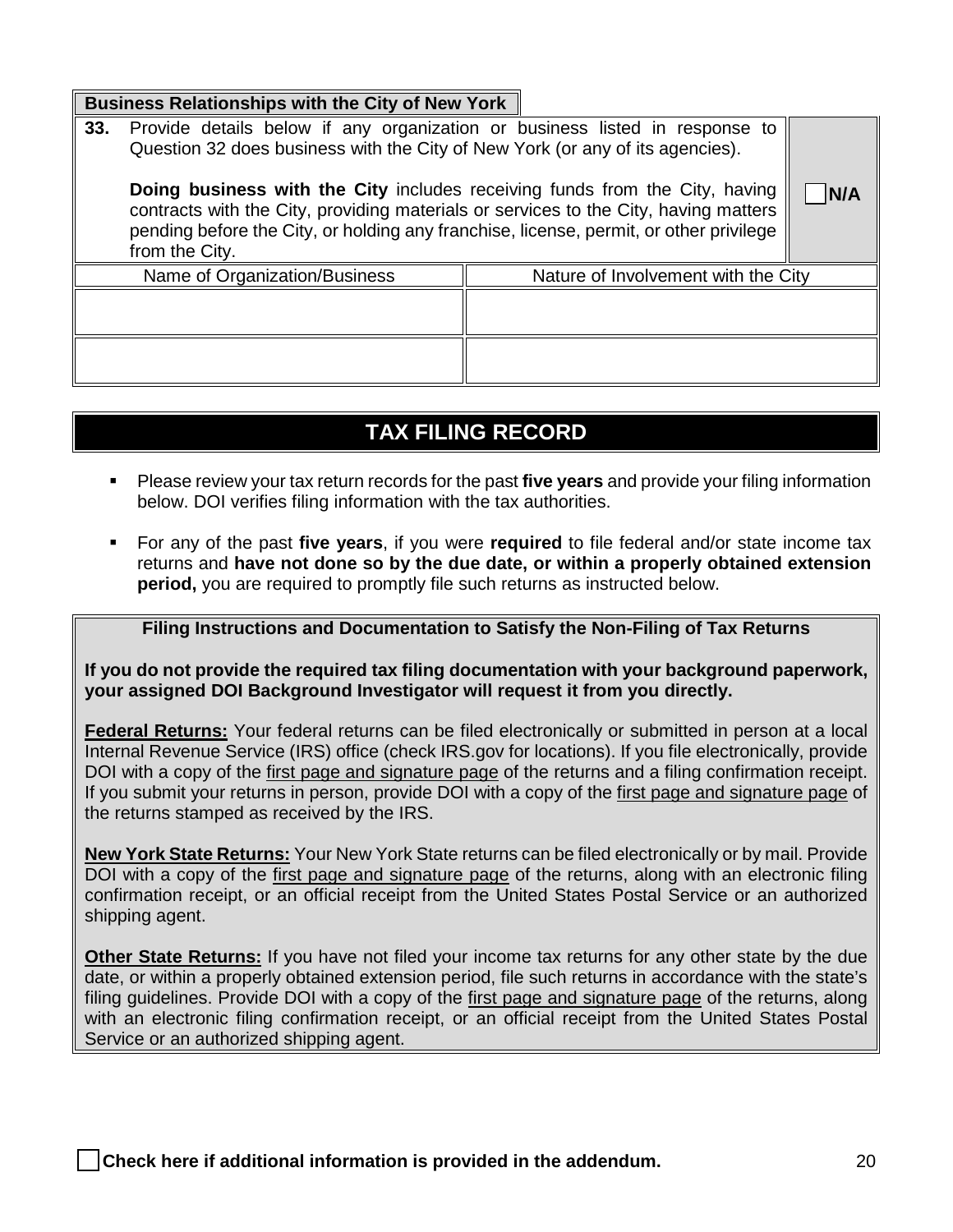|                                                                                                                                                                                                                                                                                                                                                                                                                                                                                                                                                                 | <b>Federal and State Tax Returns</b>                                             |                                                              |                                                    |                                                          |                                                        |  |  |  |
|-----------------------------------------------------------------------------------------------------------------------------------------------------------------------------------------------------------------------------------------------------------------------------------------------------------------------------------------------------------------------------------------------------------------------------------------------------------------------------------------------------------------------------------------------------------------|----------------------------------------------------------------------------------|--------------------------------------------------------------|----------------------------------------------------|----------------------------------------------------------|--------------------------------------------------------|--|--|--|
| 34.<br>Have you filed your federal and state income tax $\parallel$<br>(C) Yes (proceed to Question 35)<br>returns by the due date, or within a properly                                                                                                                                                                                                                                                                                                                                                                                                        |                                                                                  |                                                              |                                                    |                                                          |                                                        |  |  |  |
|                                                                                                                                                                                                                                                                                                                                                                                                                                                                                                                                                                 |                                                                                  | obtained extension period, for each of the past              |                                                    | No (complete the chart below)                            |                                                        |  |  |  |
|                                                                                                                                                                                                                                                                                                                                                                                                                                                                                                                                                                 | five years?                                                                      |                                                              |                                                    |                                                          |                                                        |  |  |  |
| For the "Tax Return Year" column below, refer to the five years listed on the Federal and<br>State Tax Release forms included with your background investigation paperwork.<br>The information below is required only for the years you did not file your federal or state<br>income tax return(s) by the due date, or within a properly obtained extension period.<br>If you did not file, or were not required to file, because you were a dependent or were<br>unemployed, or because you earned less than the amount required for filing, state this in the |                                                                                  |                                                              |                                                    |                                                          |                                                        |  |  |  |
| Tax<br>Return<br>Year                                                                                                                                                                                                                                                                                                                                                                                                                                                                                                                                           | "Reason for late or non-filing" section.<br>State in Which<br><b>You Resided</b> | State in Which<br>You Worked                                 | <b>Tax Returns</b><br>(Federal, State,<br>or Both) | Late Filing Date<br>of Federal<br>Return<br>(Month/Year) | Late Filing<br>Date of State<br>Return<br>(Month/Year) |  |  |  |
| 20                                                                                                                                                                                                                                                                                                                                                                                                                                                                                                                                                              |                                                                                  |                                                              |                                                    |                                                          |                                                        |  |  |  |
|                                                                                                                                                                                                                                                                                                                                                                                                                                                                                                                                                                 |                                                                                  | Reason for late or non-filing for the tax year listed above: |                                                    |                                                          |                                                        |  |  |  |
| 20                                                                                                                                                                                                                                                                                                                                                                                                                                                                                                                                                              |                                                                                  |                                                              |                                                    |                                                          |                                                        |  |  |  |
|                                                                                                                                                                                                                                                                                                                                                                                                                                                                                                                                                                 |                                                                                  | Reason for late or non-filing for the tax year listed above: |                                                    |                                                          |                                                        |  |  |  |
| 20                                                                                                                                                                                                                                                                                                                                                                                                                                                                                                                                                              |                                                                                  |                                                              |                                                    |                                                          |                                                        |  |  |  |
|                                                                                                                                                                                                                                                                                                                                                                                                                                                                                                                                                                 | Reason for late or non-filing for the tax year listed above:                     |                                                              |                                                    |                                                          |                                                        |  |  |  |
| 20                                                                                                                                                                                                                                                                                                                                                                                                                                                                                                                                                              |                                                                                  |                                                              |                                                    |                                                          |                                                        |  |  |  |
| Reason for late or non-filing for the tax year listed above:                                                                                                                                                                                                                                                                                                                                                                                                                                                                                                    |                                                                                  |                                                              |                                                    |                                                          |                                                        |  |  |  |
| 20                                                                                                                                                                                                                                                                                                                                                                                                                                                                                                                                                              |                                                                                  |                                                              |                                                    |                                                          |                                                        |  |  |  |
| Reason for late or non-filing for the tax year listed above:                                                                                                                                                                                                                                                                                                                                                                                                                                                                                                    |                                                                                  |                                                              |                                                    |                                                          |                                                        |  |  |  |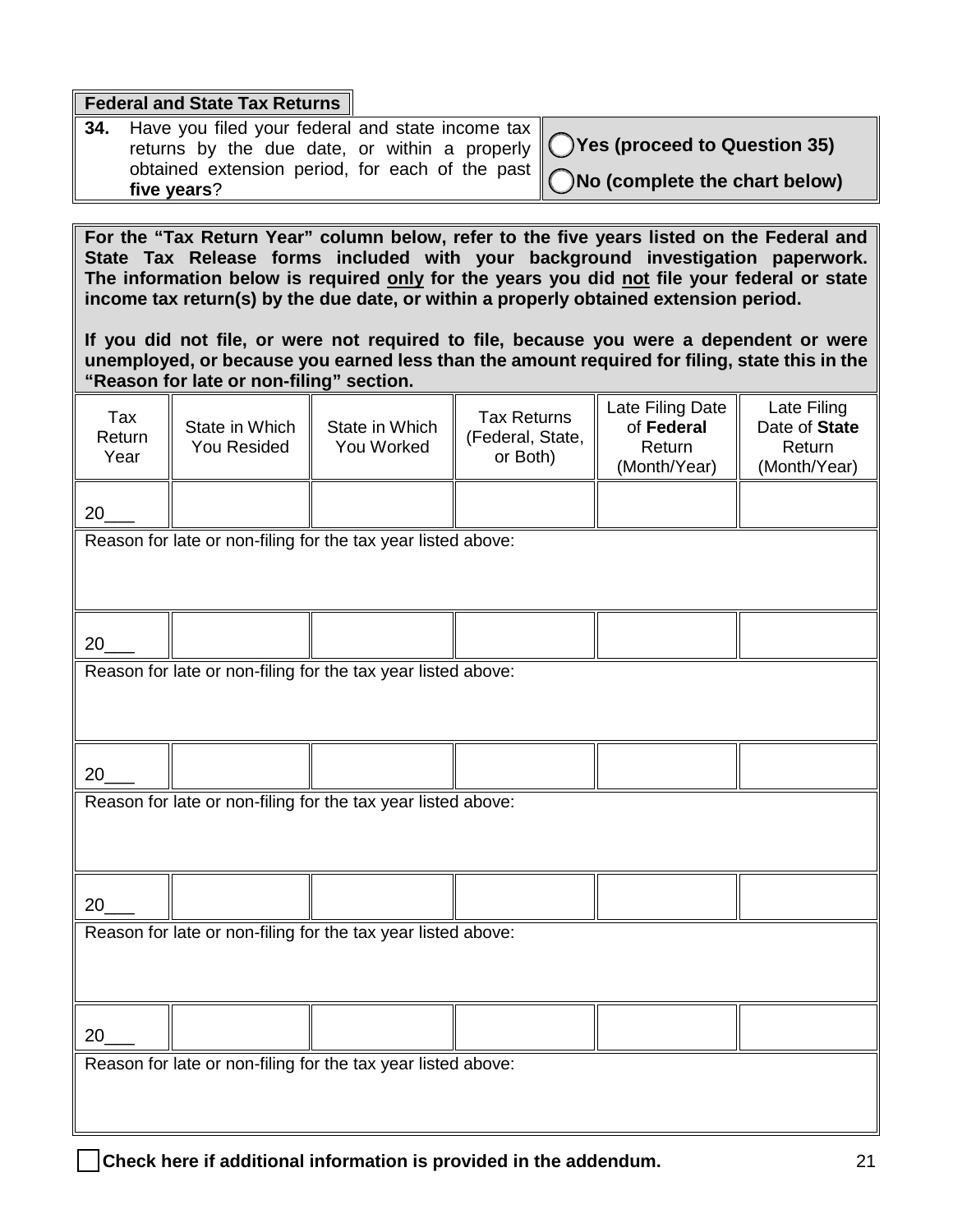# **COURT RECORD AND INVESTIGATIVE HISTORY**

### **Pending Arrests, Charges, or Indictments**

| 35.                                     | Provide the details of any arrest, charge, or indictment that is pending against you. | N/A                            |
|-----------------------------------------|---------------------------------------------------------------------------------------|--------------------------------|
| Type and Date of Action<br>(Month/Year) | Charge(s)                                                                             | <b>Court Name and Location</b> |
|                                         |                                                                                       |                                |
|                                         |                                                                                       |                                |
|                                         |                                                                                       |                                |
|                                         |                                                                                       |                                |
|                                         |                                                                                       |                                |
|                                         |                                                                                       |                                |

| <b>Active Investigations</b>                                                                                                                                                                                                                                                                                                                                                              |                            |                 |  |
|-------------------------------------------------------------------------------------------------------------------------------------------------------------------------------------------------------------------------------------------------------------------------------------------------------------------------------------------------------------------------------------------|----------------------------|-----------------|--|
| 36.<br>Provide details below if you have been informed, or have reason to believe, that you<br>are under investigation by a federal, state, or local prosecutor, or legislative, civil, or<br>criminal investigative body (including DOI and its Inspectors General), or grand jury.<br>This does not include background investigations conducted by DOI or<br>another government agency. |                            |                 |  |
| Date (Month/Year)                                                                                                                                                                                                                                                                                                                                                                         | Government Agency or Court | Matter Involved |  |
|                                                                                                                                                                                                                                                                                                                                                                                           |                            |                 |  |
|                                                                                                                                                                                                                                                                                                                                                                                           |                            |                 |  |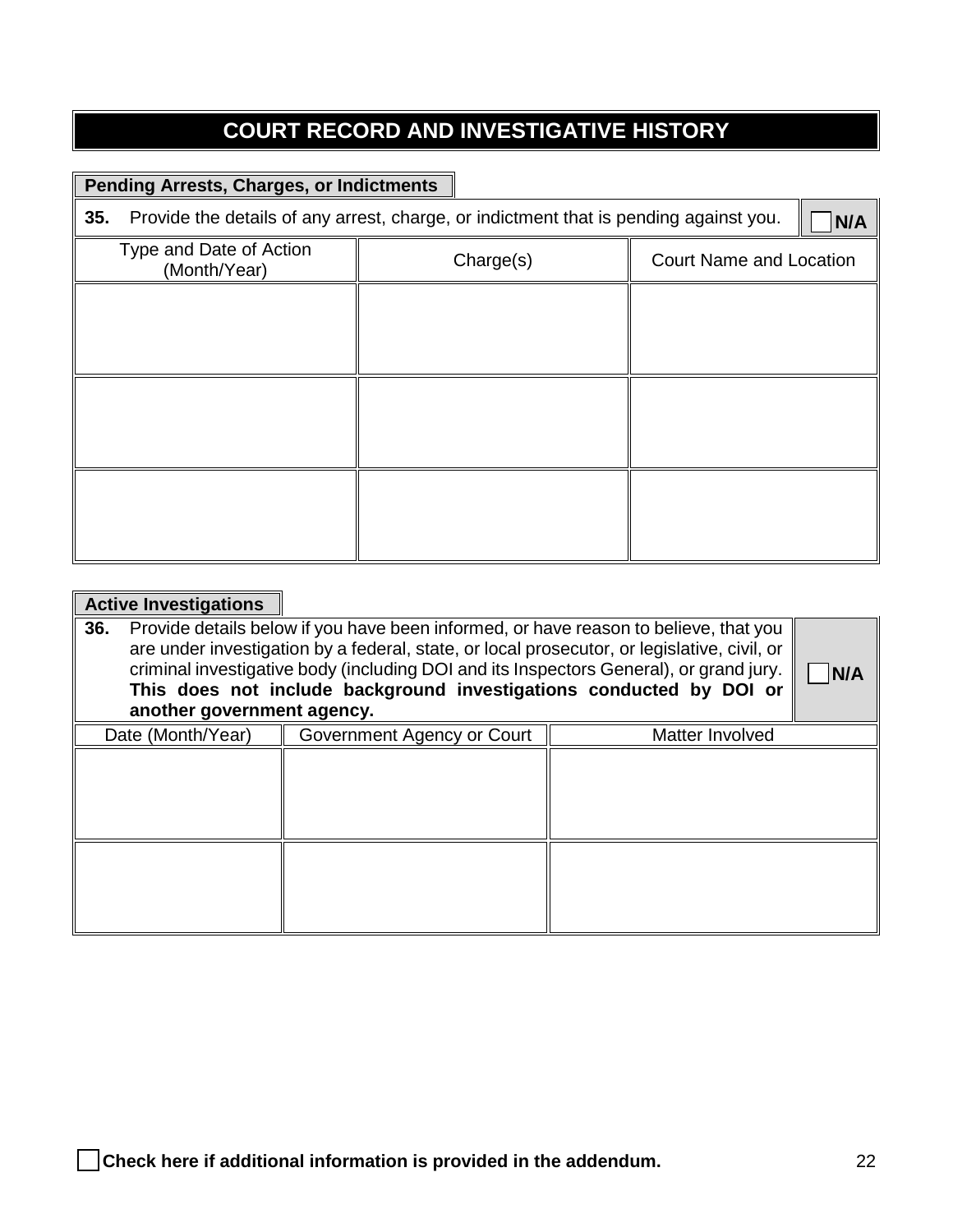**Orders of Protection**

| 37.<br>Provide details of any order of protection that has ever been entered against you.<br>Include a copy of the order(s) of protection with your background paperwork. |  |  |
|---------------------------------------------------------------------------------------------------------------------------------------------------------------------------|--|--|
| Court name and location                                                                                                                                                   |  |  |
| Provide the specific directions in the order<br>of protection (e.g., follow custody orders,<br>pay child support, stay away from spouse<br>and children, not have a gun)  |  |  |
| Name of the protected person(s) and your<br>relationship to them                                                                                                          |  |  |
| Date issued (month/year)                                                                                                                                                  |  |  |
| Date of expiration (month/year)                                                                                                                                           |  |  |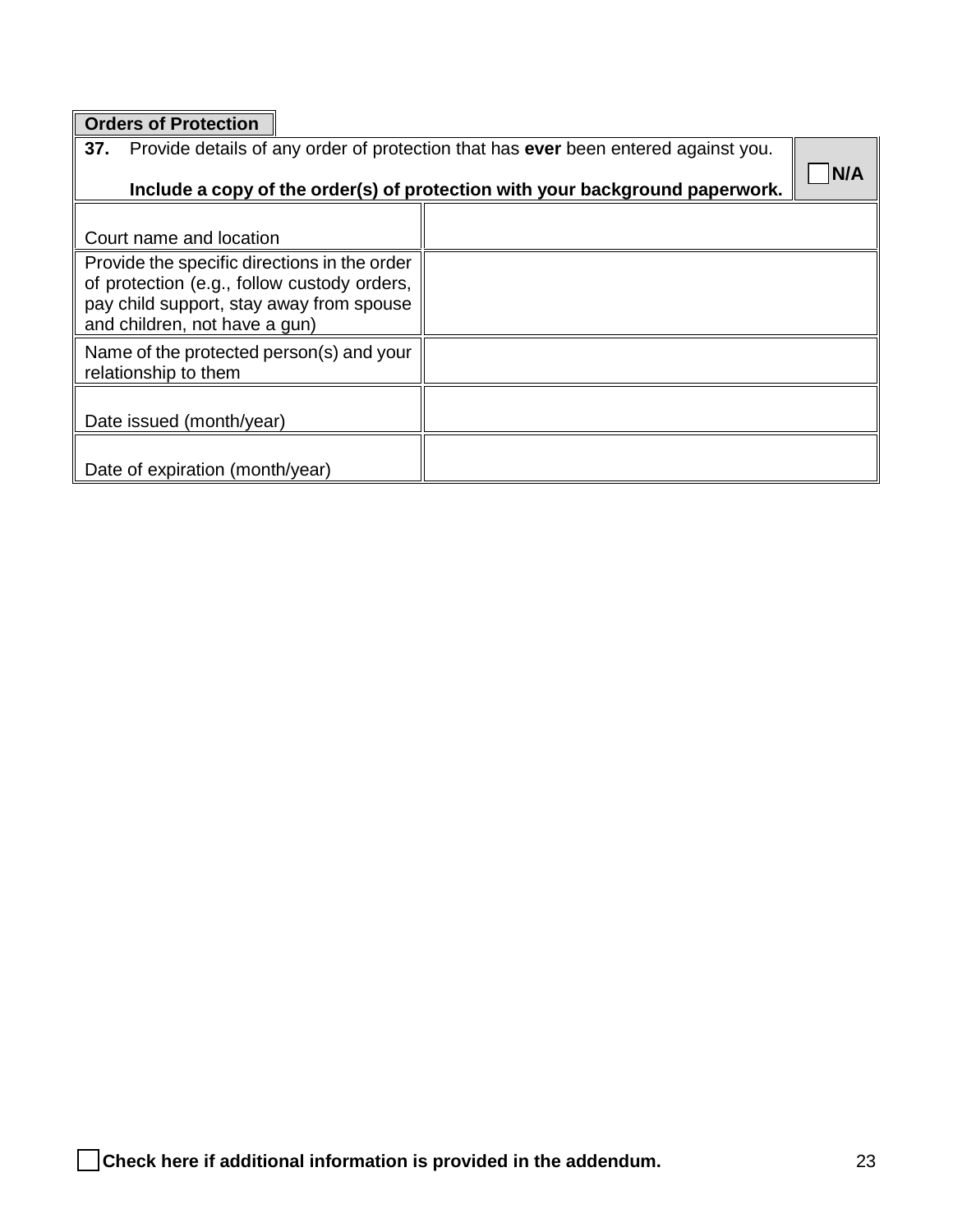**Convictions**

| driving while intoxicated or while ability is impaired, or the equivalent in other states.<br>Include a copy of the Certificate(s) of Disposition with your background<br>paperwork, along with any Certificate(s) of Relief from Disabilities.<br>Offenses include felonies, misdemeanors, and violations. A guilty plea,<br>٠<br>guilty verdict, or plea of nolo contendere is a conviction even if, upon<br>sentencing, you were never imprisoned, only paid a fine, were conditionally<br>or unconditionally discharged, or received a Certificate of Relief from<br><b>Disabilities.</b><br>Material sealed, expunged, or set aside under Federal or State law must be<br>٠<br>disclosed if you are a peace officer or police officer, or if you intend to<br>apply to the DOI Peace Officer Academy. If you are not/do not intend to<br>apply to become a peace officer or police officer, you should not disclose<br>this material.<br>Juvenile delinquent or youthful offender adjudications that occurred in<br>٠<br>state supreme court or criminal court must be disclosed if you are a peace<br>officer or police officer, or if you intend to apply to the DOI Peace Officer<br>Academy, or if your employing/appointing entity is a law enforcement<br>agency (NY Executive Law § 296(16); NYC Administrative Code § 8-107<br>$(11-a)(f)(1)$ ). If you are not/do not intend to apply to become a peace officer<br>or police officer, or if your employing/appointing entity is not a law<br>enforcement agency, you should not disclose juvenile delinquent or<br>youthful offender adjudications (CPL § 720.35). You are not considered a<br>youthful offender simply because of your age at the time of the offense;<br>only a specific court finding determines youthful offender status. If you are<br>unsure whether you were determined to be a youthful offender, list the<br>offense(s) below and provide details. |                                    |                                                                          |                                                   | N/A |
|-------------------------------------------------------------------------------------------------------------------------------------------------------------------------------------------------------------------------------------------------------------------------------------------------------------------------------------------------------------------------------------------------------------------------------------------------------------------------------------------------------------------------------------------------------------------------------------------------------------------------------------------------------------------------------------------------------------------------------------------------------------------------------------------------------------------------------------------------------------------------------------------------------------------------------------------------------------------------------------------------------------------------------------------------------------------------------------------------------------------------------------------------------------------------------------------------------------------------------------------------------------------------------------------------------------------------------------------------------------------------------------------------------------------------------------------------------------------------------------------------------------------------------------------------------------------------------------------------------------------------------------------------------------------------------------------------------------------------------------------------------------------------------------------------------------------------------------------------------------------------------------------------------------------------------------------|------------------------------------|--------------------------------------------------------------------------|---------------------------------------------------|-----|
|                                                                                                                                                                                                                                                                                                                                                                                                                                                                                                                                                                                                                                                                                                                                                                                                                                                                                                                                                                                                                                                                                                                                                                                                                                                                                                                                                                                                                                                                                                                                                                                                                                                                                                                                                                                                                                                                                                                                           | court should not be disclosed.     | Juvenile delinquent or youthful offender adjudications removed to family |                                                   |     |
| Date of Arrest<br>(Month/Year)                                                                                                                                                                                                                                                                                                                                                                                                                                                                                                                                                                                                                                                                                                                                                                                                                                                                                                                                                                                                                                                                                                                                                                                                                                                                                                                                                                                                                                                                                                                                                                                                                                                                                                                                                                                                                                                                                                            | Date of Conviction<br>(Month/Year) | Conviction Charge(s)<br>and Sentence                                     | <b>Court of Conviction</b><br>(Name and Location) |     |
|                                                                                                                                                                                                                                                                                                                                                                                                                                                                                                                                                                                                                                                                                                                                                                                                                                                                                                                                                                                                                                                                                                                                                                                                                                                                                                                                                                                                                                                                                                                                                                                                                                                                                                                                                                                                                                                                                                                                           |                                    |                                                                          |                                                   |     |
|                                                                                                                                                                                                                                                                                                                                                                                                                                                                                                                                                                                                                                                                                                                                                                                                                                                                                                                                                                                                                                                                                                                                                                                                                                                                                                                                                                                                                                                                                                                                                                                                                                                                                                                                                                                                                                                                                                                                           |                                    |                                                                          |                                                   |     |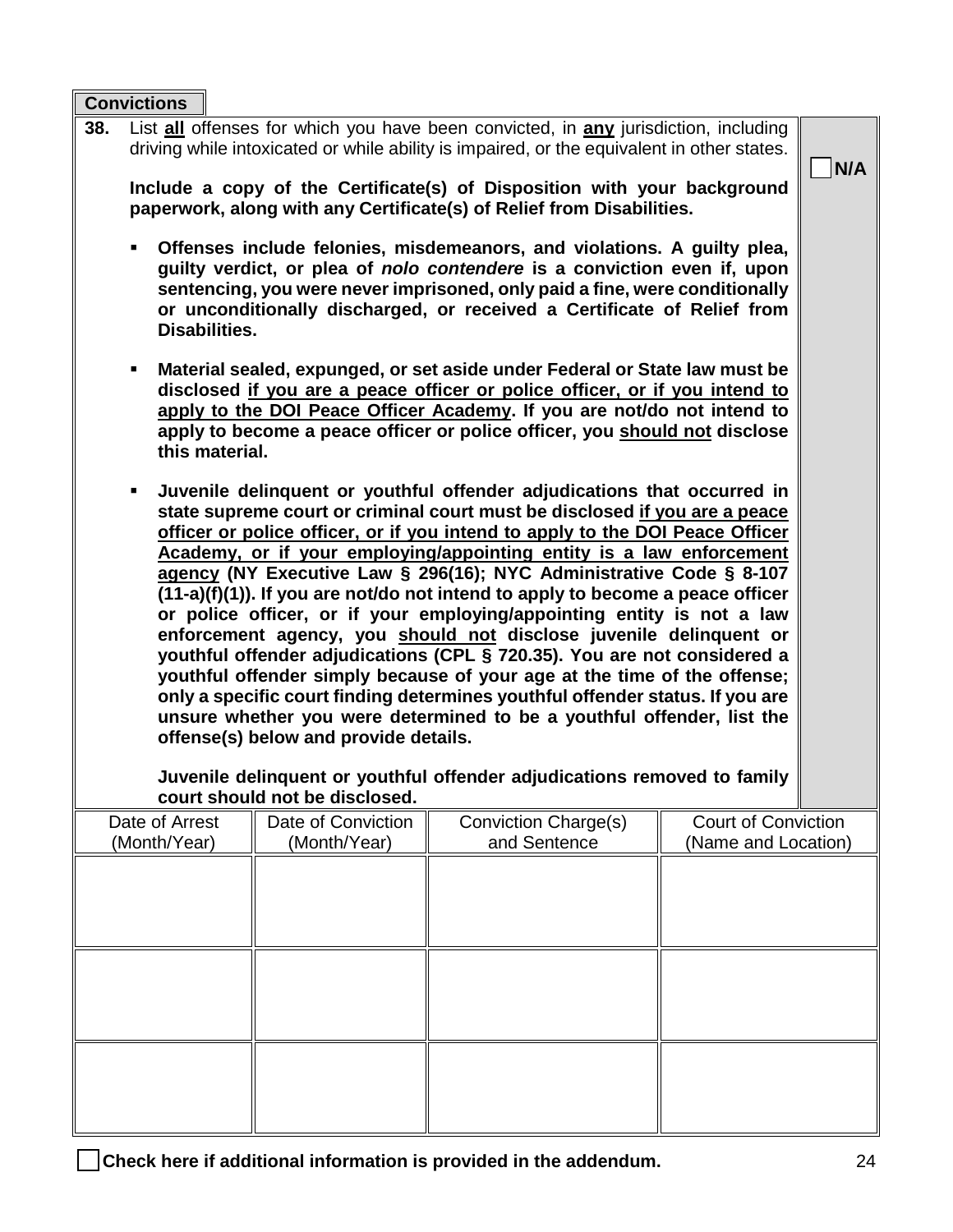### **Criminal Proceedings**

| 39.<br>Provide details below if you have ever been named or referred to (including as an<br>unindicted co-conspirator) in an indictment or other accusatory instrument, or if you<br>have ever been named in, or were the subject of, a search warrant or court-ordered<br>electronic surveillance. |                              |                |  |
|-----------------------------------------------------------------------------------------------------------------------------------------------------------------------------------------------------------------------------------------------------------------------------------------------------|------------------------------|----------------|--|
| Date<br>(Month/Year)                                                                                                                                                                                                                                                                                | Court<br>(Name and Location) | <b>Details</b> |  |
|                                                                                                                                                                                                                                                                                                     |                              |                |  |
|                                                                                                                                                                                                                                                                                                     |                              |                |  |

| <b>Testimony</b>                                                                                                                                                                                                                                                                                                                                                       |                            |                 |           |  |  |  |
|------------------------------------------------------------------------------------------------------------------------------------------------------------------------------------------------------------------------------------------------------------------------------------------------------------------------------------------------------------------------|----------------------------|-----------------|-----------|--|--|--|
| 40.<br>Provide details below if you have ever been subpoenaed, called as a witness,<br>questioned or interviewed, or have been asked to provide testimony or documents<br>N/A<br>before a federal, state, or local prosecutor or court; a legislative, civil, regulatory, or<br>criminal investigative body (including DOI and its Inspectors General); or grand jury. |                            |                 |           |  |  |  |
| Date<br>(Month/Year)                                                                                                                                                                                                                                                                                                                                                   | Government Agency or Court | Matter Involved | Your Role |  |  |  |
|                                                                                                                                                                                                                                                                                                                                                                        |                            |                 |           |  |  |  |
|                                                                                                                                                                                                                                                                                                                                                                        |                            |                 |           |  |  |  |
|                                                                                                                                                                                                                                                                                                                                                                        |                            |                 |           |  |  |  |
|                                                                                                                                                                                                                                                                                                                                                                        |                            |                 |           |  |  |  |
| If you were granted immunity in any form, or you entered into a consent decree, in any of the above<br>matter(s), please explain below:                                                                                                                                                                                                                                |                            |                 |           |  |  |  |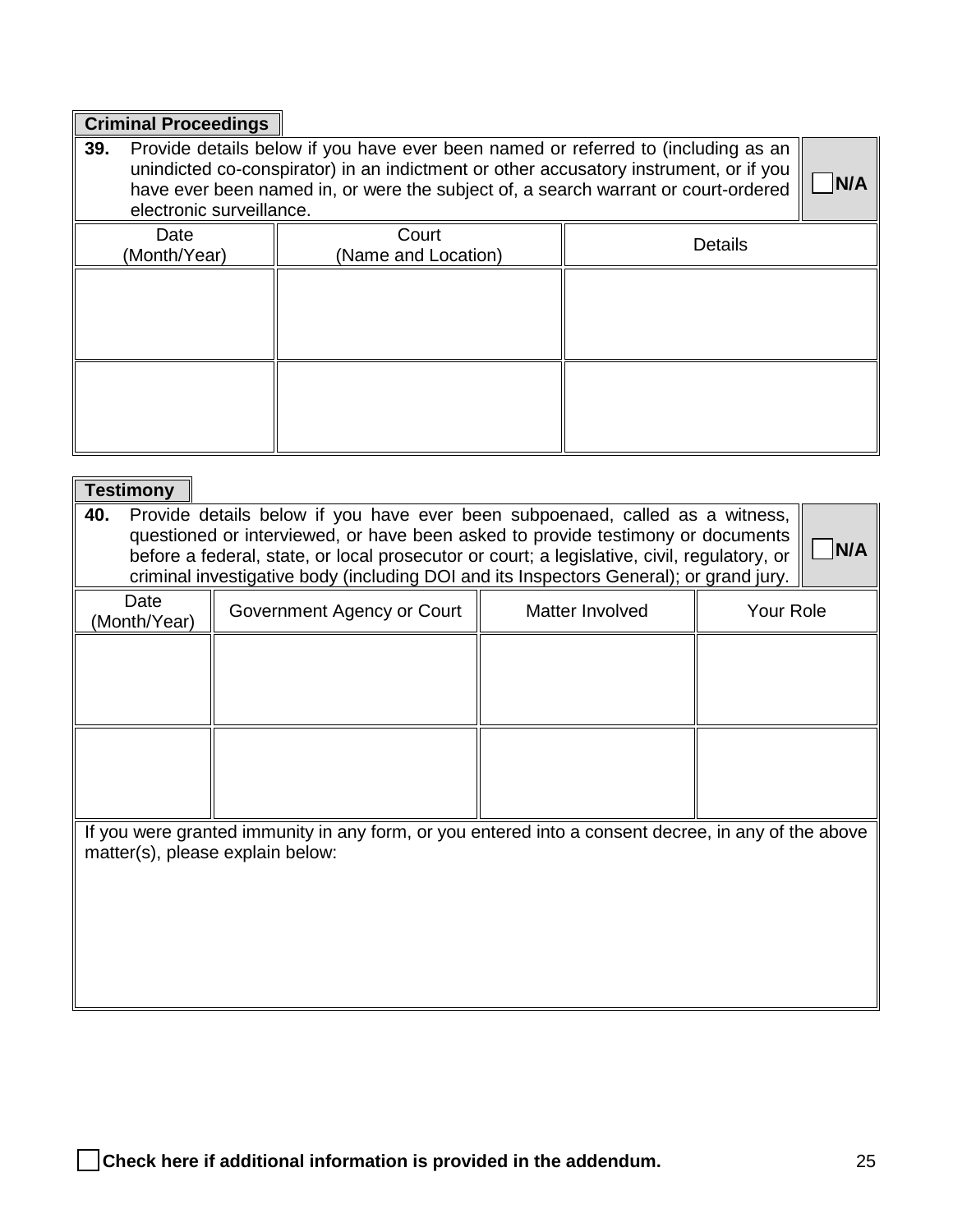| <b>Criminal Associations</b>                                                                                                                                                                                      |                                                      |              |                                       |  |  |  |
|-------------------------------------------------------------------------------------------------------------------------------------------------------------------------------------------------------------------|------------------------------------------------------|--------------|---------------------------------------|--|--|--|
| If you have ever knowingly associated with a person, including a family member,<br>41.<br>known or reputed to be a member or associate of an organized crime or terrorist<br>N/A<br>group, provide details below. |                                                      |              |                                       |  |  |  |
| Name of Person                                                                                                                                                                                                    | Name of Organized<br><b>Crime or Terrorist Group</b> | Relationship | Dates of Relationship<br>(Month/Year) |  |  |  |
| to                                                                                                                                                                                                                |                                                      |              |                                       |  |  |  |
|                                                                                                                                                                                                                   |                                                      |              | tο                                    |  |  |  |

r.

| <b>Civil Litigation and Lawsuits</b>                                                                                                                                                                         |                                  |                 |           |                             |  |
|--------------------------------------------------------------------------------------------------------------------------------------------------------------------------------------------------------------|----------------------------------|-----------------|-----------|-----------------------------|--|
| If you have been involved as a plaintiff, defendant, or respondent in any civil litigation<br>42.<br>or lawsuit commenced within the past five years, provide details below. Do not<br>include bankruptcies. |                                  |                 |           |                             |  |
| Title of Action and<br>Date Commenced<br>(Month/Year)                                                                                                                                                        | Government<br>Agency or<br>Court | Matter Involved | Your Role | Outcome or<br><b>Status</b> |  |
|                                                                                                                                                                                                              |                                  |                 |           |                             |  |
|                                                                                                                                                                                                              |                                  |                 |           |                             |  |
|                                                                                                                                                                                                              |                                  |                 |           |                             |  |
|                                                                                                                                                                                                              |                                  |                 |           |                             |  |
|                                                                                                                                                                                                              |                                  |                 |           |                             |  |
|                                                                                                                                                                                                              |                                  |                 |           |                             |  |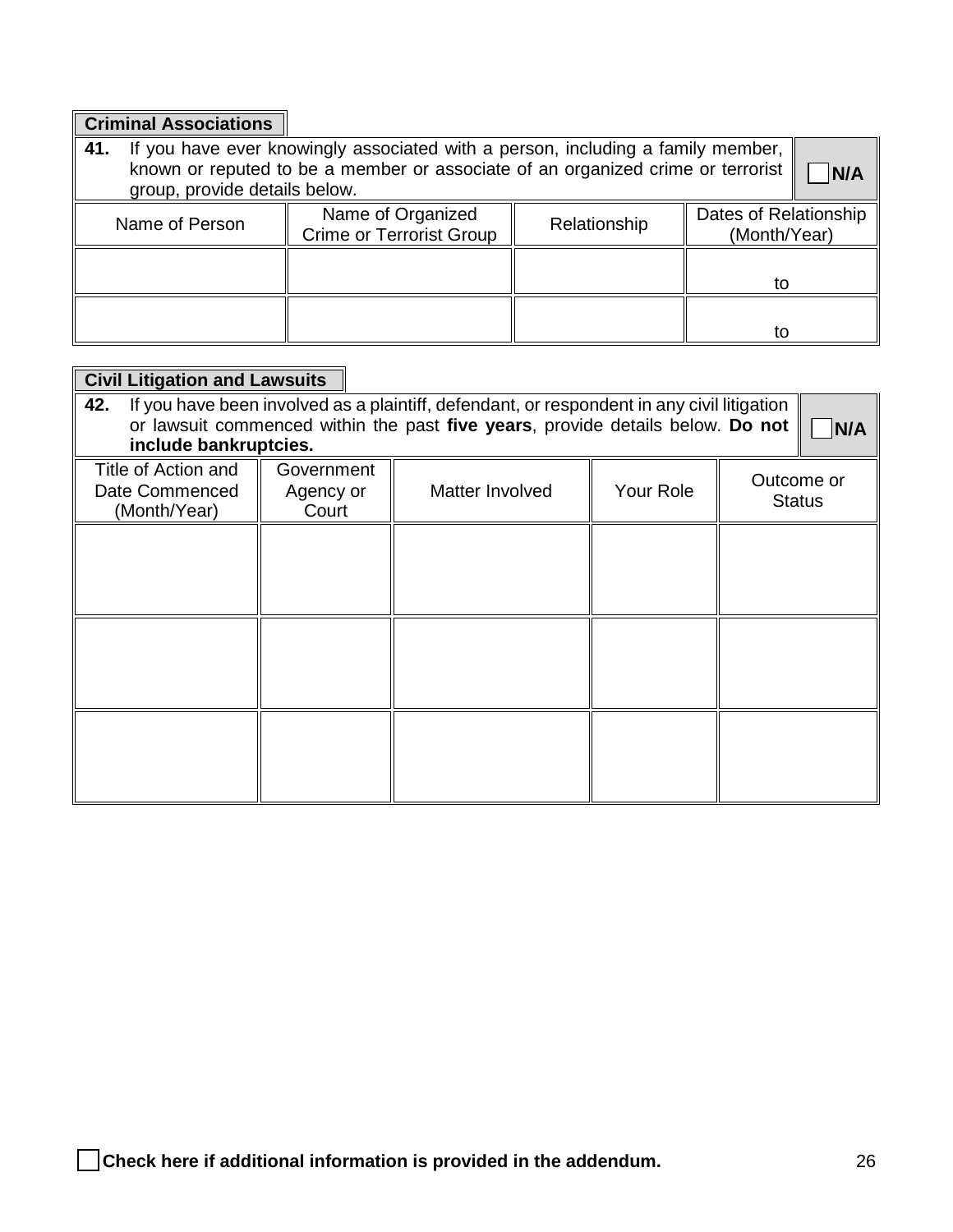### **Administrative Proceedings**

| 43.<br>If you have been involved as a party to, or have been the subject of, an<br>administrative proceeding (e.g., disciplinary proceeding, censure, Conflicts of<br>Interest Board enforcement action) commenced within the past five years, provide<br>details below. Do not include any Equal Employment Opportunity or<br>whistleblower matters you have reported. |                                            |                 |                             |                                                 |
|-------------------------------------------------------------------------------------------------------------------------------------------------------------------------------------------------------------------------------------------------------------------------------------------------------------------------------------------------------------------------|--------------------------------------------|-----------------|-----------------------------|-------------------------------------------------|
| <b>Disposition</b><br>(Month/Year)                                                                                                                                                                                                                                                                                                                                      | Name of<br>Government Agency<br>or Company | Matter Involved | Outcome or<br><b>Status</b> | Fine or Penalty<br><b>Issued Against</b><br>You |
|                                                                                                                                                                                                                                                                                                                                                                         |                                            |                 |                             | N/A                                             |
|                                                                                                                                                                                                                                                                                                                                                                         |                                            |                 |                             | N/A                                             |
|                                                                                                                                                                                                                                                                                                                                                                         |                                            |                 |                             | N/A                                             |

### **Government Benefits**

| 44.<br>Provide details below if you have ever been informed of an overpayment of, or if<br>you have been requested or required to repay, a federal, state, or local<br>government-issued benefit or payment (e.g., public assistance, food stamps,<br>unemployment insurance, workers' compensation, Medicaid, Social Security, public<br>pension, public housing/Section 8 rent subsidy). |                        |                                      |                             |  |
|--------------------------------------------------------------------------------------------------------------------------------------------------------------------------------------------------------------------------------------------------------------------------------------------------------------------------------------------------------------------------------------------|------------------------|--------------------------------------|-----------------------------|--|
|                                                                                                                                                                                                                                                                                                                                                                                            | Benefit-Issuing Entity | Date of Notification<br>(Month/Year) | <b>Basis of Overpayment</b> |  |
|                                                                                                                                                                                                                                                                                                                                                                                            |                        |                                      |                             |  |
|                                                                                                                                                                                                                                                                                                                                                                                            |                        |                                      |                             |  |
|                                                                                                                                                                                                                                                                                                                                                                                            |                        |                                      |                             |  |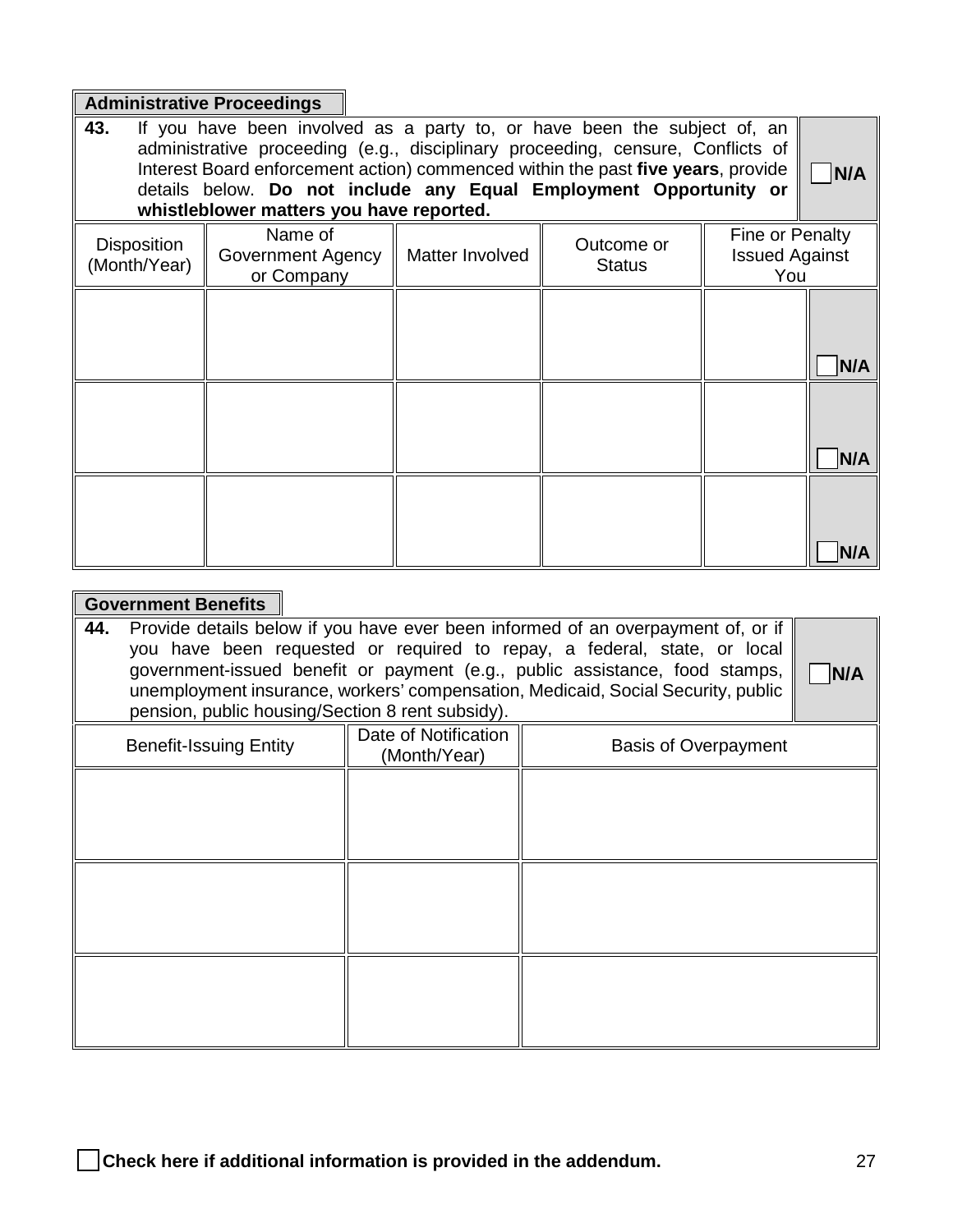# **ORGANIZATIONAL AFFILIATIONS**

## **Organizations**

1

| 45. | Within the past five years, if you have been a director, officer,<br>principal, partner, or trustee of an organization, or have served in a<br>management capacity for an organization, provide details below, then<br>answer Questions 46 through 53.                                      | N/A (Proceed<br>to Question 54) |
|-----|---------------------------------------------------------------------------------------------------------------------------------------------------------------------------------------------------------------------------------------------------------------------------------------------|---------------------------------|
|     | For this question, do not provide details of any government<br>employment for which you serve or have served as a manager,<br>director, or officer.                                                                                                                                         |                                 |
|     | <b>Organization</b> means any firm, company, corporation, union, partnership,<br>joint venture, or other business entity, including not-for-profit and<br>charitable entities.                                                                                                              |                                 |
|     | Doing business with the City of New York includes receiving funds from<br>the City, having contracts with the City, providing materials or services to<br>the City, having matters pending before the City, or holding any franchise,<br>license, permit, or other privilege from the City. |                                 |

| <b>Organization #1</b>                                                                             |              |
|----------------------------------------------------------------------------------------------------|--------------|
| Name of organization                                                                               |              |
| Address of organization                                                                            |              |
| City, State, and ZIP Code                                                                          |              |
| Organization's website                                                                             |              |
| Dates involved with organization (month/year)                                                      | From:<br>To: |
| Type of business conducted by organization                                                         |              |
| Your position and/or ownership interest                                                            |              |
| Description of your duties                                                                         |              |
| During your involvement with the organization,                                                     |              |
| did it do business with or receive money from<br>the City of New York (or any of its agencies)? If |              |
| yes, state the City agency, the type of business                                                   | N/A          |
| dealings, and your involvement, if any.                                                            |              |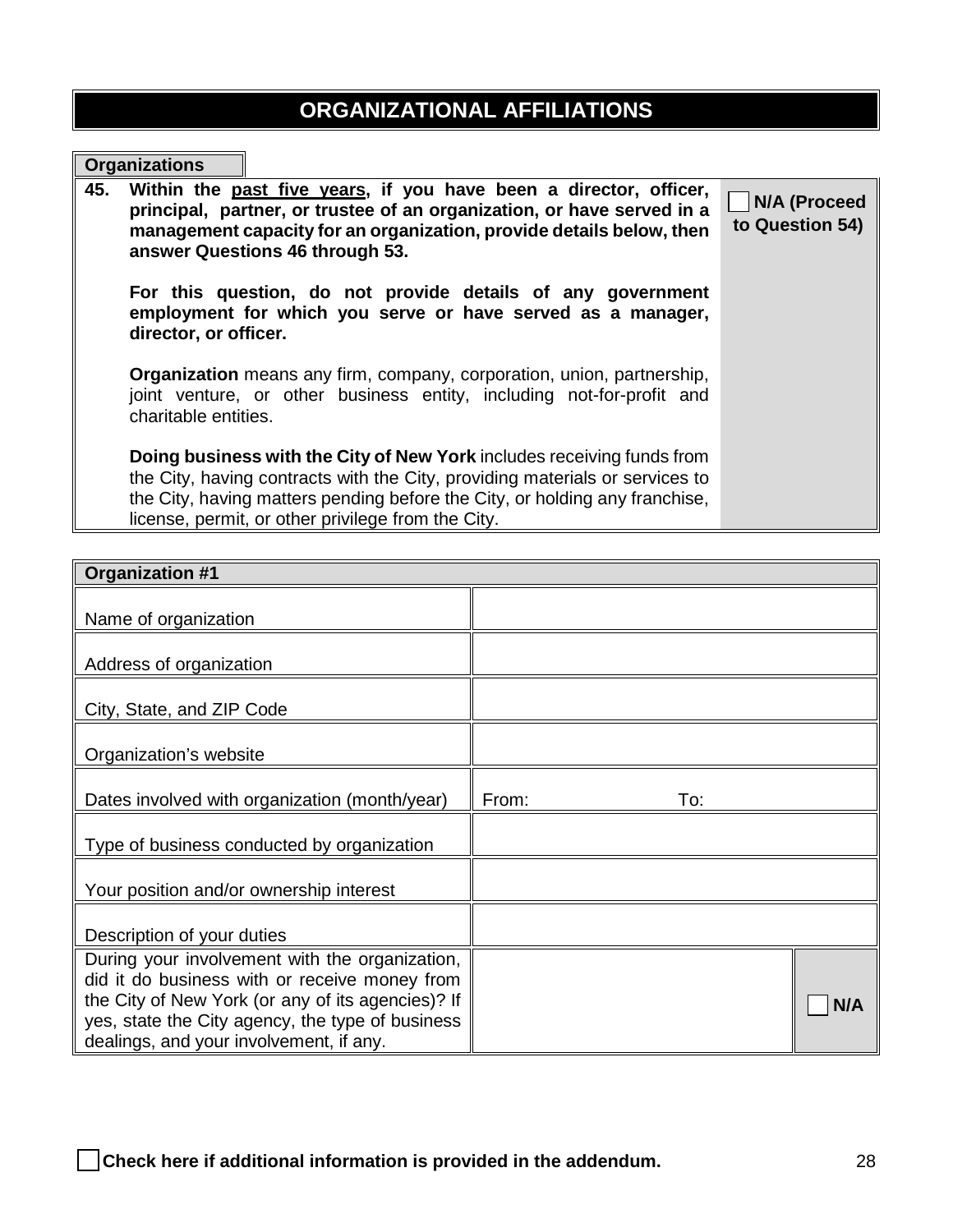| <b>Organization #2</b>                                                                                                                                                                                                                              |              | N/A |
|-----------------------------------------------------------------------------------------------------------------------------------------------------------------------------------------------------------------------------------------------------|--------------|-----|
| Name of organization                                                                                                                                                                                                                                |              |     |
| Address of organization                                                                                                                                                                                                                             |              |     |
| City, State, and ZIP Code                                                                                                                                                                                                                           |              |     |
| Organization's website                                                                                                                                                                                                                              |              |     |
| Dates involved with organization (month/year)                                                                                                                                                                                                       | From:<br>To: |     |
| Type of business conducted by organization                                                                                                                                                                                                          |              |     |
| Your position and/or ownership interest                                                                                                                                                                                                             |              |     |
| Description of your duties                                                                                                                                                                                                                          |              |     |
| During your involvement with the organization,<br>did it do business with or receive money from<br>the City of New York (or any of its agencies)? If<br>yes, state the City agency, the type of business<br>dealings, and your involvement, if any. |              | N/A |

| <b>Organization #3</b>                                                                                                                                                                                                                              |              | N/A |
|-----------------------------------------------------------------------------------------------------------------------------------------------------------------------------------------------------------------------------------------------------|--------------|-----|
| Name of organization                                                                                                                                                                                                                                |              |     |
| Address of organization                                                                                                                                                                                                                             |              |     |
| City, State, and ZIP Code                                                                                                                                                                                                                           |              |     |
| Organization's website                                                                                                                                                                                                                              |              |     |
| Dates involved with organization (month/year)                                                                                                                                                                                                       | From:<br>To: |     |
| Type of business conducted by organization                                                                                                                                                                                                          |              |     |
| Your position and/or ownership interest                                                                                                                                                                                                             |              |     |
| Description of your duties                                                                                                                                                                                                                          |              |     |
| During your involvement with the organization,<br>did it do business with or receive money from<br>the City of New York (or any of its agencies)? If<br>yes, state the City agency, the type of business<br>dealings, and your involvement, if any. |              | N/A |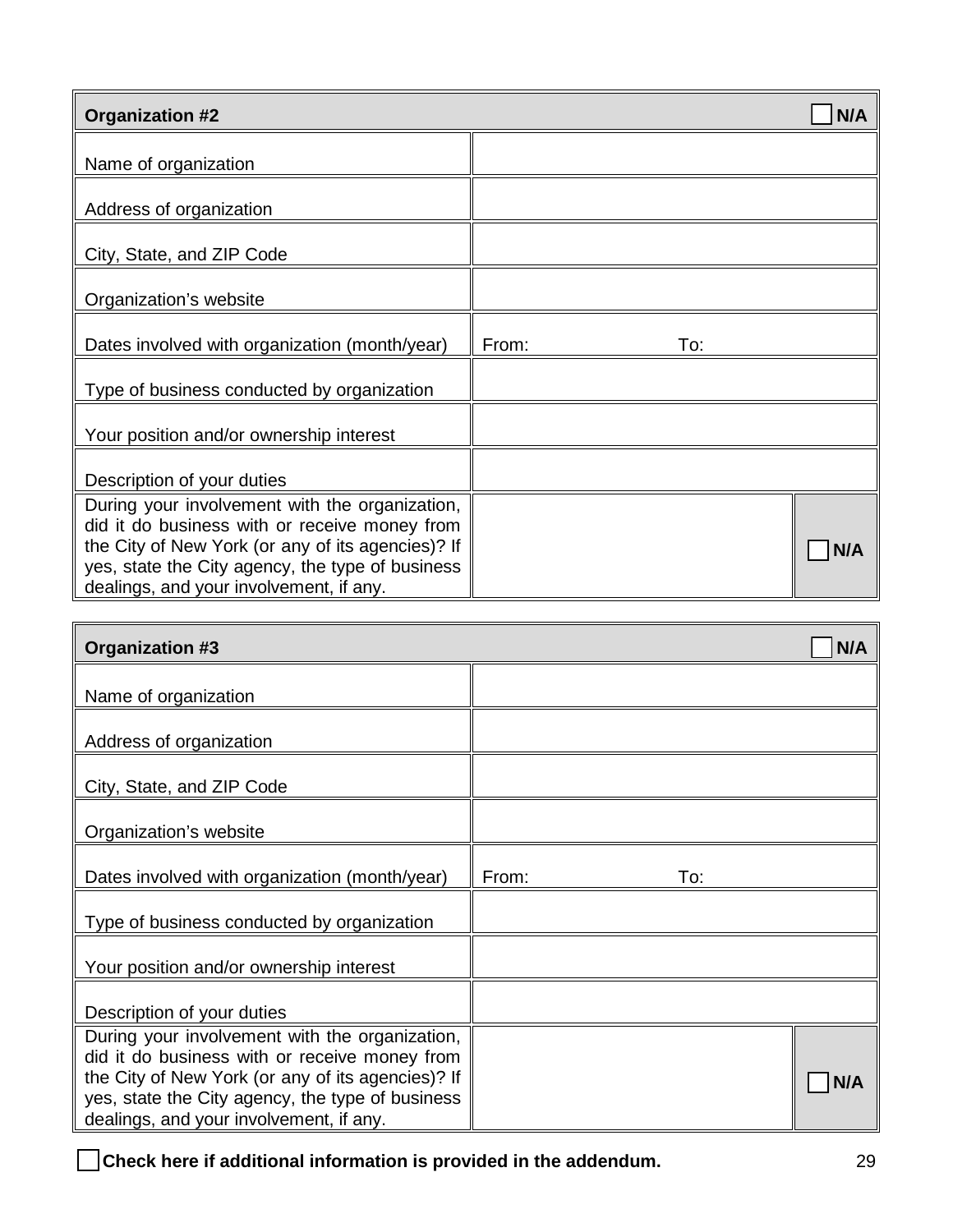|     | Investigation and Litigation History of the Organization(s)                          |                                                                                          |                                 |                                                  |  |                             |  |
|-----|--------------------------------------------------------------------------------------|------------------------------------------------------------------------------------------|---------------------------------|--------------------------------------------------|--|-----------------------------|--|
| 46. | Provide details below if you know or believe that an organization listed in response |                                                                                          |                                 |                                                  |  |                             |  |
|     |                                                                                      | to Question 45 is, or has been, the subject of an investigation or a party to litigation |                                 |                                                  |  |                             |  |
|     |                                                                                      | concerning activities that occurred during your time with that organization              |                                 |                                                  |  |                             |  |
|     |                                                                                      | (but no more than five years ago). This includes investigations or litigation            |                                 |                                                  |  | N/A                         |  |
|     |                                                                                      | conducted by a federal, state, or local prosecutor, or a legislative, civil, or criminal |                                 |                                                  |  |                             |  |
|     |                                                                                      | investigative body (including DOI and its Inspectors General).                           |                                 |                                                  |  |                             |  |
|     | Name of<br>Organization                                                              | Government<br>Agency or Court<br><b>Conducting Inquiry</b>                               | Date of Inquiry<br>(Month/Year) | <b>Subject Matter</b><br>and Your<br>Involvement |  | Outcome or<br><b>Status</b> |  |
|     |                                                                                      |                                                                                          |                                 |                                                  |  |                             |  |
|     |                                                                                      |                                                                                          |                                 |                                                  |  |                             |  |
|     |                                                                                      |                                                                                          |                                 |                                                  |  |                             |  |
|     |                                                                                      |                                                                                          |                                 |                                                  |  |                             |  |
|     |                                                                                      |                                                                                          |                                 |                                                  |  |                             |  |
|     |                                                                                      |                                                                                          |                                 |                                                  |  |                             |  |
|     |                                                                                      |                                                                                          |                                 |                                                  |  |                             |  |
|     |                                                                                      |                                                                                          |                                 |                                                  |  |                             |  |
|     |                                                                                      |                                                                                          |                                 |                                                  |  |                             |  |
|     |                                                                                      |                                                                                          |                                 |                                                  |  |                             |  |
|     |                                                                                      |                                                                                          |                                 |                                                  |  |                             |  |
|     |                                                                                      |                                                                                          |                                 |                                                  |  |                             |  |

| City of New York Litigation Involving the Organization(s)                                                                                                                                                                                                                                   |                                |             |                                                  |                             |
|---------------------------------------------------------------------------------------------------------------------------------------------------------------------------------------------------------------------------------------------------------------------------------------------|--------------------------------|-------------|--------------------------------------------------|-----------------------------|
| Provide details below if any organization listed in response to Question 45 has<br>47.<br>been a plaintiff, defendant, or respondent in litigation involving the City of New York<br>(or any of its agencies) during your time with that organization (but no more<br>than five years ago). |                                |             |                                                  |                             |
| Name of<br>Organization                                                                                                                                                                                                                                                                     | Date of Action<br>(Month/Year) | City Agency | <b>Subject Matter</b><br>and Your<br>Involvement | Outcome or<br><b>Status</b> |
|                                                                                                                                                                                                                                                                                             |                                |             |                                                  |                             |
|                                                                                                                                                                                                                                                                                             |                                |             |                                                  |                             |
|                                                                                                                                                                                                                                                                                             |                                |             |                                                  |                             |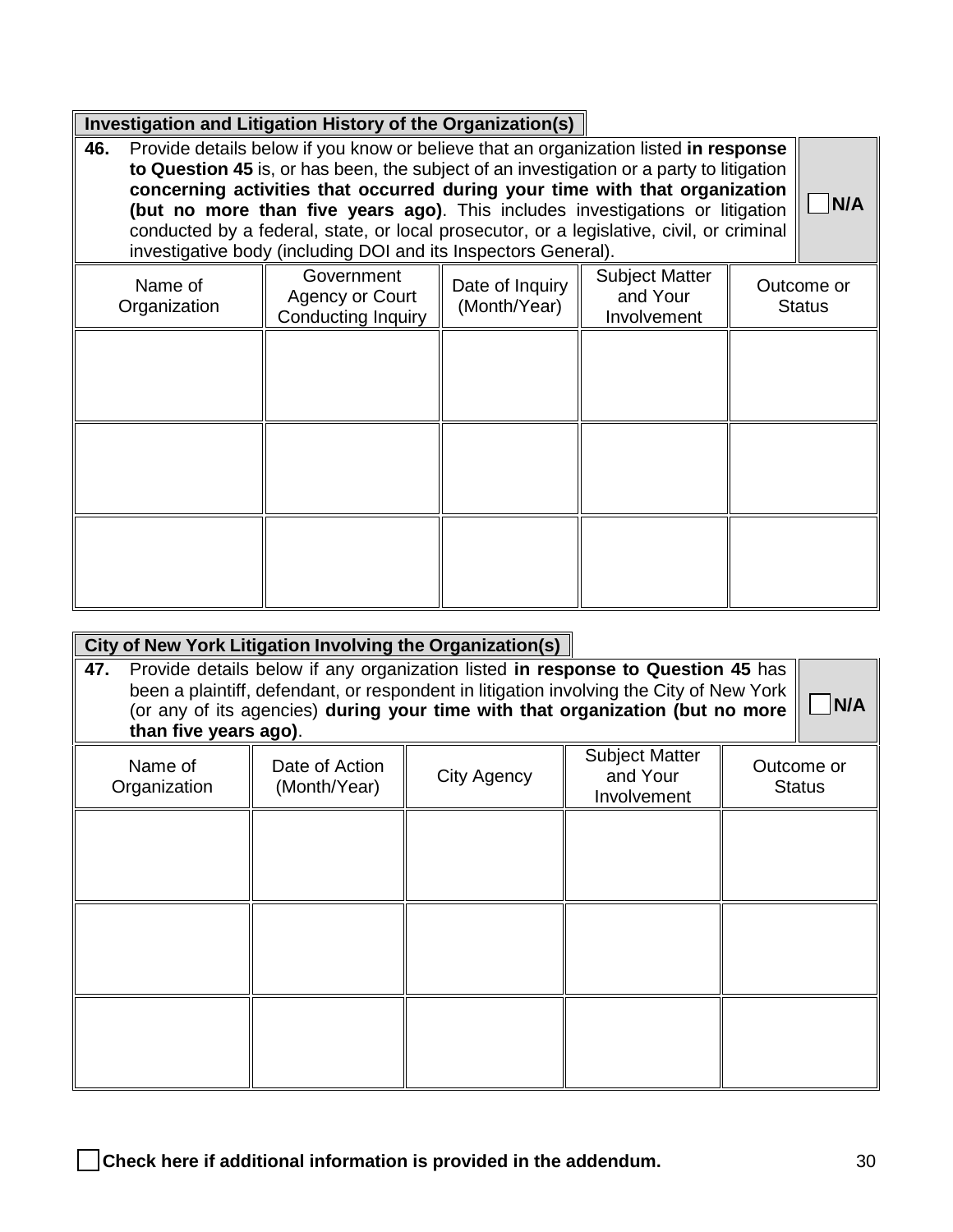| City of New York Administrative Proceedings Against the Organization(s) |  |
|-------------------------------------------------------------------------|--|

| 48.                     |                                                 | Provide details below if any organization listed in response to Question 45 has<br>been a party to, or has been the subject of, an administrative proceeding involving |                                                  | N/A                         |
|-------------------------|-------------------------------------------------|------------------------------------------------------------------------------------------------------------------------------------------------------------------------|--------------------------------------------------|-----------------------------|
|                         | organization (but no more than five years ago). | the City of New York (or any of its agencies) during your time with that                                                                                               |                                                  |                             |
| Name of<br>Organization | Date of Action<br>(Month/Year)                  | City Agency                                                                                                                                                            | <b>Subject Matter</b><br>and Your<br>Involvement | Outcome or<br><b>Status</b> |
|                         |                                                 |                                                                                                                                                                        |                                                  |                             |
|                         |                                                 |                                                                                                                                                                        |                                                  |                             |
|                         |                                                 |                                                                                                                                                                        |                                                  |                             |
|                         |                                                 |                                                                                                                                                                        |                                                  |                             |
|                         |                                                 |                                                                                                                                                                        |                                                  |                             |

#### **Government Agency Action Against the Organization(s)**

**49.** Provide details below if any organization listed **in response to Question 45** has been suspended, debarred, disqualified, or found not responsible, or has had a prequalification denied or revoked, or has otherwise been declared ineligible to bid on a contract, by any government agency, including the City of New York (or any of its agencies), **during your time with that organization (but no more than five years ago)**.

| N/A |
|-----|
|     |

| Name of Organization | Date of Action<br>(Month/Year) | Government<br>Agency Involved | Action<br>Taken | Reason for<br>Action |
|----------------------|--------------------------------|-------------------------------|-----------------|----------------------|
|                      |                                |                               |                 |                      |
|                      |                                |                               |                 |                      |
|                      |                                |                               |                 |                      |
|                      |                                |                               |                 |                      |
|                      |                                |                               |                 |                      |
|                      |                                |                               |                 |                      |
|                      |                                |                               |                 |                      |
|                      |                                |                               |                 |                      |
|                      |                                |                               |                 |                      |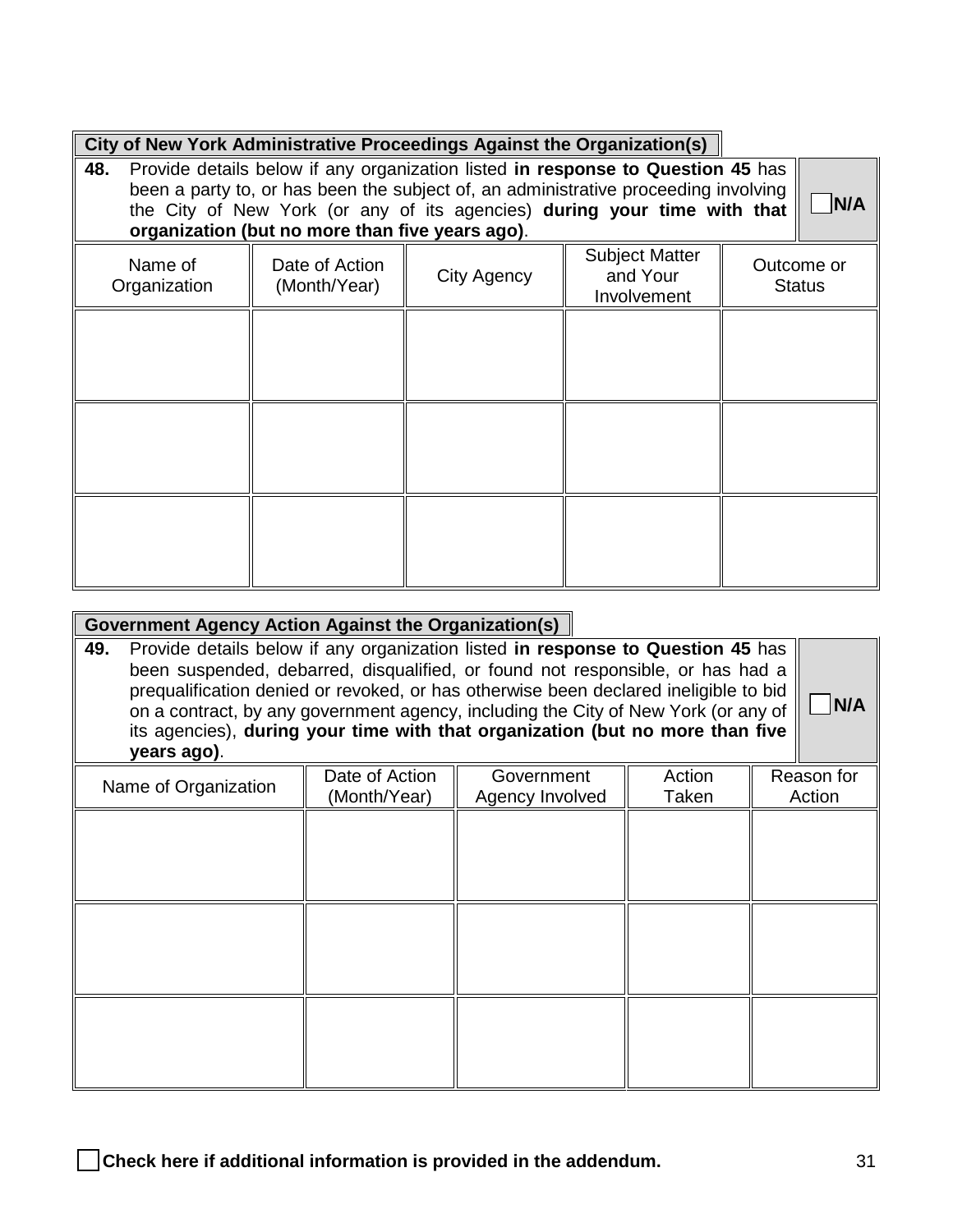| <b>Failure of the Organization(s) to File Tax Returns</b> |                |                                                                                                                                                                                                                                                                                                                               |                                         |                             |
|-----------------------------------------------------------|----------------|-------------------------------------------------------------------------------------------------------------------------------------------------------------------------------------------------------------------------------------------------------------------------------------------------------------------------------|-----------------------------------------|-----------------------------|
| 50.                                                       |                | Provide details below if any organization listed in response to Question 45 failed<br>to file all required federal, state, and local business tax returns, or failed to file by the<br>due date or within a properly obtained extension period, during your time with that<br>organization (but no more than five years ago). |                                         | N/A                         |
| Name of<br>Organization                                   | Tax<br>Year(s) | Type of Tax Return and<br>Name of Tax Authority                                                                                                                                                                                                                                                                               | Reason(s) for the<br>Late or Non-Filing | Outcome or<br><b>Status</b> |
|                                                           |                |                                                                                                                                                                                                                                                                                                                               |                                         |                             |
|                                                           |                |                                                                                                                                                                                                                                                                                                                               |                                         |                             |

ä,

r.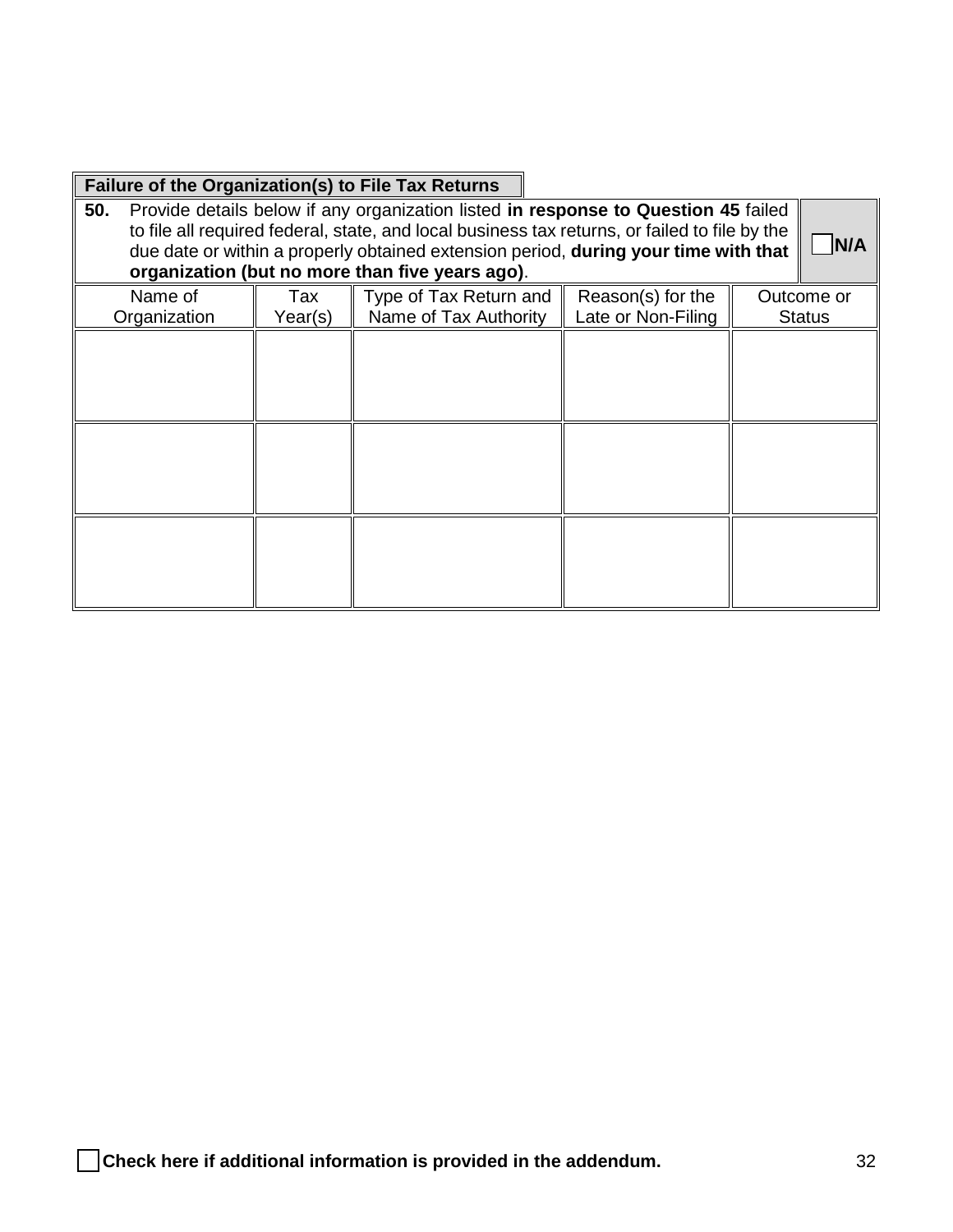| Tax Audits of the Organization(s) |         |                                                           |                                                                                      |               |
|-----------------------------------|---------|-----------------------------------------------------------|--------------------------------------------------------------------------------------|---------------|
| 51.                               |         |                                                           | Provide details below if any tax return filed by any organization listed in response |               |
|                                   |         | with that organization (but no more than five years ago). | to Question 45 has been the subject of an audit by a tax authority during your time  |               |
|                                   |         |                                                           |                                                                                      | N/A           |
|                                   |         |                                                           | Include a copy of the tax authority's findings with your background                  |               |
| paperwork.                        |         |                                                           |                                                                                      |               |
| Name of                           | Tax     | <b>Tax Authority</b>                                      | <b>Findings of Audit</b>                                                             | Outcome or    |
| Organization                      | Year(s) | Conducting<br>Audit                                       | (Interest and Penalties<br>Assessed and/or Paid)                                     | <b>Status</b> |
|                                   |         |                                                           |                                                                                      |               |
|                                   |         |                                                           |                                                                                      |               |
|                                   |         |                                                           |                                                                                      |               |
|                                   |         |                                                           |                                                                                      |               |
|                                   |         |                                                           |                                                                                      |               |
|                                   |         |                                                           |                                                                                      |               |
|                                   |         |                                                           |                                                                                      |               |
|                                   |         |                                                           |                                                                                      |               |
|                                   |         |                                                           |                                                                                      |               |
|                                   |         |                                                           |                                                                                      |               |
|                                   |         |                                                           |                                                                                      |               |
|                                   |         |                                                           |                                                                                      |               |
|                                   |         |                                                           |                                                                                      |               |
|                                   |         |                                                           |                                                                                      |               |
|                                   |         |                                                           |                                                                                      |               |
|                                   |         |                                                           |                                                                                      |               |
|                                   |         |                                                           |                                                                                      |               |
|                                   |         |                                                           |                                                                                      |               |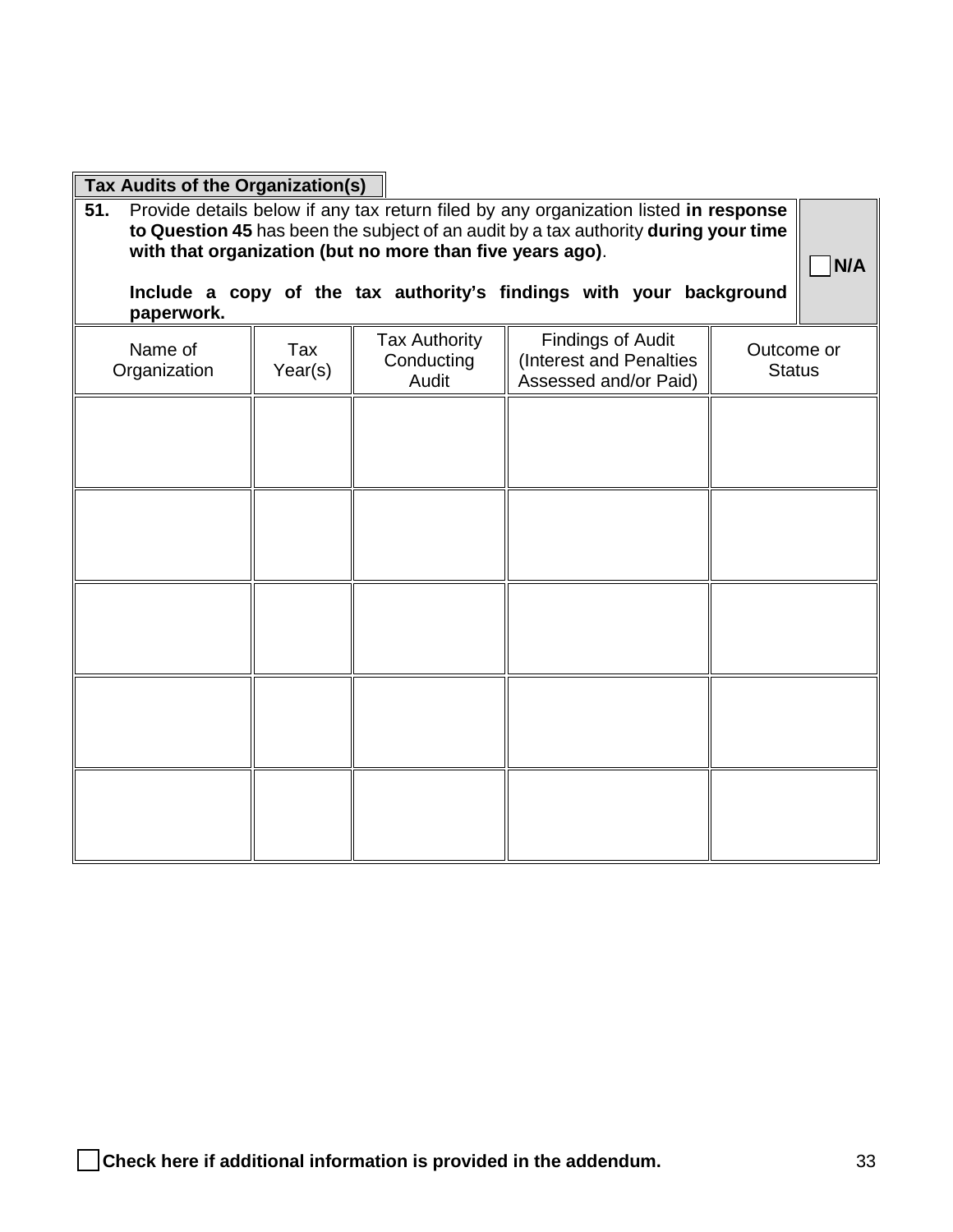#### **Tax Judgments or Liens Against the Organization(s)**

**52.** If any organization listed **in response to Question 45** has tax judgments and/or liens that have not been satisfied, or owes money to a tax authority, and these debts were incurred **during your time with that organization (but no more than 10 years ago)**, provide details below.

□ **N/A**

| $9$ care age), provide detaile below. |                  |                |                                             |             |                                |  |  |  |  |
|---------------------------------------|------------------|----------------|---------------------------------------------|-------------|--------------------------------|--|--|--|--|
| Name of<br>Organization               | Tax<br>Authority | Tax<br>Year(s) | Date of<br>Judgment or Lien<br>(Month/Year) | Amount      | Status (e.g.,<br>payment plan) |  |  |  |  |
|                                       |                  |                |                                             | Original    |                                |  |  |  |  |
|                                       |                  |                |                                             | Outstanding |                                |  |  |  |  |
|                                       |                  |                |                                             | Original    |                                |  |  |  |  |
|                                       |                  |                |                                             | Outstanding |                                |  |  |  |  |
|                                       |                  |                |                                             | Original    |                                |  |  |  |  |
|                                       |                  |                |                                             | Outstanding |                                |  |  |  |  |

|                                                                                    | <b>Bankruptcy Filings by the Organization(s)</b>                                      |              |              |                   |                  |  |  |  |
|------------------------------------------------------------------------------------|---------------------------------------------------------------------------------------|--------------|--------------|-------------------|------------------|--|--|--|
| 53.                                                                                | Provide details below if any organization listed in response to Question 45 filed for |              |              |                   |                  |  |  |  |
| bankruptcy, or was the subject of a bankruptcy or reorganization proceeding during |                                                                                       |              |              |                   |                  |  |  |  |
|                                                                                    | your time with that organization (but no more than five years ago).                   |              |              |                   | N/A              |  |  |  |
| <b>Petition Filed</b>                                                              | Court                                                                                 | Filed        | Discharged   | <b>Total Debt</b> | Basis for Filing |  |  |  |
| by                                                                                 |                                                                                       | (Month/Year) | (Month/Year) | Discharged        |                  |  |  |  |
|                                                                                    |                                                                                       |              |              |                   |                  |  |  |  |
|                                                                                    |                                                                                       |              |              |                   |                  |  |  |  |
|                                                                                    |                                                                                       |              |              |                   |                  |  |  |  |
|                                                                                    |                                                                                       |              |              |                   |                  |  |  |  |
|                                                                                    |                                                                                       |              |              |                   |                  |  |  |  |
|                                                                                    |                                                                                       |              |              |                   |                  |  |  |  |
|                                                                                    |                                                                                       |              |              |                   |                  |  |  |  |
|                                                                                    |                                                                                       |              |              |                   |                  |  |  |  |
|                                                                                    |                                                                                       |              |              |                   |                  |  |  |  |
|                                                                                    |                                                                                       |              |              |                   |                  |  |  |  |
|                                                                                    |                                                                                       |              |              |                   |                  |  |  |  |
|                                                                                    |                                                                                       |              |              |                   |                  |  |  |  |
|                                                                                    |                                                                                       |              |              |                   |                  |  |  |  |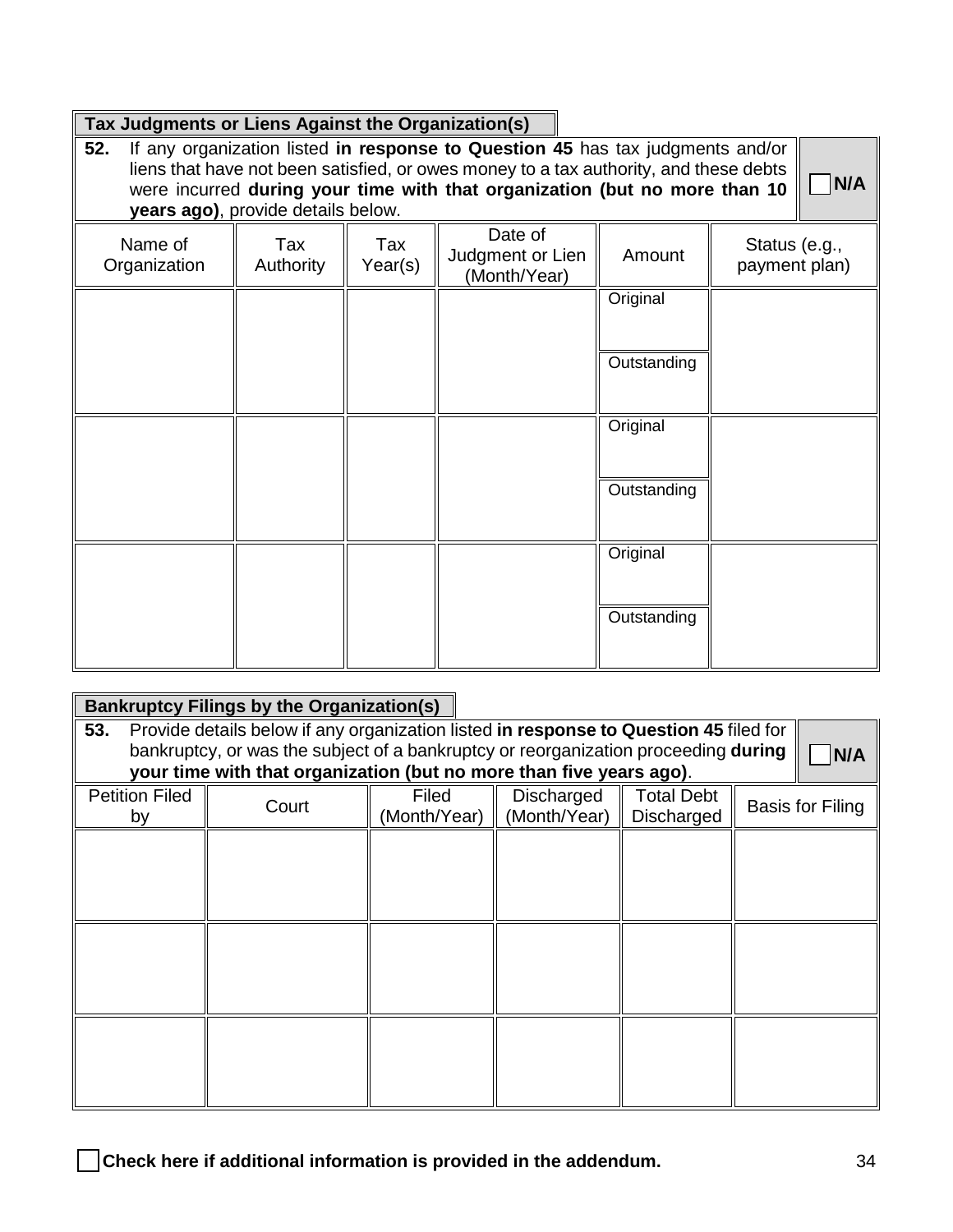## **POLITICAL PARTY POSITIONS**

**Note: Pursuant to Personnel Order No. 88/5, management employees in mayoral agencies serving in unclassified, exempt, or non-competitive titles, or serving provisionally in competitive titles, are not permitted to serve as officers of any political party or political organization or as members of any political party committee, including political party district leader (however designated).** 

**In addition, a deputy mayor, agency head, or other public servant charged with substantial policy discretion may not be a member of the national or state committee of a political party, and may not serve as an assembly district leader of a political party, or serve as the chair or as an officer of the county committee or county executive committee of a political party. See City Charter Section 2604(b)(15).**

**If I hold or intend to hold a political position during my employment with or appointment to the City of New York, I will follow the guidelines for such activities established by my agency, board, or commission and, when necessary, will seek advice from the City's Conflicts of Interest Board.**

**Initial and date:**

**\_\_\_\_\_\_\_\_\_\_\_**

#### **Details of Your Political Party Positions**

| 54.<br>(however designated);<br>п<br>п<br>$\blacksquare$<br>political party. | Provide details below if you hold any of the following positions:<br>officer of any political party or political organization;<br>member of any political party committee, including political party district leader<br>member of the national or state committee of a political party;<br>assembly district leader of a political party; and/or<br>chair or officer of the county committee or county executive committee of a |    |  | N/A                                |
|------------------------------------------------------------------------------|---------------------------------------------------------------------------------------------------------------------------------------------------------------------------------------------------------------------------------------------------------------------------------------------------------------------------------------------------------------------------------------------------------------------------------|----|--|------------------------------------|
| Name of Political<br>Organization                                            | Date of Intended<br>Resignation<br>(Month/Year)                                                                                                                                                                                                                                                                                                                                                                                 |    |  |                                    |
|                                                                              |                                                                                                                                                                                                                                                                                                                                                                                                                                 | to |  | I do not<br>intend<br>to<br>resign |
|                                                                              |                                                                                                                                                                                                                                                                                                                                                                                                                                 | to |  | I do not<br>intend<br>to<br>resign |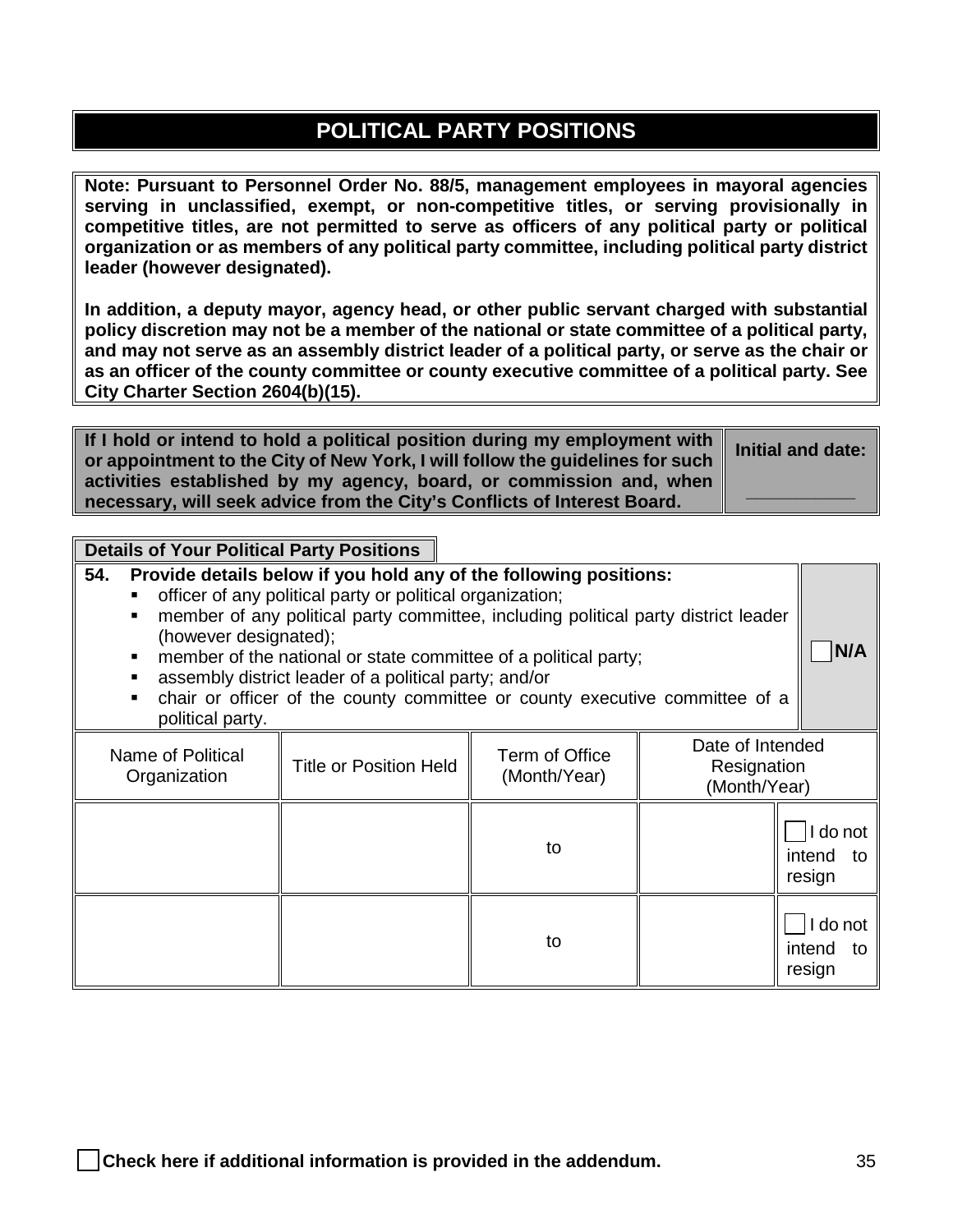| <b>Public Office</b> |                 |                                                                                     |     |  |
|----------------------|-----------------|-------------------------------------------------------------------------------------|-----|--|
| 55.                  |                 | If you have ever been elected or appointed to public office, provide details below. | N/A |  |
| Title of Office      | Government Body | Term of Office<br>(Month/Year)                                                      |     |  |
|                      |                 |                                                                                     | to  |  |
|                      |                 |                                                                                     | to  |  |

| <b>Public Office Record</b>            |                |                                |                                                                                                                                                                           |     |
|----------------------------------------|----------------|--------------------------------|---------------------------------------------------------------------------------------------------------------------------------------------------------------------------|-----|
| 56.<br>below.                          |                |                                | If you have ever been disciplined or removed (e.g., censured, expelled, recalled,<br>impeached) from any public office listed in response to Question 55, provide details | N/A |
| Government Body<br>and Title of Office | Type of Action | Date of Action<br>(Month/Year) | <b>Reason for Action</b><br>and Outcome                                                                                                                                   |     |
|                                        |                |                                |                                                                                                                                                                           |     |
|                                        |                |                                |                                                                                                                                                                           |     |
|                                        |                |                                |                                                                                                                                                                           |     |
|                                        |                |                                |                                                                                                                                                                           |     |
|                                        |                |                                |                                                                                                                                                                           |     |
|                                        |                |                                |                                                                                                                                                                           |     |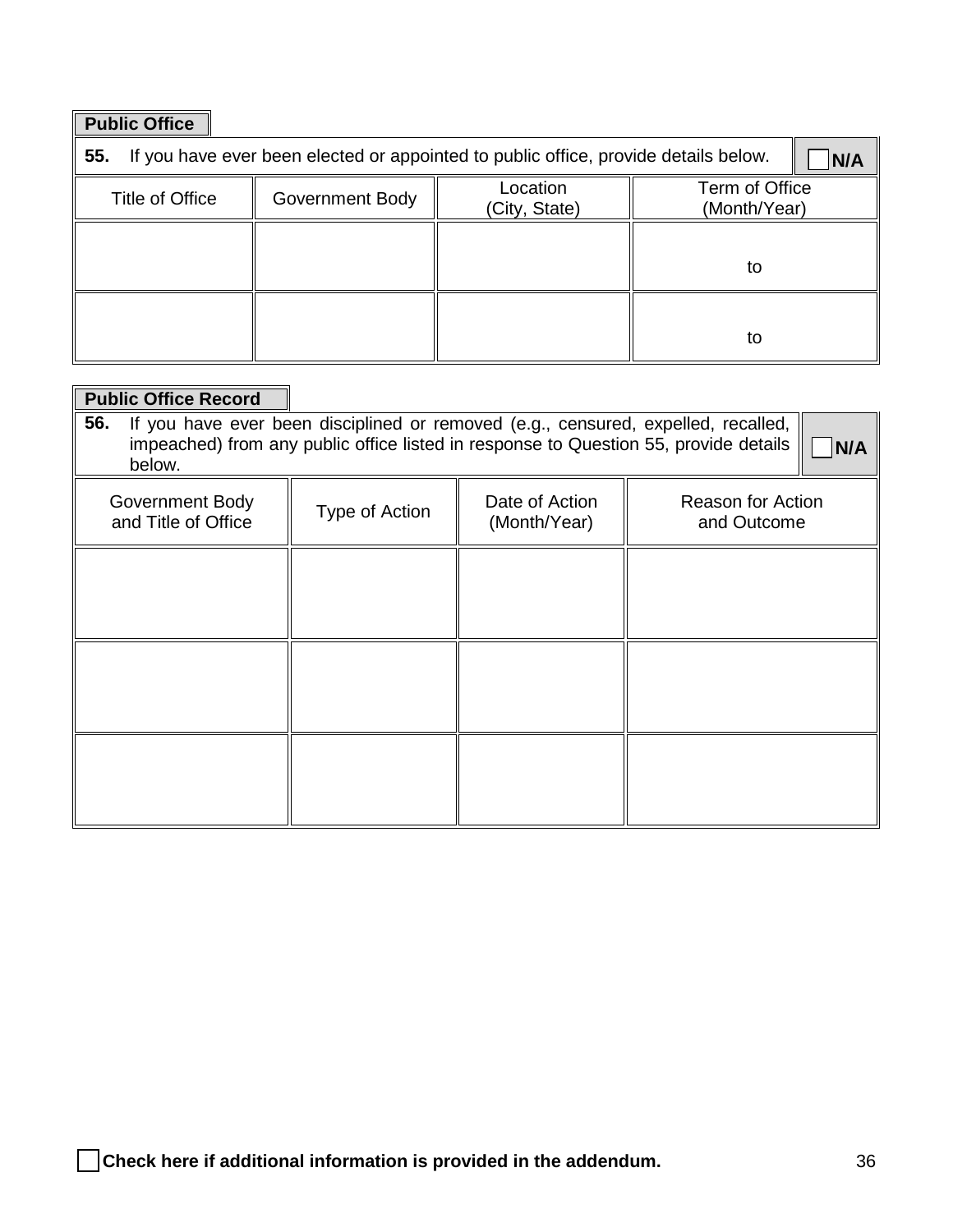|  |  |  |  |  | <b>ADDITIONAL INFORMATION</b> |  |
|--|--|--|--|--|-------------------------------|--|
|  |  |  |  |  |                               |  |

| <b>Gifts</b>                                                                                                                                                                                                                                                                                                                                                                                                                                                                                                                                                                                                                                                                                                                                                                                                                                                                                     |                                 |                                                      |                        |                  |     |
|--------------------------------------------------------------------------------------------------------------------------------------------------------------------------------------------------------------------------------------------------------------------------------------------------------------------------------------------------------------------------------------------------------------------------------------------------------------------------------------------------------------------------------------------------------------------------------------------------------------------------------------------------------------------------------------------------------------------------------------------------------------------------------------------------------------------------------------------------------------------------------------------------|---------------------------------|------------------------------------------------------|------------------------|------------------|-----|
| Provide details if, within the past 12 months, you or your spouse or domestic partner<br>57.<br>has received a gift from a person, entity, or donor who is employed by the City of<br>New York, or who does business with the City of New York.<br>Gift means anything of value for which a person pays nothing or less than fair market<br>value. A gift may be in the form of money, service, forgiveness of debt, travel,<br>entertainment, hospitality, a promise, a loan, a discount, or any other form. This<br>includes gifts of securities or real estate, as well as wedding gifts (except from a<br>relative).<br><b>Doing business with the City includes receiving funds from the City, having</b><br>contracts with the City, providing materials or services to the City, having matters<br>pending before the City, or holding any franchise, license, permit, or other privilege |                                 |                                                      |                        |                  | N/A |
| from the City.                                                                                                                                                                                                                                                                                                                                                                                                                                                                                                                                                                                                                                                                                                                                                                                                                                                                                   |                                 | <b>Gift Giver's City</b>                             |                        |                  |     |
| Name<br>of Gift Giver                                                                                                                                                                                                                                                                                                                                                                                                                                                                                                                                                                                                                                                                                                                                                                                                                                                                            | Name(s)<br>of Gift Recipient(s) | Agency or Nature of<br><b>Business with the City</b> | Description<br>of Gift | Value<br>of Gift |     |
|                                                                                                                                                                                                                                                                                                                                                                                                                                                                                                                                                                                                                                                                                                                                                                                                                                                                                                  |                                 |                                                      |                        |                  |     |
|                                                                                                                                                                                                                                                                                                                                                                                                                                                                                                                                                                                                                                                                                                                                                                                                                                                                                                  |                                 |                                                      |                        |                  |     |
|                                                                                                                                                                                                                                                                                                                                                                                                                                                                                                                                                                                                                                                                                                                                                                                                                                                                                                  |                                 |                                                      |                        |                  |     |
|                                                                                                                                                                                                                                                                                                                                                                                                                                                                                                                                                                                                                                                                                                                                                                                                                                                                                                  |                                 |                                                      |                        |                  |     |
|                                                                                                                                                                                                                                                                                                                                                                                                                                                                                                                                                                                                                                                                                                                                                                                                                                                                                                  |                                 |                                                      |                        |                  |     |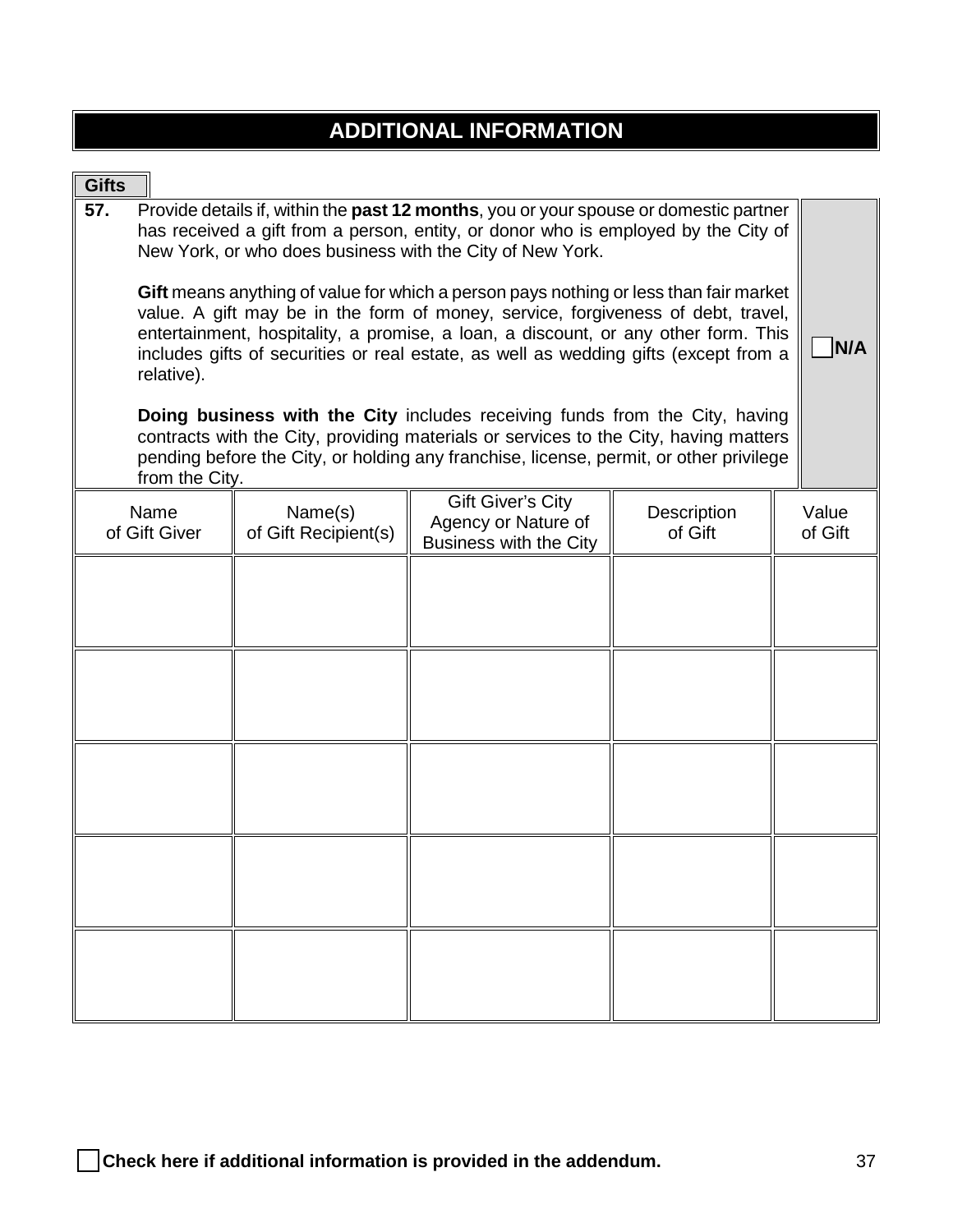## **Potential Conflicts of Interest**

| 58. | Provide details of any potential conflicts of interest which may not have been fully<br>addressed by your previous answers in this questionnaire. |                                                                                             |
|-----|---------------------------------------------------------------------------------------------------------------------------------------------------|---------------------------------------------------------------------------------------------|
|     | <b>Details of Potential Conflict</b>                                                                                                              | Plan to Resolve the Conflict (e.g., advice from<br>COIB, resignation, divestiture, recusal) |
|     |                                                                                                                                                   |                                                                                             |
|     |                                                                                                                                                   |                                                                                             |
|     |                                                                                                                                                   |                                                                                             |
|     |                                                                                                                                                   |                                                                                             |
|     |                                                                                                                                                   |                                                                                             |
|     |                                                                                                                                                   |                                                                                             |

|     | <b>Potential Issues</b>                                                             |
|-----|-------------------------------------------------------------------------------------|
| 59. | Provide details of any fact, issue, or other circumstance not covered in this       |
|     | background questionnaire, which may be a problem or concern regarding your  <br>N/A |
|     | appointment or employment with the City of New York.                                |
|     | <b>Details</b>                                                                      |
|     |                                                                                     |
|     |                                                                                     |
|     |                                                                                     |
|     |                                                                                     |
|     |                                                                                     |
|     |                                                                                     |
|     |                                                                                     |
|     |                                                                                     |
|     |                                                                                     |
|     |                                                                                     |
|     |                                                                                     |
|     |                                                                                     |
|     |                                                                                     |
|     |                                                                                     |
|     |                                                                                     |
|     |                                                                                     |
|     |                                                                                     |
|     |                                                                                     |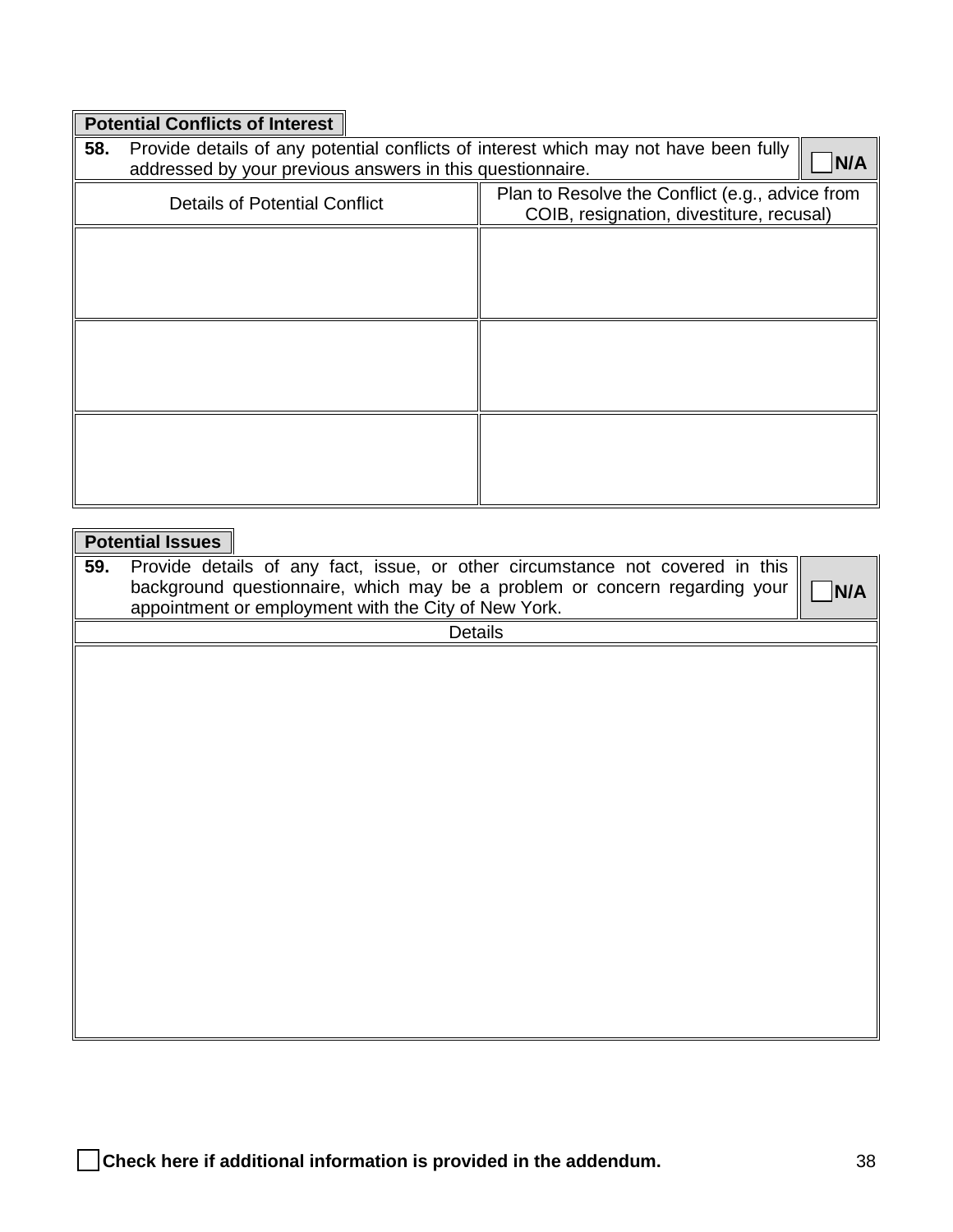### **CERTIFICATION AND SIGNATURE**

**This Questionnaire must be signed and sworn to by you before a Notary Public or Commissioner of Deeds.** 

I, \_\_\_\_\_\_\_\_\_\_\_\_\_\_\_\_\_\_\_\_\_\_\_\_\_\_\_\_\_\_\_\_\_\_\_\_, being duly sworn, state that I have read and I understand all of the questions and answers contained in the foregoing 38 pages of this questionnaire and the \_\_\_\_\_ page(s) of the addendum that I have attached hereto; that I have supplied full and complete information in answer to each question herein to the best of my knowledge, information and belief; and that all information I have supplied is true.

I further understand that a false statement or intentional omission made in this report or in connection with this background investigation may result in the imposition of disciplinary penalties, including but not limited to termination of employment or removal from appointment, disqualification from future employment or appointment, and criminal prosecution.

 $\overline{\phantom{a}}$  , which is a set of the set of the set of the set of the set of the set of the set of the set of the set of the set of the set of the set of the set of the set of the set of the set of the set of the set of th Candidate's Signature

State of \_\_\_\_\_\_\_\_\_\_\_\_\_\_\_\_

County of \_\_\_\_\_\_\_\_\_\_\_\_\_\_\_\_\_\_\_\_

Subscribed and sworn to before me this \_\_\_\_\_\_\_ day of \_\_\_\_\_\_\_\_\_\_\_\_\_\_\_\_\_\_\_\_\_\_, 20 \_\_\_\_\_\_\_

\_\_\_\_\_\_\_\_\_\_\_\_\_\_\_\_\_\_\_\_\_\_\_\_\_\_\_\_\_\_\_\_\_\_ Notary Public or Commissioner of Deeds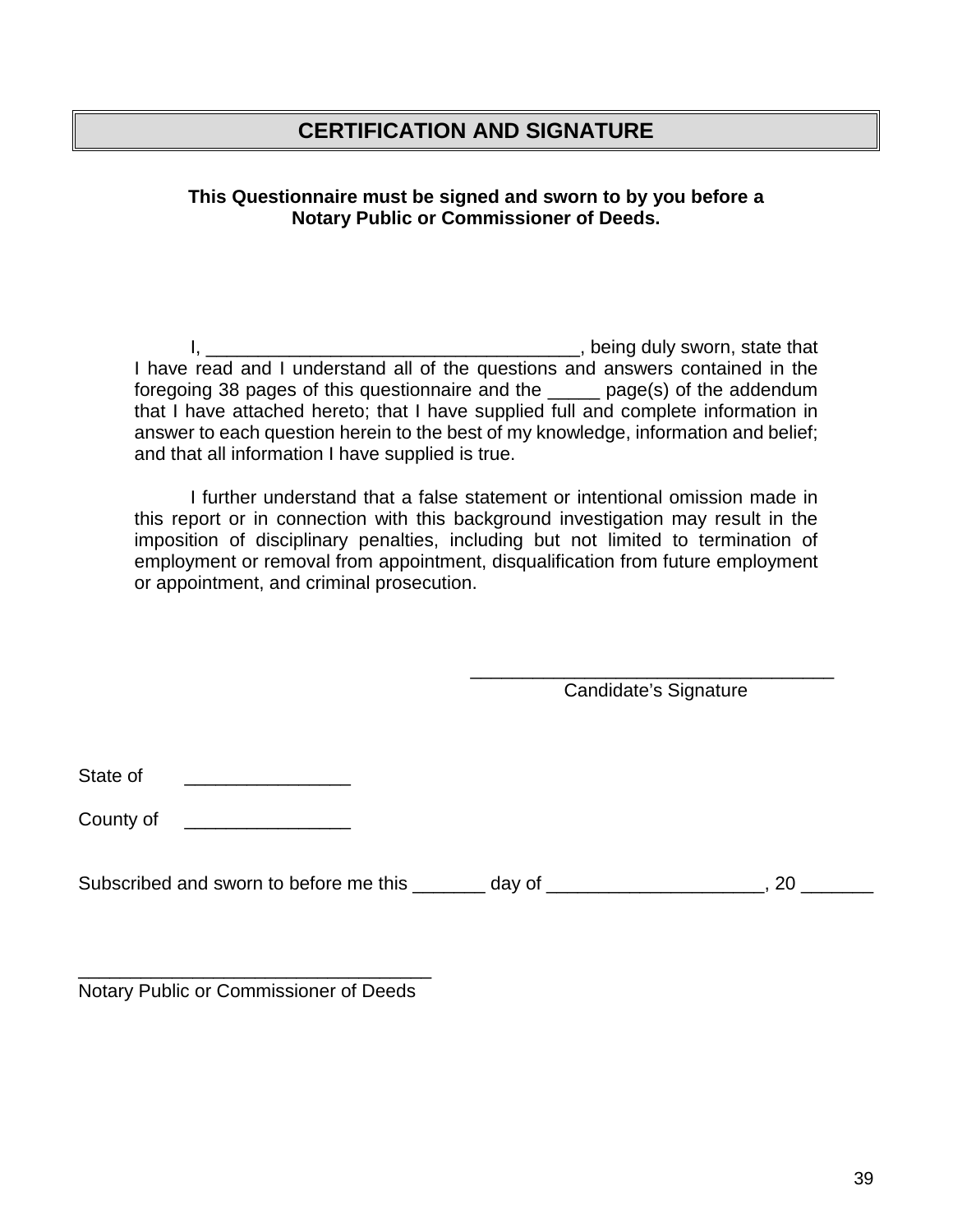# **ADDENDUM**

|            | Question ___________ Page _________   |                          |       |
|------------|---------------------------------------|--------------------------|-------|
|            |                                       |                          |       |
|            |                                       |                          |       |
|            |                                       |                          |       |
|            |                                       |                          |       |
|            |                                       |                          |       |
|            |                                       |                          |       |
|            |                                       |                          |       |
|            | Question ____________ Page __________ |                          |       |
|            |                                       |                          |       |
|            |                                       |                          |       |
|            |                                       |                          |       |
|            |                                       |                          |       |
|            |                                       |                          |       |
|            |                                       |                          |       |
|            |                                       |                          |       |
|            | Question ____________ Page _________  |                          |       |
|            |                                       |                          |       |
|            |                                       |                          |       |
|            |                                       |                          |       |
|            |                                       |                          |       |
|            |                                       |                          |       |
|            |                                       |                          |       |
| Last Name: |                                       | Last four digits of SSN: | Date: |